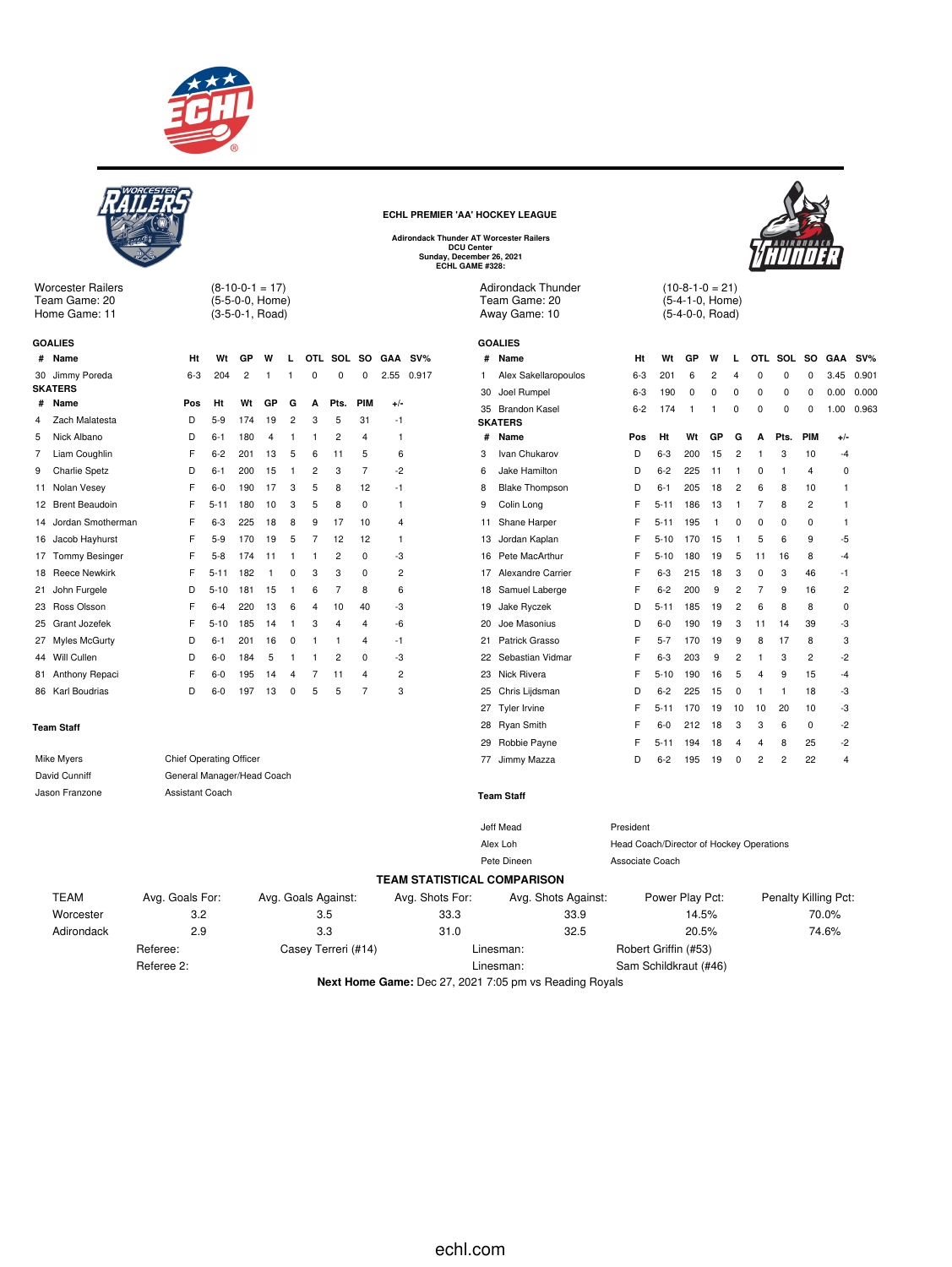## **Standings**

| Eastern<br><b>North</b> |                                                    |           |       |    |                |                |                |            |            |    |    |            |    |                |         |                  |                 |                 |                 |
|-------------------------|----------------------------------------------------|-----------|-------|----|----------------|----------------|----------------|------------|------------|----|----|------------|----|----------------|---------|------------------|-----------------|-----------------|-----------------|
| Rank                    | Team                                               | GP        | GR    | W  | L.             |                | OTL SOL PTS    |            | <b>PCT</b> | GF | GA |            |    | PIM RW ROW     | S/O     | Home             | Away            | P10             | <b>STK</b>      |
| $\mathbf{1}$            | <b>Newfoundland Growlers</b>                       | 21        | 48    | 15 | 5              | $\overline{1}$ | $\mathbf 0$    | 31         | 0.738      | 78 | 53 | 290        | 13 | 14             | $1 - 0$ | $6 - 5 - 1 - 0$  | $9 - 0 - 0 - 0$ | $6 - 3 - 1 - 0$ | $1 - 0 - 1 - 0$ |
| $\overline{c}$          | Trois-Rivières Lions                               | 23        | 48    | 14 | 8              | $\mathbf 0$    | $\overline{1}$ | 29         | 0.630      | 87 | 73 | 319 10     |    | 13             | $1 - 1$ | $6 - 5 - 0 - 1$  | $8 - 3 - 0 - 0$ | $8 - 1 - 0 - 1$ | $3 - 0 - 0 - 1$ |
| 3                       | Adirondack Thunder                                 | 19        | 48    | 10 | 8              | $\overline{1}$ | 0              | 21         | 0.553      | 55 | 62 | 258 10     |    | 10             | $0-0$   | $5 - 4 - 1 - 0$  | $5 - 4 - 0 - 0$ | $6 - 4 - 0 - 0$ | $5 - 0 - 0 - 0$ |
| $\overline{4}$          | <b>Reading Royals</b>                              | 19        | 49    | 8  | 6              | 4              | $\mathbf{1}$   | 21         | 0.553      | 52 | 62 | 179 7      |    | 8              | $0 - 1$ | $4 - 1 - 2 - 0$  | $4 - 5 - 2 - 1$ | $3 - 5 - 2 - 0$ | $0 - 1 - 0 - 0$ |
| 5                       | <b>Maine Mariners</b>                              | 23        | 47    | 8  | 11             | 3              | $\mathbf{1}$   | 20         | 0.435      | 69 | 83 | 288 7      |    | $\overline{7}$ | $1 - 1$ | $5 - 5 - 1 - 0$  | $3 - 6 - 2 - 1$ | $2 - 6 - 1 - 1$ | $0 - 1 - 0 - 0$ |
| 6                       | <b>Worcester Railers</b>                           |           | 19 50 | 8  | 10             | $\mathbf 0$    | -1             | 17         | 0.447      | 60 | 67 | 223 6      |    | $\overline{7}$ | $1 - 1$ | $5 - 5 - 0 - 0$  | $3 - 5 - 0 - 1$ | $5 - 5 - 0 - 0$ | $1 - 0 - 0 - 0$ |
| South                   |                                                    |           |       |    |                |                |                |            |            |    |    |            |    |                |         |                  |                 |                 |                 |
| Rank                    | Team                                               | <b>GP</b> | GR    | W  | L.             |                | OTL SOL PTS    |            | <b>PCT</b> | GF | GA |            |    | PIM RW ROW     | S/O     | Home             | Away            | P10             | <b>STK</b>      |
| 1                       | Jacksonville Icemen                                | 26        | 46    | 16 | 8              | $\mathbf{1}$   | $\overline{1}$ | 34         | 0.654      | 81 | 65 | 361        | 11 | 13             | $3 - 1$ | $10-4-0-0$       | $6 - 4 - 1 - 1$ | $8 - 2 - 0 - 0$ | $7 - 0 - 0 - 0$ |
| $\overline{c}$          | Florida Everblades                                 | 25        | 47    | 13 | $\overline{7}$ | $\overline{c}$ | 3              | 31         | 0.620      | 82 | 66 | 391 13     |    | 13             | $0 - 3$ | $4 - 7 - 0 - 2$  | $9 - 0 - 2 - 1$ | $6 - 4 - 0 - 0$ | $1 - 0 - 0 - 0$ |
| 3                       | Atlanta Gladiators                                 | 26        | 46    | 12 | 11             | $\overline{c}$ | $\mathbf{1}$   | 27         | 0.519      | 70 | 73 | 413 11     |    | 12             | $0 - 1$ | $8 - 4 - 1 - 0$  | $4 - 7 - 1 - 1$ | $4 - 5 - 0 - 1$ | $1 - 0 - 0 - 1$ |
| $\overline{4}$          | Orlando Solar Bears                                | 25        | 46    | 13 | 11             | $\overline{1}$ | 0              | 27         | 0.540      | 75 | 81 | 263 10     |    | 12             | $1 - 0$ | $8 - 2 - 0 - 0$  | $5 - 9 - 1 - 0$ | $4 - 6 - 0 - 0$ | $0 - 1 - 0 - 0$ |
| 5                       | Greenville Swamp Rabbits                           | 23        | 49    | 9  | 10             | 3              | $\mathbf{1}$   | 22         | 0.478      | 66 | 72 | 269 7      |    | 9              | $0 - 1$ | $6 - 3 - 3 - 0$  | $3 - 7 - 0 - 1$ | $3 - 3 - 3 - 1$ | $0 - 1 - 2 - 0$ |
| 6                       | Norfolk Admirals                                   | 25        | 47    | 10 | 14             | 0              | $\mathbf{1}$   | 21         | 0.420      | 66 | 91 | 436 6      |    | 9              | $1 - 1$ | $6 - 7 - 0 - 0$  | $4 - 7 - 0 - 1$ | $2 - 8 - 0 - 0$ | $0 - 6 - 0 - 0$ |
| $\overline{7}$          | South Carolina Stingrays                           | 23        | 49    | 9  | 12             | $\overline{c}$ | 0              | 20         | 0.435      | 55 | 71 | 344 5      |    | $\overline{7}$ | $2 - 0$ | $6 - 5 - 2 - 0$  | $3 - 7 - 0 - 0$ | $3 - 6 - 1 - 0$ | $0 - 6 - 0 - 0$ |
| Western<br>Central      |                                                    |           |       |    |                |                |                |            |            |    |    |            |    |                |         |                  |                 |                 |                 |
| Rank                    | Team                                               | GP        | GR    | W  | L.             |                | OTL SOL PTS    |            | <b>PCT</b> | GF | GA |            |    | PIM RW ROW     | S/O     | Home             | Away            | P10             | <b>STK</b>      |
| 1                       | <b>Toledo Walleye</b>                              | 23        | 49    | 16 | 6              | 0              | $\mathbf{1}$   | 33         | 0.717      | 87 | 60 | 221        | 11 | 16             | $0 - 1$ | $7 - 2 - 0 - 0$  | $9 - 4 - 0 - 1$ | $8 - 1 - 0 - 1$ | $3 - 0 - 0 - 0$ |
| $\overline{c}$          | Fort Wayne Komets                                  | 23        | 49    | 13 | $\overline{7}$ | 3              | 0              | 29         | 0.630      | 72 | 60 | 328        | 13 | 13             | $0-0$   | $7 - 3 - 2 - 0$  | $6 - 4 - 1 - 0$ | $5 - 3 - 2 - 0$ | $0 - 1 - 1 - 0$ |
| 3                       | <b>Wheeling Nailers</b>                            | 23        | 49    | 14 | 8              | $\overline{1}$ | 0              | 29         | 0.630      | 90 | 72 | 459 11     |    | 14             | $0-0$   | $6 - 3 - 0 - 0$  | $8 - 5 - 1 - 0$ | $7 - 2 - 1 - 0$ | $3 - 0 - 0 - 0$ |
| 4                       | Cincinnati Cyclones                                | 25        | 47    | 14 | -11            | 0              | 0              | 28         | 0.560      | 83 | 77 | 463        | 12 | 13             | $1 - 0$ | $7 - 4 - 0 - 0$  | $7 - 7 - 0 - 0$ | $5 - 5 - 0 - 0$ | $2 - 0 - 0 - 0$ |
| 5                       | Kalamazoo Wings                                    | 22        | 50    | 12 | 10             | $\mathbf 0$    | $\mathbf 0$    | 24         | 0.545      | 75 | 80 | 301 11     |    | 12             | $0-0$   | $7 - 4 - 0 - 0$  | $5 - 6 - 0 - 0$ | $5 - 5 - 0 - 0$ | $1 - 0 - 0 - 0$ |
| 6                       | Indy Fuel                                          | 23        | 49    | 8  | 12             | $\overline{c}$ | $\mathbf{1}$   | 19         | 0.413      | 79 | 85 | 408        | 8  | 8              | $0 - 1$ | $6 - 4 - 0 - 0$  | $2 - 8 - 2 - 1$ | $4 - 4 - 2 - 0$ | $0 - 1 - 0 - 0$ |
| $\overline{7}$          | <b>Iowa Heartlanders</b>                           | 24        | 48    | 8  | 13             | $\overline{c}$ | $\overline{1}$ | 19         | 0.396      | 61 | 96 | 350 7      |    | $\overline{7}$ | $1 - 1$ | $5 - 5 - 2 - 1$  | $3 - 8 - 0 - 0$ | $4 - 5 - 0 - 1$ | $1 - 0 - 0 - 0$ |
| <b>Mountain</b>         |                                                    |           |       |    |                |                |                |            |            |    |    |            |    |                |         |                  |                 |                 |                 |
| Rank                    | Team                                               | <b>GP</b> | GR    | W  | L.             |                | OTL SOL        | <b>PTS</b> | <b>PCT</b> | GF | GA | <b>PIM</b> |    | <b>RW ROW</b>  | S/O     | Home             | Away            | P10             | <b>STK</b>      |
| 1                       | Utah Grizzlies                                     | 26        | 46    | 17 | 8              | $\mathbf{1}$   | 0              | 35         | 0.673      | 95 | 73 | 411 15     |    | 17             | $0-0$   | $10-4-0-0$       | $7 - 4 - 1 - 0$ | $7 - 3 - 0 - 0$ | $6 - 0 - 0 - 0$ |
| $\overline{c}$          | Idaho Steelheads                                   | 25        | 47    | 16 | 8              | 0              | $\mathbf{1}$   | 33         | 0.660      | 75 | 50 | 280 14     |    | 16             | $0 - 1$ | $11 - 4 - 0 - 0$ | $5 - 4 - 0 - 1$ | $7 - 2 - 0 - 1$ | $2 - 0 - 0 - 0$ |
| 3                       | Rapid City Rush                                    | 26        | 46    | 11 | 12             | $\overline{1}$ | $\overline{c}$ | 25         | 0.481      | 79 | 82 | 347        | 9  | 11             | $0 - 2$ | $5 - 5 - 0 - 1$  | $6 - 7 - 1 - 1$ | $5 - 5 - 0 - 0$ | $0 - 2 - 0 - 0$ |
| $\overline{4}$          | <b>Tulsa Oilers</b>                                | 21        | 51    | 11 | 9              | $\mathbf 0$    | $\overline{1}$ | 23         | 0.548      | 65 | 61 | 214 10     |    | -11            | $0 - 1$ | $8 - 6 - 0 - 1$  | $3 - 3 - 0 - 0$ | $5 - 5 - 0 - 0$ | $0 - 4 - 0 - 0$ |
| 5                       | Kansas City Mavericks                              | 24        | 48    | 10 | 13             | $\overline{1}$ | $\mathbf 0$    | 21         | 0.438      | 68 | 82 | 569 9      |    | 9              | $1 - 0$ | $6 - 5 - 1 - 0$  | $4 - 8 - 0 - 0$ | $4 - 5 - 1 - 0$ | $0 - 1 - 0 - 0$ |
| 6                       | Wichita Thunder                                    | 24        | 48    | 10 | 13             | $\overline{1}$ | 0              | 21         | 0.438      | 70 | 77 | 308 7      |    | $\overline{7}$ | $3-0$   | $6 - 5 - 1 - 0$  | $4 - 8 - 0 - 0$ | $2 - 8 - 0 - 0$ | $0 - 8 - 0 - 0$ |
| 7                       | Allen Americans<br>$x =$ Clinched Playoff Position |           | 20 51 | 8  | 9              | 3              | 0              | 19         | 0.475      | 65 | 86 | 327 7      |    | $\overline{7}$ | $1 - 0$ | $2 - 5 - 2 - 0$  | $6 - 4 - 1 - 0$ | $5 - 4 - 1 - 0$ | $0 - 1 - 0 - 0$ |

x = Clinched Playoff Position y = Clinched Division z = Regular Season Champion

## **Wednesday, December 22 2021**

Atlanta 3 at Jacksonville 4 Final SO

#### **Sunday, December 26 2021**

Jacksonville at South Carolina 3:05 pm EST Indy at Fort Wayne 5:00 pm EST Kansas City at Iowa 3:00 pm CST Kalamazoo at Toledo 6:00 pm EST Tulsa at Wichita 4:05 pm CST Cincinnati at Wheeling 6:10 pm EST Florida at Orlando 7:00 pm EST Adirondack at Worcester 7:05 pm EST

#### **Monday, December 27 2021**

Reading at Worcester 7:05 pm EST Cincinnati at Fort Wayne 7:30 pm EST Kansas City at Iowa 7:00 pm CST Tulsa at Wichita 7:05 pm CST Utah at Rapid City 7:05 pm MST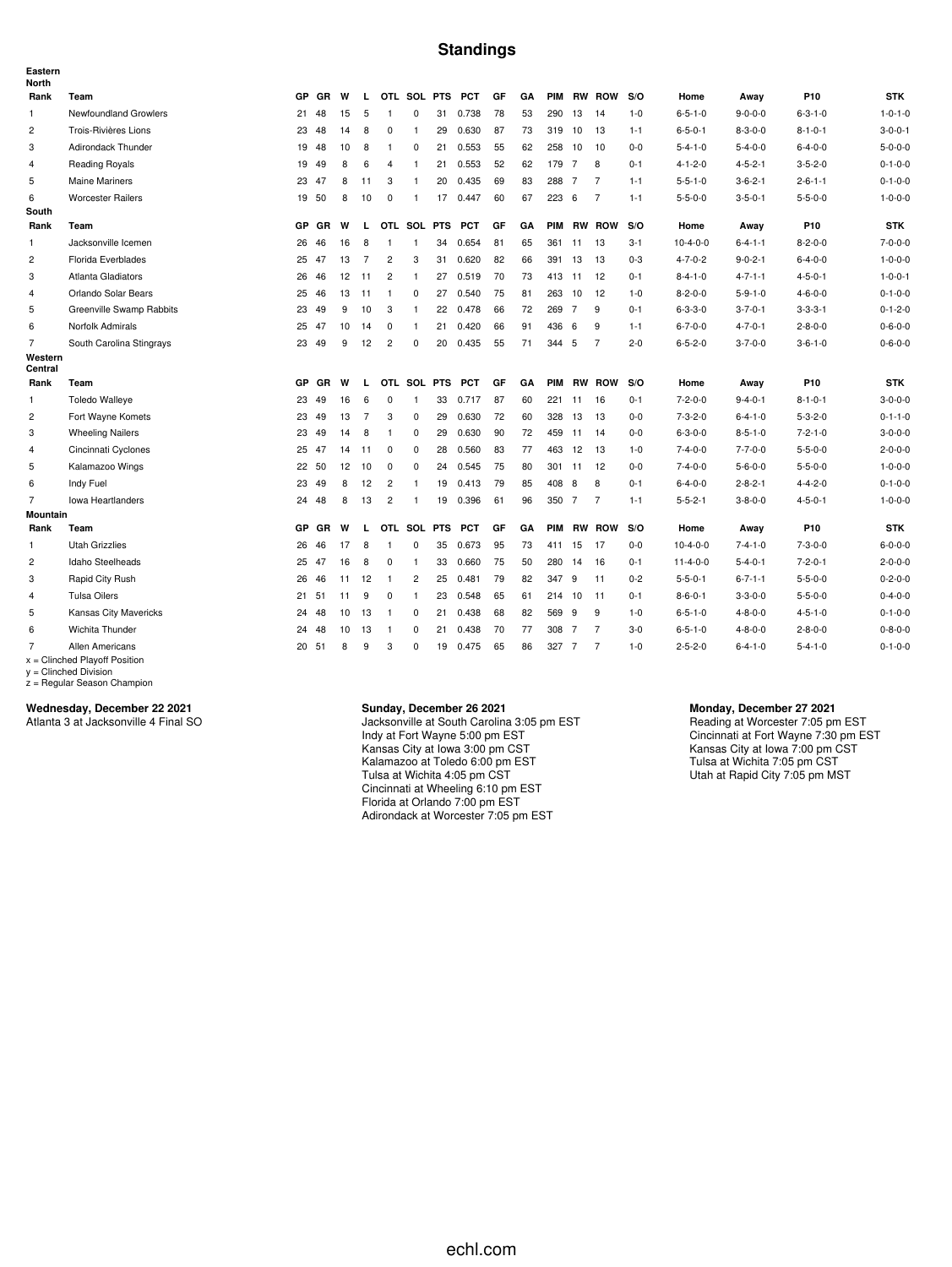# **Conference Standings**

| Eastern        |                              |           |           |                   |                |                |                |             |            |    |    |             |     |                |                  |                 |                 |                 |
|----------------|------------------------------|-----------|-----------|-------------------|----------------|----------------|----------------|-------------|------------|----|----|-------------|-----|----------------|------------------|-----------------|-----------------|-----------------|
| Rank           | Team                         |           | GP GR W   |                   | L.             |                |                | OTL SOL PTS | <b>PCT</b> | GF | GA |             |     | S/O RW ROW     | Home             | Away            | P <sub>10</sub> | <b>STK</b>      |
| $\mathbf{1}$   | Jacksonville Icemen          | 26        | 46        | 16                | 8              | 1              | $\mathbf{1}$   | 34          | 0.654      | 81 | 65 | $3 - 1$     | -11 | 13             | $10-4-0-0$       | $6 - 4 - 1 - 1$ | $8 - 2 - 0 - 0$ | $7 - 0 - 0 - 0$ |
| $\overline{c}$ | Florida Everblades           |           | 25 47     | 13                | $\overline{7}$ | $\overline{2}$ | 3              | 31          | 0.620      | 82 | 66 | $0-3$ 13    |     | 13             | $4 - 7 - 0 - 2$  | $9 - 0 - 2 - 1$ | $6 - 4 - 0 - 0$ | $1 - 0 - 0 - 0$ |
| 3              | <b>Newfoundland Growlers</b> | 21        | 48        | 15                | 5              | 1              | $\Omega$       | 31          | 0.738      | 78 | 53 | 1-0         | -13 | 14             | $6 - 5 - 1 - 0$  | $9 - 0 - 0 - 0$ | $6 - 3 - 1 - 0$ | $1 - 0 - 1 - 0$ |
| $\overline{4}$ | Trois-Rivières Lions         | 23        | 48        | 14                | 8              | 0              | $\mathbf{1}$   | 29          | 0.630      | 87 | 73 | $1 - 1$     | 10  | 13             | $6 - 5 - 0 - 1$  | $8 - 3 - 0 - 0$ | $8 - 1 - 0 - 1$ | $3 - 0 - 0 - 1$ |
| 5              | <b>Atlanta Gladiators</b>    | 26        | 46        | 12                | -11            | $\overline{2}$ | 1              | 27          | 0.519      | 70 | 73 | $0 - 1$     | 11  | 12             | $8 - 4 - 1 - 0$  | $4 - 7 - 1 - 1$ | $4 - 5 - 0 - 1$ | $1 - 0 - 0 - 1$ |
| 6              | Orlando Solar Bears          | 25        | 46        | 13                | -11            | 1              | 0              | 27          | 0.540      | 75 | 81 | 1-0         | 10  | 12             | $8 - 2 - 0 - 0$  | $5 - 9 - 1 - 0$ | $4 - 6 - 0 - 0$ | $0 - 1 - 0 - 0$ |
| $\overline{7}$ | Greenville Swamp Rabbits     |           | 23 49     | 9                 | 10             | 3              | $\mathbf{1}$   | 22          | 0.478      | 66 | 72 | $0-1$ 7     |     | 9              | $6 - 3 - 3 - 0$  | $3 - 7 - 0 - 1$ | $3 - 3 - 3 - 1$ | $0 - 1 - 2 - 0$ |
| 8              | <b>Adirondack Thunder</b>    | 19        | 48        | 10                | 8              | 1              | $\mathbf 0$    | 21          | 0.553      | 55 | 62 | $0 - 0$ 10  |     | 10             | $5 - 4 - 1 - 0$  | $5 - 4 - 0 - 0$ | $6 - 4 - 0 - 0$ | $5 - 0 - 0 - 0$ |
| 9              | <b>Reading Royals</b>        |           | 19 49     | 8                 | 6              | 4              | $\mathbf{1}$   | 21          | 0.553      | 52 | 62 | $0-1$ 7     |     | 8              | $4 - 1 - 2 - 0$  | $4 - 5 - 2 - 1$ | $3 - 5 - 2 - 0$ | $0 - 1 - 0 - 0$ |
| 10             | Norfolk Admirals             |           | 25 47     | 10                | 14             | $\Omega$       | 1              | 21          | 0.420      | 66 | 91 | $1 - 16$    |     | 9              | $6 - 7 - 0 - 0$  | $4 - 7 - 0 - 1$ | $2 - 8 - 0 - 0$ | $0 - 6 - 0 - 0$ |
| 11             | <b>Maine Mariners</b>        | 23        | 47        | 8                 | 11             | 3              | 1              | 20          | 0.435      | 69 | 83 | $1 - 1$ 7   |     | 7              | $5 - 5 - 1 - 0$  | $3 - 6 - 2 - 1$ | $2 - 6 - 1 - 1$ | $0 - 1 - 0 - 0$ |
| 12             | South Carolina Stingrays     | 23        | 49        | 9                 | 12             | $\overline{2}$ | $\mathbf 0$    | 20          | 0.435      | 55 | 71 | $2 - 0$ 5   |     | $\overline{7}$ | $6 - 5 - 2 - 0$  | $3 - 7 - 0 - 0$ | $3 - 6 - 1 - 0$ | $0 - 6 - 0 - 0$ |
| 13             | <b>Worcester Railers</b>     |           | 19 50     | 8                 | 10             | $\mathbf 0$    | 1              | 17          | 0.447      | 60 | 67 | $1 - 1 = 6$ |     | $\overline{7}$ | $5 - 5 - 0 - 0$  | $3 - 5 - 0 - 1$ | $5 - 5 - 0 - 0$ | $1 - 0 - 0 - 0$ |
| Western        |                              |           |           |                   |                |                |                |             |            |    |    |             |     |                |                  |                 |                 |                 |
| Rank           | Team                         | <b>GP</b> | <b>GR</b> | W                 | L.             |                |                | OTL SOL PTS | <b>PCT</b> | GF | GA |             |     | S/O RW ROW     | Home             | Away            | P <sub>10</sub> | <b>STK</b>      |
| $\mathbf{1}$   | <b>Utah Grizzlies</b>        | 26        | 46        | 17                | 8              | 1              | $\Omega$       | 35          | 0.673      | 95 | 73 | $0 - 0$     | 15  | 17             | $10 - 4 - 0 - 0$ | $7 - 4 - 1 - 0$ | $7 - 3 - 0 - 0$ | $6 - 0 - 0 - 0$ |
| 2              | Idaho Steelheads             | 25        | 47        | 16                | 8              | $\Omega$       | 1              | 33          | 0.660      | 75 | 50 | $0-1$ 14    |     | 16             | $11 - 4 - 0 - 0$ | $5 - 4 - 0 - 1$ | $7 - 2 - 0 - 1$ | $2 - 0 - 0 - 0$ |
| 3              | <b>Toledo Walleye</b>        | 23        | 49        | 16                | 6              | $\mathbf 0$    | $\mathbf{1}$   | 33          | 0.717      | 87 | 60 | $0-1$ 11    |     | 16             | $7 - 2 - 0 - 0$  | $9 - 4 - 0 - 1$ | $8 - 1 - 0 - 1$ | $3-0-0-0$       |
| 4              | Fort Wayne Komets            | 23        | 49        | 13                | $\overline{7}$ | 3              | 0              | 29          | 0.630      | 72 | 60 | $0 - 0$ 13  |     | 13             | $7 - 3 - 2 - 0$  | $6 - 4 - 1 - 0$ | $5 - 3 - 2 - 0$ | $0 - 1 - 1 - 0$ |
| 5              | <b>Wheeling Nailers</b>      | 23        | 49        | 14                | 8              | 1              | 0              | 29          | 0.630      | 90 | 72 | $0 - 0$ 11  |     | 14             | $6 - 3 - 0 - 0$  | $8 - 5 - 1 - 0$ | $7 - 2 - 1 - 0$ | $3-0-0-0$       |
| 6              | Cincinnati Cyclones          | 25        | 47        | 14                | -11            | $\Omega$       | $\Omega$       | 28          | 0.560      | 83 | 77 | $1-0$ 12    |     | 13             | $7 - 4 - 0 - 0$  | $7 - 7 - 0 - 0$ | $5 - 5 - 0 - 0$ | $2 - 0 - 0 - 0$ |
| $\overline{7}$ | Rapid City Rush              | 26        | 46        |                   | 11 12          | -1             | $\overline{2}$ | 25          | 0.481      | 79 | 82 | $0 - 2$ 9   |     | 11             | $5 - 5 - 0 - 1$  | $6 - 7 - 1 - 1$ | $5 - 5 - 0 - 0$ | $0 - 2 - 0 - 0$ |
| 8              | Kalamazoo Wings              | 22        | 50        | $12 \overline{ }$ | 10             | $\mathbf 0$    | 0              | 24          | 0.545      | 75 | 80 | $0 - 0$ 11  |     | 12             | $7 - 4 - 0 - 0$  | $5 - 6 - 0 - 0$ | $5 - 5 - 0 - 0$ | $1 - 0 - 0 - 0$ |
| 9              | <b>Tulsa Oilers</b>          | 21        | 51        | 11                | 9              | $\mathbf 0$    | -1             | 23          | 0.548      | 65 | 61 | $0-1$ 10    |     | 11             | $8 - 6 - 0 - 1$  | $3 - 3 - 0 - 0$ | $5 - 5 - 0 - 0$ | $0 - 4 - 0 - 0$ |
| 10             | <b>Kansas City Mavericks</b> | 24        | 48        | 10                | 13             | $\mathbf{1}$   | 0              | 21          | 0.438      | 68 | 82 | $1 - 0$ 9   |     | 9              | $6 - 5 - 1 - 0$  | $4 - 8 - 0 - 0$ | $4 - 5 - 1 - 0$ | $0 - 1 - 0 - 0$ |
|                |                              | 24        | 48        | 10                | 13             | -1             | $\Omega$       | 21          | 0.438      | 70 | 77 | $3-0$ 7     |     | 7              | $6 - 5 - 1 - 0$  | $4 - 8 - 0 - 0$ | $2 - 8 - 0 - 0$ | $0 - 8 - 0 - 0$ |
| 11             | Wichita Thunder              |           |           |                   |                |                |                |             |            |    |    |             |     |                |                  |                 |                 |                 |
| 12             | Indy Fuel                    | 23        | 49        | 8                 | 12             | $\overline{2}$ | $\mathbf{1}$   | 19          | 0.413      | 79 | 85 | $0-1$ 8     |     | 8              | $6 - 4 - 0 - 0$  | $2 - 8 - 2 - 1$ | $4 - 4 - 2 - 0$ | $0 - 1 - 0 - 0$ |
| 13             | <b>Allen Americans</b>       | 20        | 51        | 8                 | 9              | 3              | 0              | 19          | 0.475      | 65 | 86 | $1-0$ 7     |     | 7              | $2 - 5 - 2 - 0$  | $6 - 4 - 1 - 0$ | $5 - 4 - 1 - 0$ | $0 - 1 - 0 - 0$ |
| 14             | Iowa Heartlanders            | 24        | 48        | 8                 | 13             | 2              | 1              | 19          | 0.396      | 61 | 96 | $1 - 1$ 7   |     | 7              | $5 - 5 - 2 - 1$  | $3 - 8 - 0 - 0$ | $4 - 5 - 0 - 1$ | $1 - 0 - 0 - 0$ |

x = Clinched Playoff Position

y = Clinched Division

z = Regular Season Champion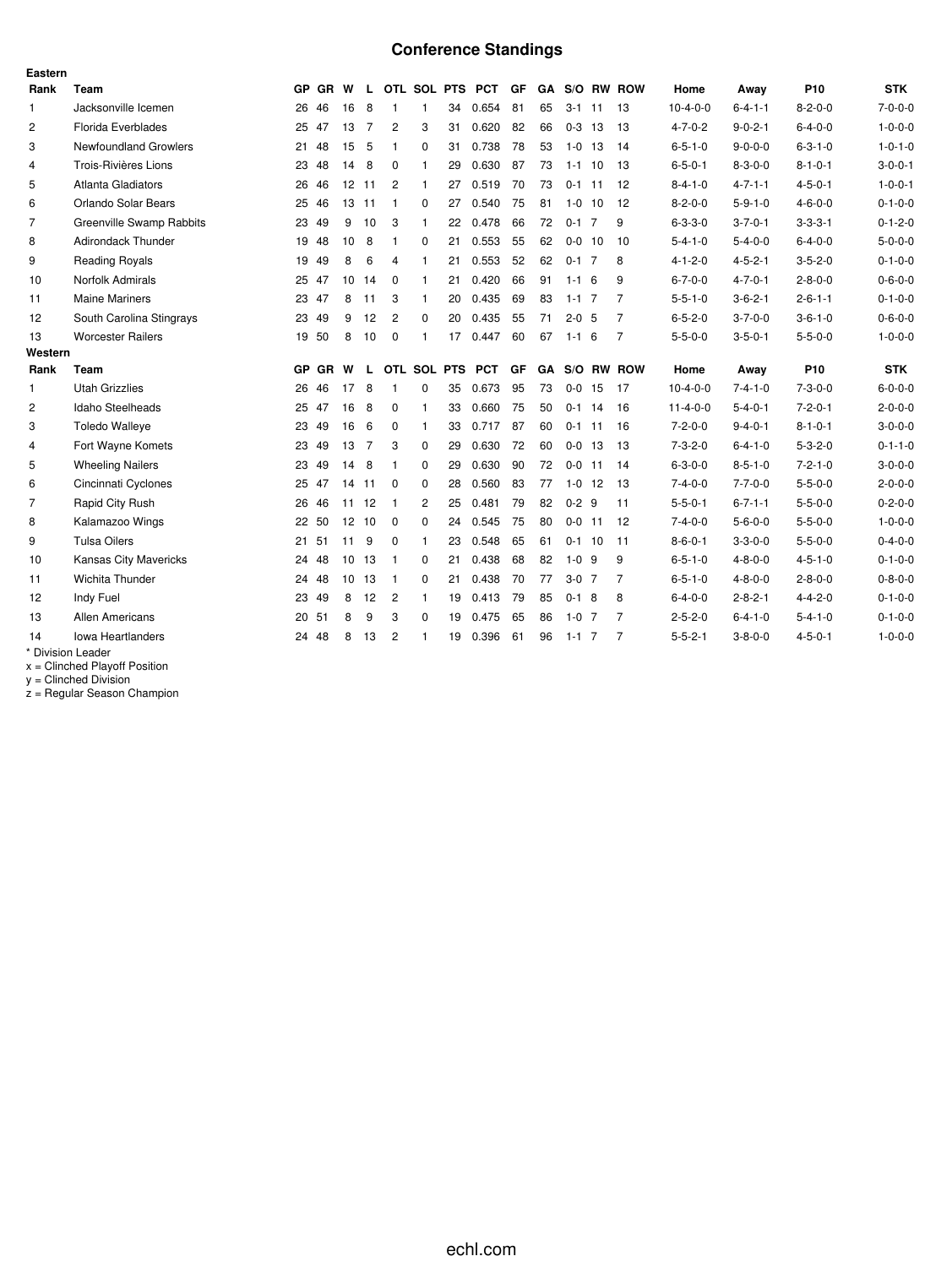# **Attendance Report**

| Team           | Yesterday | <b>Total</b> | Games          | Average |
|----------------|-----------|--------------|----------------|---------|
| Toledo         |           | 63383        | 9              | 7043    |
| Fort Wayne     |           | 78167        | 12             | 6514    |
| Jacksonville   |           | 81584        | 14             | 5827    |
| Tulsa          |           | 80144        | 15             | 5343    |
| Idaho          |           | 73700        | 15             | 4913    |
| Orlando        |           | 48654        | 10             | 4865    |
| Cincinnati     |           | 53042        | 11             | 4822    |
| Florida        |           | 57707        | 13             | 4439    |
| Worcester      |           | 44291        | 10             | 4429    |
| Utah           |           | 48852        | 14             | 3489    |
| Adirondack     |           | 33818        | 10             | 3382    |
| Wichita        |           | 40044        | 12             | 3337    |
| Kalamazoo      |           | 36560        | 11             | 3324    |
| Indy           |           | 33101        | 10             | 3310    |
| Reading        |           | 22568        | $\overline{7}$ | 3224    |
| South Carolina |           | 41106        | 13             | 3162    |
| Allen          |           | 28341        | 9              | 3149    |
| Trois-Rivières |           | 37734        | 12             | 3145    |
| Rapid City     |           | 33948        | 11             | 3086    |
| Atlanta        |           | 39506        | 13             | 3039    |
| Norfolk        |           | 36062        | 13             | 2774    |
| Maine          |           | 29980        | 11             | 2725    |
| Greenville     |           | 32189        | 12             | 2682    |
| Kansas City    |           | 31210        | 12             | 2601    |
| lowa           |           | 24166        | 13             | 1859    |
| Newfoundland   |           | 20745        | 12             | 1729    |
| Wheeling       |           | 13871        | 9              | 1541    |
| League         |           | 1164473      | 313            | 3720    |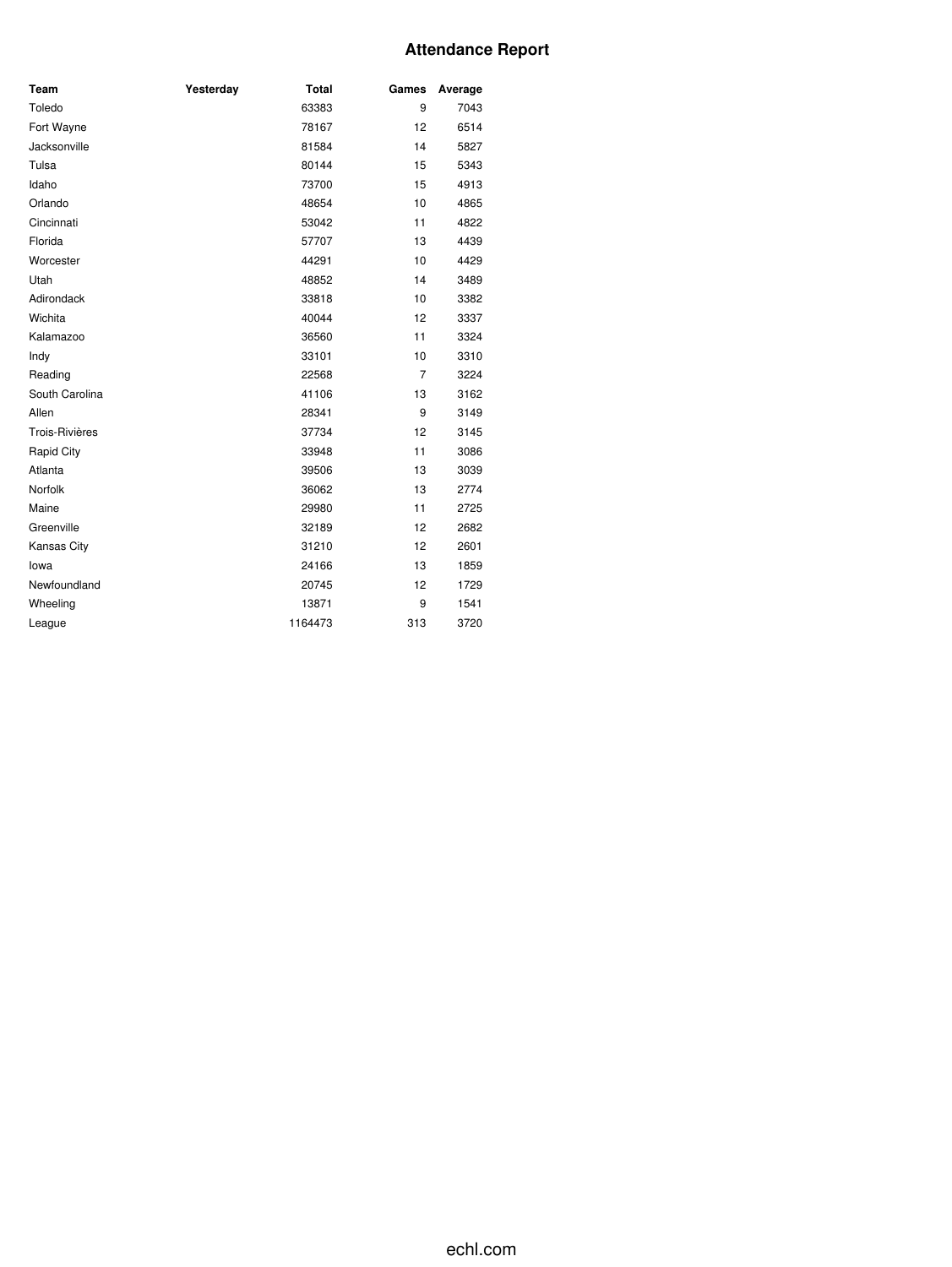# **Leaders (Overall)**

| <b>Top 20 Scorers</b> |                       |            |    |    |    |            |  |  |  |  |  |  |
|-----------------------|-----------------------|------------|----|----|----|------------|--|--|--|--|--|--|
| Rank                  | Player                | Team       | GP | G  | A  | <b>PTS</b> |  |  |  |  |  |  |
| 1                     | <b>TJ Hensick</b>     | <b>TOL</b> | 23 | 15 | 18 | 33         |  |  |  |  |  |  |
| 2                     | Logan Nelson          | <b>RC</b>  | 25 | 9  | 22 | 31         |  |  |  |  |  |  |
| 3                     | Yushiroh Hirano       | <b>CIN</b> | 24 | 16 | 13 | 29         |  |  |  |  |  |  |
| 4                     | <b>Blake Winiecki</b> | <b>FLA</b> | 25 | 14 | 15 | 29         |  |  |  |  |  |  |
| 5                     | Zach O'Brien          | <b>NFL</b> | 21 | 10 | 18 | 28         |  |  |  |  |  |  |
| 6                     | <b>Brent Gates</b>    | <b>IND</b> | 22 | 9  | 19 | 28         |  |  |  |  |  |  |
| 7                     | Aaron Luchuk          | ORL        | 20 | 12 | 15 | 27         |  |  |  |  |  |  |
| 8<br>*                | <b>Brandon Cutler</b> | <b>UTA</b> | 23 | 10 | 17 | 27         |  |  |  |  |  |  |
| 9                     | Josh Dickinson        | <b>TOL</b> | 17 | 9  | 17 | 26         |  |  |  |  |  |  |
| 10                    | Olivier Archambault   | <b>TR</b>  | 22 | 9  | 17 | 26         |  |  |  |  |  |  |
| 11                    | Peter Abbandonato     | <b>TR</b>  | 18 | 12 | 13 | 25         |  |  |  |  |  |  |
| 12                    | Nick Hutchison        | <b>WHL</b> | 18 | 9  | 16 | 25         |  |  |  |  |  |  |
| 13                    | A.J. White            | <b>IDH</b> | 25 | 10 | 14 | 24         |  |  |  |  |  |  |
| 14                    | Craig Martin          | <b>JAX</b> | 26 | 10 | 14 | 24         |  |  |  |  |  |  |
| 15                    | Patrick Watling       | <b>WHL</b> | 14 | 9  | 15 | 24         |  |  |  |  |  |  |
| 16                    | Matt Berry            | <b>TOL</b> | 15 | 9  | 15 | 24         |  |  |  |  |  |  |
| 17                    | Several Players Tied  |            |    |    |    | 23         |  |  |  |  |  |  |

#### **Minor Penalties**

| Rank                    | Player                    | Team           | GP             | <b>MinPen</b>           |
|-------------------------|---------------------------|----------------|----------------|-------------------------|
| 1                       | <b>Andrew Nielsen</b>     | <b>UTA</b>     | 25             | 23                      |
| 2                       | Marcus Crawford           | KC             | 24             | 23                      |
| 3                       | Sam Thibault              | NOR.           | 25 21          |                         |
| 4                       | * Riley McKay             | <b>IND</b>     | 23             | 19                      |
| 5                       | Luke Nogard               | <b>ATL</b>     | 23             | 19                      |
|                         | <b>Power Play Goals</b>   |                |                |                         |
| Rank                    | Player                    | Team           | <b>GP</b>      | <b>PPG</b>              |
| 1                       | Peter Abbandonato         | TR.            | 18             | 7                       |
| 2                       | Yushiroh Hirano           | CIN            | 24             | 7                       |
| 3                       | Justin Taylor             | KAL            | 22             | 6                       |
| 4                       | Darien Craighead          | <b>IND</b>     | 25             | 6                       |
| 5                       | Several Players Tied      |                |                | 5                       |
| <b>Shots</b>            |                           |                |                |                         |
| Rank                    | Player                    | Team           | <b>GP</b>      | <b>Shots</b>            |
| 1                       | Logan Nelson              | R <sub>C</sub> | 25             | 119                     |
| $\overline{c}$          | Yushiroh Hirano           | CIN            | 24 94          |                         |
| 3                       | Chase Lang                | NOR            | 24 93          |                         |
| $\overline{\mathbf{A}}$ | Derek Nesbitt             | <b>ATL</b>     | 25             | 91                      |
| 5                       | Zach O'Brien              | NFL            | 21             | 90                      |
|                         | <b>Game Winning Goals</b> |                |                |                         |
| Rank                    | Player                    | Team           |                | GP GWG                  |
| 1                       | Cody Sylvester            | ATL            | 26             | 5                       |
| 2                       | Alexis D'aoust            | TR.            | 17             | $\overline{\mathbf{A}}$ |
| 3                       | Max Zimmer                | GRN            | 18             | 4                       |
| 4                       | Stephen Baylis            | R <sub>C</sub> | 26             | 4                       |
| 5                       | Several Players Tied      |                |                | 3                       |
| <b>Shootout Goals</b>   |                           |                |                |                         |
| Rank                    | Player                    | Team           |                | SOG SOA                 |
| 1                       | Several Players Tied      |                | $\overline{c}$ |                         |

## **Goals Rank Player Team GP G** Yushiroh Hirano CIN 24 16 TJ Hensick TOL 23 15 3 Blake Winiecki FLA 25 14<br>4 Stephen Baylis RC 26 14 4 Stephen Baylis Alex Aleardi FLA 23 13 **Assists Rank Player Team GP A** Logan Nelson RC 25 22 Brent Gates IND 22 19 Mike Lee IND 23 19 Zach O'Brien NFL 21 18 TJ Hensick TOL 23 18 **Penalty Minutes Rank Player Team GP PIM** Mikael Robidoux KC 12 121 \* Riley McKay IND 23 93 3 Loren Ulett KC 23 77 Shaw Boomhower WHL 12 75 Several Players Tied 71 **Major Penalties Rank Player Team GP MajPen** 1 Michael Turner **ATL** 25 6 2 Several Players Tied 5 **Short Handed Goals Rank Player Team GP SHG** Hugo Roy ATL 17 3 2 Erik Bradford \* Brandon Cutler UTA 23 3 Several Players Tied 2 **Shooting Percentage Rank Player Team GP Goals Shots PCT** Justin Almeida WHL 6 9 21 42.9 Noel Hoefenmayer NFL 7 4 11 36.4 Ryan Lohin ALN 6 6 18 33.3 Lewis Zerter-Gossage MNE 7 7 23 30.4 \* Luke Henman ALN 3 4 14 28.6 **Plus/Minus Rank Player Team GP +/-**

 \* Josh Maniscalco WHL 18 19 TJ Hensick TOL 23 18 3 Mike McKee TUL 17 17 Several Players Tied 16

# **Shootout Percentage**

| ₹ank | Player               | Team SOG SOA SO% |  |       |
|------|----------------------|------------------|--|-------|
|      | Several Players Tied |                  |  | 100.0 |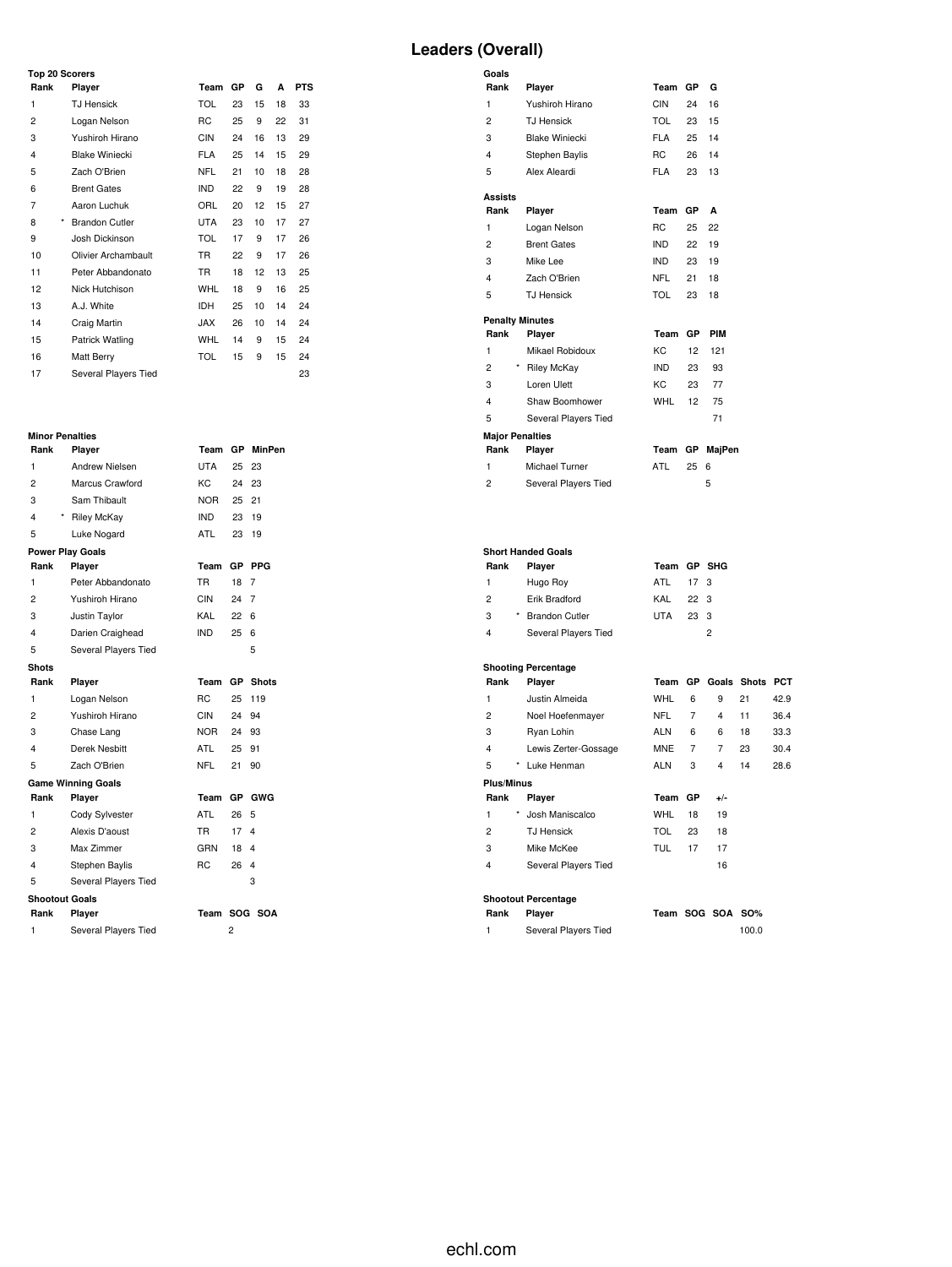# **Leading Goalies**

|      | Top 15 Goalies (by GAA) |                         |            |    |      |                |                |                |          |                |    |                |                |          |                |                |            |         |     |        |
|------|-------------------------|-------------------------|------------|----|------|----------------|----------------|----------------|----------|----------------|----|----------------|----------------|----------|----------------|----------------|------------|---------|-----|--------|
| Rank |                         | Player                  | Team       | GP | Mins | W              | L.             | <b>OTL</b>     | SOL      | so             | GA |                | <b>GAA SOW</b> |          | SOL SOGA       | SOA            | <b>SO%</b> | SA      | SVS | $SV\%$ |
|      |                         | Jake Kupsky             | IDH        | 10 | 509  | 7              | 2              | $\Omega$       | 0        | 2              | 14 | $1.65 \quad 0$ |                | 0        | 0              | 0              | 0.000      | 193     | 179 | 0.927  |
| 2    |                         | Matt Jurusik            | <b>IDH</b> | 10 | 576  | 6              | $\overline{2}$ | $\Omega$       |          | $\overline{2}$ | 16 | 1.66           | - 0            | 1        | $\overline{2}$ | 3              | 0.333      | 247     | 231 | 0.935  |
| 3    |                         | Kaden Fulcher           | TOL        | 8  | 459  | 4              | 3              | 0              | 0        | $\overline{2}$ | 13 | $1.70 \quad 0$ |                | 0        | 0              | 0              | 0.000      | 170     | 157 | 0.924  |
| 4    |                         | Cam Johnson             | <b>FLA</b> | 8  | 478  | 5              | $\overline{2}$ |                | 0        | 1              | 15 | $1.88$ 0       |                | 0        | $^{\circ}$     | 0              | 0.000      | 187     | 172 | 0.920  |
| 5    |                         | <b>Tyler Parks</b>      | <b>ATL</b> | 17 | 1006 | 11             | 3              | $\overline{c}$ |          | 2              | 35 | 2.09           | 0              | 1        |                | 3              | 0.667      | 499     | 464 | 0.930  |
| 6    | $\star$                 | Daniel Mannella         | TUL        | 10 | 568  | 6              | 2              | $\Omega$       | 1        | 0              | 20 | $2.11 \quad 0$ |                | 1        | 3              | 6              | 0.500      | 273     | 253 | 0.927  |
| 7    |                         | <b>Trent Miner</b>      | <b>UTA</b> | 11 | 621  | 7              | 4              | 0              | 0        | 4              | 22 | $2.13 \quad 0$ |                | 0        | 0              | 0              | 0.000      | 314 292 |     | 0.930  |
| 8    |                         | Keith Petruzzelli       | <b>NFL</b> | 8  | 475  | 5              | 3              | 0              | 0        | 1              | 17 | $2.15 \quad 0$ |                | 0        | 0              | 0              | 0.000      | 240     | 223 | 0.929  |
| 9    | $\star$                 | Lukas Parik             | <b>RC</b>  | 12 | 728  | 7              | 3              | 1              | 1        | 0              | 27 | $2.22 \quad 0$ |                |          | $\overline{2}$ | $\overline{2}$ | 0.000      | 383     | 356 | 0.930  |
| 10   |                         | <b>Charles Williams</b> | <b>JAX</b> | 11 | 664  | 6              | $\overline{4}$ | $\Omega$       |          |                | 25 | $2.26 \quad 0$ |                | 1        | $\overline{2}$ | 3              | 0.333      | 289     | 264 | 0.913  |
| 11   |                         | <b>Brad Barone</b>      | ORL        | 13 | 680  | 7              | $\overline{4}$ | 0              | 0        |                | 26 | 2.30           | $\overline{1}$ | 0        |                | 3              | 0.667      | 415     | 389 | 0.937  |
| 12   |                         | Samuel Harvey           | <b>FW</b>  | 11 | 669  | 8              |                | $\overline{c}$ | 0        |                | 26 | $2.33 \quad 0$ |                | 0        | $^{\circ}$     | 0              | 0.000      | 388     | 362 | 0.933  |
| 13   |                         | Evan Fitzpatrick        | GRN        | 8  | 476  | $\overline{2}$ | 5              | 1              | $\Omega$ | 0              | 19 | $2.40 \quad 0$ |                | 0        | 0              | $\Omega$       | 0.000      | 234     | 215 | 0.919  |
| 14   |                         | <b>Tyler Wall</b>       | <b>JAX</b> | 8  | 497  | 5              | 3              | $\Omega$       | $\Omega$ |                | 20 | 2.41           | $\overline{2}$ | $\Omega$ | 0              | 5              | 1.000      | 200     | 180 | 0.900  |
| 15   |                         | Ryan Bednard            | SC         | 10 | 615  | 5              | 5              | 0              | 0        |                | 25 | $2.44$ 2       |                | 0        |                | 5              | 0.800      | 321     | 296 | 0.922  |

#### **Wins**

| Rank           | Player                     | Team | w  |
|----------------|----------------------------|------|----|
| 1              | <b>Philippe Desrosiers</b> | TR   | 12 |
| $\overline{2}$ | <b>Tyler Parks</b>         | ATL  | 11 |
| 3              | Evan Cormier               | NFL  | 10 |
| $\overline{4}$ | <b>Billy Christopoulos</b> | TOL  | 10 |
| 5              | Several Goaltenders Tied   |      | 9  |

#### **Losses**

| Rank          | Player                   | Team       | υ. |
|---------------|--------------------------|------------|----|
| 1             | Evan Buitenhuis          | <b>WIC</b> | 11 |
| $\mathcal{P}$ | David Tendeck            | RC.        | 9  |
| 3             | Beck Warm                | <b>NOR</b> | 8  |
|               | Several Goaltenders Tied |            | Բ  |

#### **Mins**

| Rank           | Plaver                     | Team Mins  |      |
|----------------|----------------------------|------------|------|
| 1              | Evan Buitenhuis            | <b>WIC</b> | 1216 |
| $\overline{2}$ | <b>Tyler Parks</b>         | ATL        | 1006 |
| 3              | Mat Robson                 | CIN        | 902  |
| 4              | <b>Philippe Desrosiers</b> | TR         | 885  |
| 5              | <b>Beck Warm</b>           | <b>NOR</b> | 842  |
|                |                            |            |      |

#### **Shutouts**

| Rank          | Player                   | Team SO    |   |
|---------------|--------------------------|------------|---|
|               | * Trent Miner            | <b>UTA</b> | 4 |
| $\mathcal{P}$ | Several Goaltenders Tied |            |   |

*\* indicates rookie*

| <b>Saves</b> |                            |            |     |
|--------------|----------------------------|------------|-----|
| Rank         | Player                     | Team SVS   |     |
| 1            | Evan Buitenhuis            | WIC.       | 646 |
| 2            | <b>Tyler Parks</b>         | ATI        | 464 |
| 3            | <b>Philippe Desrosiers</b> | TR         | 438 |
| 4            | Jeremy Brodeur             | <b>MNE</b> | 436 |
| 5            | Beck Warm                  |            |     |

## **Save Percentage**

| Rank |   | Player             | Team      |    |     | GA SVS SV% |
|------|---|--------------------|-----------|----|-----|------------|
| 1    |   | <b>Brad Barone</b> | ORL       | 26 | 389 | 0.937      |
| 2    | * | Matt Jurusik       | IDH       | 16 | 231 | 0.935      |
| 3    |   | * Samuel Harvey    | <b>FW</b> | 26 | 362 | 0.933      |
| 4    |   | * Trent Miner      | UTA       | 22 | 292 | 0.930      |
| 5    |   | <b>Tyler Parks</b> | ATL       | 35 | 464 | 0.930      |

#### **Shootout Wins**

| Rank | <b>Plaver</b>            | Team SOW    |               |  |
|------|--------------------------|-------------|---------------|--|
| 1    | Evan Buitenhuis          | $WIC$ 2     |               |  |
| 2    | Ryan Bednard             | SC.         | $\mathcal{P}$ |  |
| 3    | * Tyler Wall             | <b>XAL.</b> | $\mathcal{P}$ |  |
| 4    | Several Goaltenders Tied |             |               |  |

## **Shootout Percentage**

| Rank | Player                   | Team Saves Att SO% |       |
|------|--------------------------|--------------------|-------|
|      | Several Goaltenders Tied |                    | 1.000 |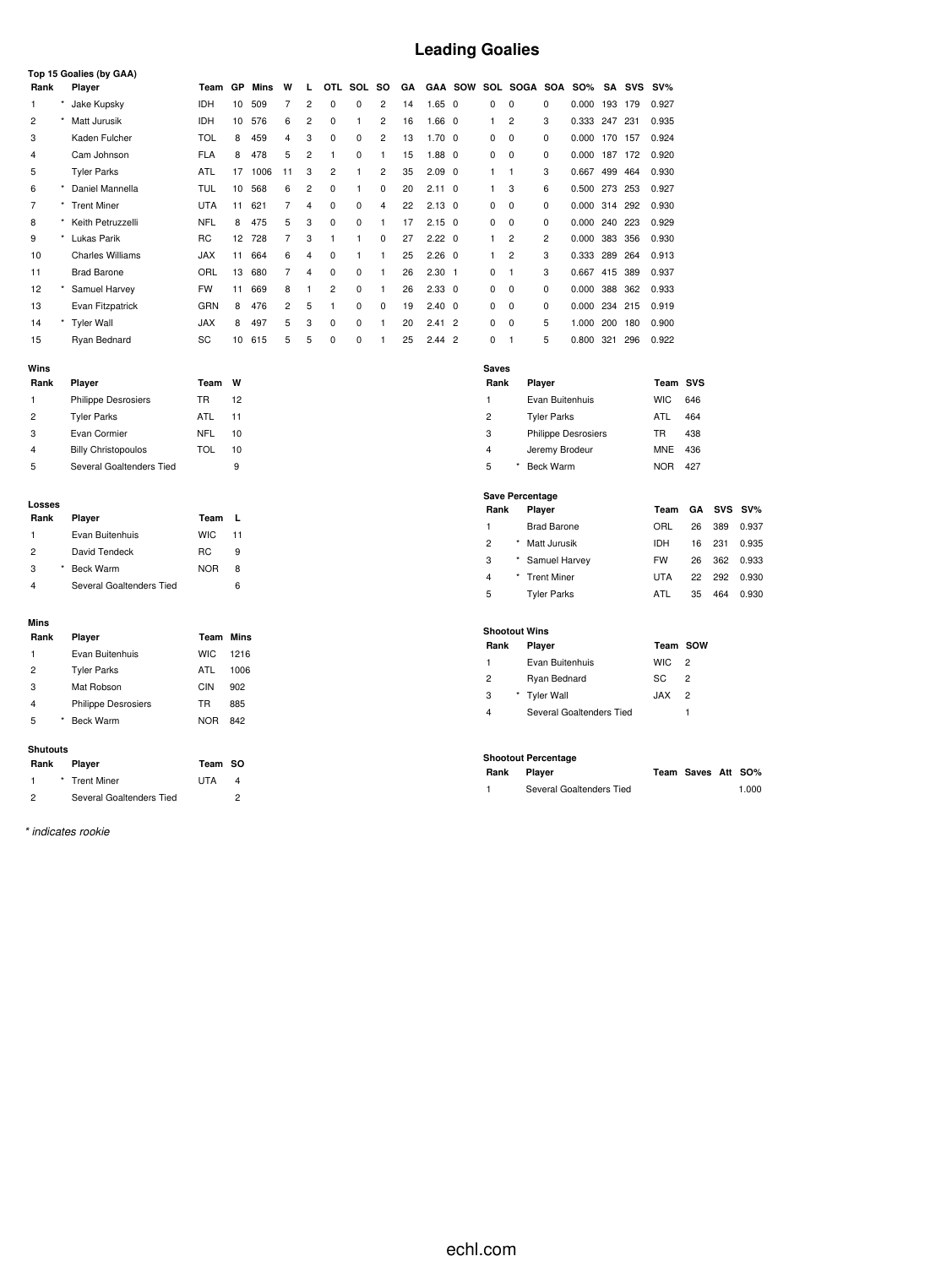## **Top 20 Scorers**

| <b>Leaders (Rookies)</b> |  |
|--------------------------|--|
|--------------------------|--|

| Rank                   |          | Player                     | Team       | GP | G               | А              | <b>PTS</b> |
|------------------------|----------|----------------------------|------------|----|-----------------|----------------|------------|
| 1                      |          | * Brandon Cutler           | <b>UTA</b> | 23 | 10              | 17             | 27         |
| 2                      |          | * Kris Bennett             | IA         | 15 | 11              | 11             | 22         |
| 3                      | $^\star$ | Cam Hausinger              | <b>WHL</b> | 23 | 7               | 13             | 20         |
| 4                      |          | * Mason Mannek             | <b>UTA</b> | 26 | 8               | 11             | 19         |
| 5                      |          | * Gavin Gould              | ALN        | 16 | 5               | 14             | 19         |
| 6                      | $^\star$ | Patrick Polino             | <b>CIN</b> | 20 | 5               | 14             | 19         |
| 7                      | $^\star$ | Jack Doremus               | <b>TUL</b> | 18 | 11              | $\overline{7}$ | 18         |
| 8                      | $\star$  | Jake Jaremko               | <b>FLA</b> | 24 | 8               | 10             | 18         |
| 9                      |          | * Logan Coomes             | <b>TUL</b> | 20 | 7               | 11             | 18         |
| 10                     |          | * Chad Yetman              | <b>IND</b> | 19 | 6               | 12             | 18         |
| 11                     | $^\star$ | Patrick Grasso             | ADK        | 19 | 9               | 8              | 17         |
| 12                     |          | * Luc Brown                | IDH        | 25 | 8               | 9              | 17         |
| 13                     | $^\star$ | Carter Johnson             | <b>WIC</b> | 22 | 7               | 10             | 17         |
| 14                     |          | * Yauheni Aksiantsiuk      | IDH        | 17 | 9               | $\overline{7}$ | 16         |
| 15                     | $^\star$ | Alex Gilmour               | <b>TUL</b> | 21 | 8               | 8              | 16         |
| 16                     | $^\star$ | Josh Maniscalco            | WHL        | 18 | 6               | 10             | 16         |
| 17                     | $\star$  | Jared Cockrell             | <b>WHL</b> | 23 | 6               | 10             | 16         |
| 18                     | $^\star$ | Noah Corson                | <b>NOR</b> | 23 | 6               | 10             | 16         |
| 19                     |          | * Luke Martin              | UTA        | 23 | 4               | 12             | 16         |
| 20                     |          | Several Players Tied       |            |    |                 |                | 15         |
| <b>Minor Penalties</b> |          |                            |            |    |                 |                |            |
| Rank                   |          | Player                     | Team       |    | GP MinPen       |                |            |
| 1                      |          | * Riley McKay              | <b>IND</b> | 23 | 19              |                |            |
| 2                      |          | * Luke Lynch               | <b>JAX</b> | 22 | 16              |                |            |
| 3                      |          | * Gabe Guertler            | <b>ATL</b> | 25 | 15              |                |            |
| 4                      |          | * Christopher Cameron      | <b>IND</b> | 10 | 12<br>11        |                |            |
| 5                      |          | Several Players Tied       |            |    |                 |                |            |
| Rank                   |          | Power Play Goals<br>Player | Team       |    | GP PPG          |                |            |
| 1                      |          | * Kris Bennett             | IA         | 15 | 5               |                |            |
| 2                      |          | * Bryce Misley             | IA         | 22 | 5               |                |            |
| 3                      |          | * Dominic Franco           | <b>CIN</b> | 11 | $\overline{4}$  |                |            |
| 4                      |          | Several Players Tied       |            |    | 3               |                |            |
| Shots                  |          |                            |            |    |                 |                |            |
| Rank                   |          | Player                     | Team       |    | <b>GP</b> Shots |                |            |
| 1                      |          | * Brandon Cutler           | <b>UTA</b> | 23 | 89              |                |            |
| $\overline{c}$         | $^\star$ | Jack Doremus               | <b>TUL</b> | 18 | 82              |                |            |
| 3                      |          | * Luc Brown                | IDH        | 25 | 80              |                |            |
| $\overline{4}$         | $^\star$ | Noah Corson                | <b>NOR</b> | 23 | 69              |                |            |
| 5                      | $^\star$ | Josh Maniscalco            | <b>WHL</b> | 18 | 65              |                |            |
|                        |          | <b>Game Winning Goals</b>  |            |    |                 |                |            |
| Rank                   |          | Player                     | Team       |    | GP GWG          |                |            |
| $\mathbf{1}$           | $\star$  | Isaac Johnson              | <b>NFL</b> | 18 | 3               |                |            |
| 2                      |          | * Logan Coomes             | <b>TUL</b> | 20 | 3               |                |            |
| 3                      |          | Several Players Tied       |            |    | $\overline{c}$  |                |            |
|                        |          |                            |            |    |                 |                |            |

#### **Shootout Goals**

| Rank | Player               | Team SOG SOA |  |
|------|----------------------|--------------|--|
|      | Several Players Tied |              |  |

| Goals                   |            |                            |            |           |                         |                    |      |
|-------------------------|------------|----------------------------|------------|-----------|-------------------------|--------------------|------|
| Rank                    |            | Player                     | Team GP    |           | G                       |                    |      |
| $\mathbf{1}$            | $\star$    | Kris Bennett               | IA         | 15        | 11                      |                    |      |
| $\overline{2}$          |            | Jack Doremus               | <b>TUL</b> | 18        | 11                      |                    |      |
| 3                       | $\star$    | <b>Brandon Cutler</b>      | <b>UTA</b> | 23        | 10                      |                    |      |
| 4                       |            | Patrick Grasso             | <b>ADK</b> | 19        | 9                       |                    |      |
| 5                       |            | Yauheni Aksiantsiuk        | <b>IDH</b> | 17        | 9                       |                    |      |
| <b>Assists</b>          |            |                            |            |           |                         |                    |      |
| Rank                    |            | Player                     | Team       | GP        | A                       |                    |      |
| $\mathbf{1}$            | $\star$    | <b>Brandon Cutler</b>      | <b>UTA</b> | 23        | 17                      |                    |      |
| $\overline{c}$          |            | * Gavin Gould              | <b>ALN</b> | 16        | 14                      |                    |      |
| 3                       | $^\star$   | Patrick Polino             | <b>CIN</b> | 20        | 14                      |                    |      |
| 4                       | $^\star$   | Cam Hausinger              | <b>WHL</b> | 23        | 13                      |                    |      |
| 5                       | $\star$    | <b>Kaid Oliver</b>         | IA         | 23        | 13                      |                    |      |
|                         |            |                            |            |           |                         |                    |      |
|                         |            | <b>Penalty Minutes</b>     |            |           |                         |                    |      |
| Rank                    |            | Player                     | Team       | GP        | PIM                     |                    |      |
| $\mathbf{1}$            | $\star$    | <b>Riley McKay</b>         | <b>IND</b> | 23        | 93                      |                    |      |
| $\overline{2}$          |            | Jordan Schneider           | <b>IND</b> | 20        | 65                      |                    |      |
| 3                       | $\star$    | Noah Corson                | <b>NOR</b> | 23        | 53                      |                    |      |
| 4                       | $\star$    | Jack Van Boekel            | <b>CIN</b> | 13        | 52                      |                    |      |
| 5                       | $^\star$   | Chris Ordoobadi            | <b>WOR</b> | 18        | 43                      |                    |      |
| <b>Major Penalties</b>  |            |                            |            |           |                         |                    |      |
| Rank                    |            | Player                     | Team       | GP        | MajPen                  |                    |      |
| $\mathbf{1}$            | $^{\star}$ | <b>Riley McKay</b>         | <b>IND</b> | 23        | 5                       |                    |      |
| $\overline{c}$          | $^\star$   | Chris Ordoobadi            | <b>WOR</b> | 18        | 5                       |                    |      |
| 3                       | $\star$    | Jacob Friend               | <b>JAX</b> | 23        | 5                       |                    |      |
| 4                       |            | Several Players Tied       |            |           | $\overline{\mathbf{4}}$ |                    |      |
|                         |            |                            |            |           |                         |                    |      |
|                         |            | <b>Short Handed Goals</b>  |            |           |                         |                    |      |
| Rank                    |            | Player                     | Team       | <b>GP</b> | <b>SHG</b>              |                    |      |
| $\mathbf{1}$            | $^{\star}$ | <b>Brandon Cutler</b>      | <b>UTA</b> | 23        | 3                       |                    |      |
| $\overline{2}$          | $\star$    | <b>Todd Burgess</b>        | <b>NFL</b> | 3         | $\overline{2}$          |                    |      |
| 3                       |            | Several Players Tied       |            |           | $\mathbf{1}$            |                    |      |
|                         |            |                            |            |           |                         |                    |      |
|                         |            | <b>Shooting Percentage</b> |            |           |                         |                    |      |
| Rank                    |            | Player                     | Team       |           |                         | GP Goals Shots PCT |      |
| $\mathbf{1}$            |            | * Luke Henman              | <b>ALN</b> | 3         | 4                       | 14                 | 28.6 |
| $\overline{c}$          | $\star$    | Brett Van Os               | <b>CIN</b> | 13        | 3                       | 11                 | 27.3 |
| 3                       | $\star$    | Yuki Miura                 | IA         | 14        | 6                       | 24                 | 25.0 |
| $\overline{\mathbf{4}}$ | $\star$    | Logan Lambdin              | KAL        | 16        | 8                       | 36                 | 22.2 |
| 5                       | $\star$    | Vladislav Mikhalchuk       | <b>JAX</b> | 16        | 6                       | 27                 | 22.2 |
| <b>Plus/Minus</b>       |            |                            |            |           |                         |                    |      |
| Rank                    |            | Player                     | Team       | GP        | $+/-$                   |                    |      |
| $\mathbf{1}$            |            | Josh Maniscalco            | <b>WHL</b> | 18        | 19                      |                    |      |
| 2                       |            | * Casey Johnson            | IDH        | 24        | 16                      |                    |      |
| 3                       | $\star$    | <b>Brandon Cutler</b>      | <b>UTA</b> | 23        | 15                      |                    |      |
| 4                       | $\star$    | Derek Topatigh             | ATL        | 26        | 14                      |                    |      |
| 5                       |            | Several Players Tied       |            |           | 12                      |                    |      |
|                         |            | <b>Shootout Percentage</b> |            |           |                         |                    |      |

**Rank** Player **Rank Player Team SOG SOA SO%** 1 Several Players Tied 100.0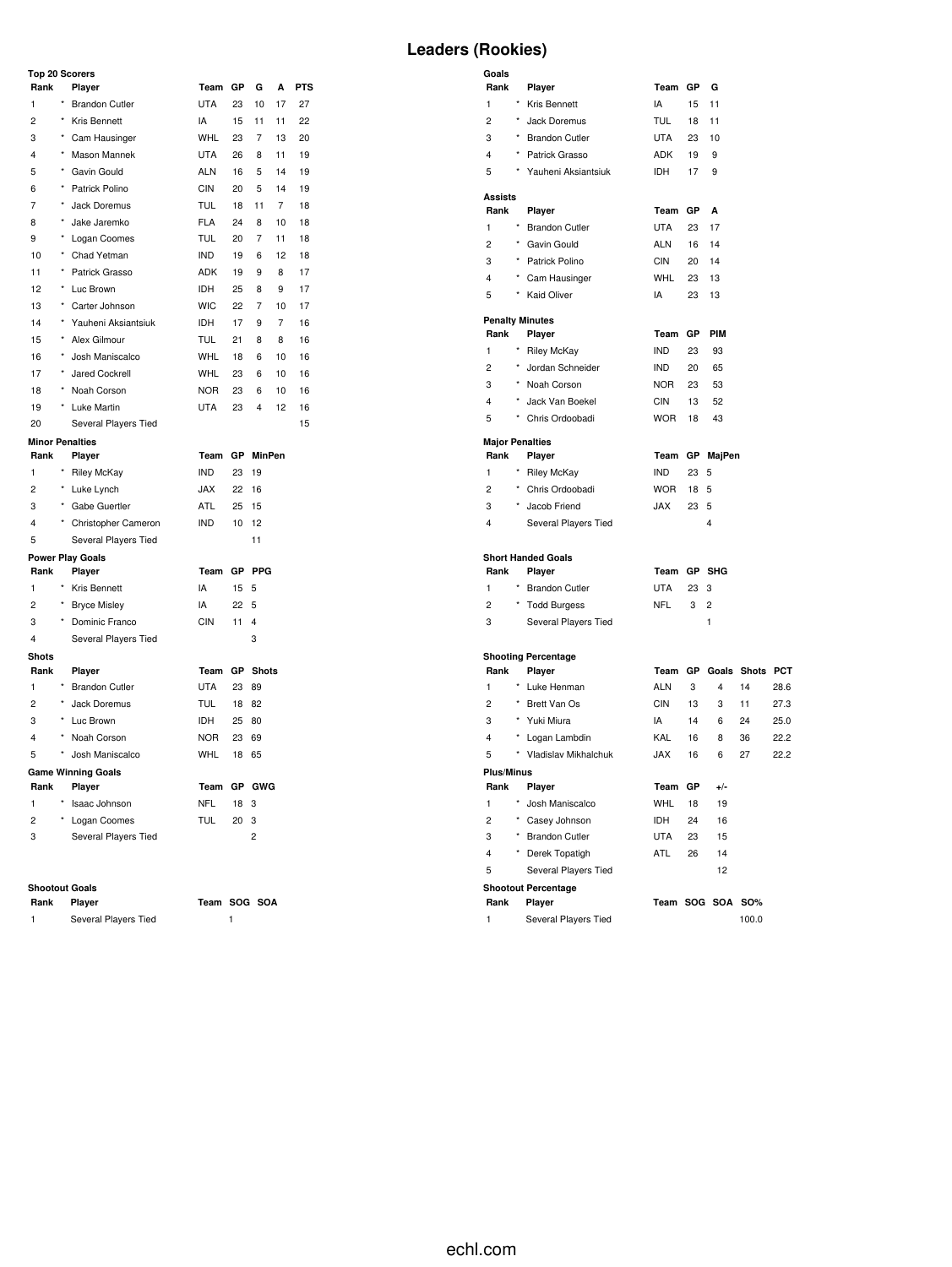## **Top 20 Scorers**

**Goals**

|      |            | Top zu Scorers          |            |    |    |    |            |  |
|------|------------|-------------------------|------------|----|----|----|------------|--|
| Rank |            | Player                  | Team       | GP | G  | A  | <b>PTS</b> |  |
| 1    |            | Mike Lee                | IND        | 23 | 4  | 19 | 23         |  |
| 2    |            | Charle-Edouard D'Astous | <b>UTA</b> | 19 | 12 | 9  | 21         |  |
| 3    |            | Will Graber             | <b>FW</b>  | 17 | 7  | 13 | 20         |  |
| 4    |            | Andrew Nielsen          | <b>UTA</b> | 25 | 7  | 13 | 20         |  |
| 5    |            | <b>Brenden Miller</b>   | KAL        | 20 | 5  | 15 | 20         |  |
| 6    |            | Olivier Galipeau        | <b>TR</b>  | 23 | 2  | 17 | 19         |  |
| 7    |            | Michael Brodzinski      | ORL        | 25 | 5  | 13 | 18         |  |
| 8    |            | Jake McLaughlin         | <b>FLA</b> | 23 | 1  | 16 | 17         |  |
| 9    | $^{\star}$ | Josh Maniscalco         | <b>WHL</b> | 18 | 6  | 10 | 16         |  |
| 10   | $^{\star}$ | Luke Martin             | <b>UTA</b> | 23 | 4  | 12 | 16         |  |
| 11   |            | Marcus Crawford         | KC         | 24 | 3  | 13 | 16         |  |
| 12   | $^{\star}$ | Chris Ortiz             | <b>WHL</b> | 18 | 6  | 9  | 15         |  |
| 13   |            | Tim Davison             | ATL        | 25 | 4  | 11 | 15         |  |
| 14   | $^{\star}$ | Derek Topatigh          | ATL        | 26 | 4  | 11 | 15         |  |
| 15   |            | Darren Brady            | <b>IDH</b> | 21 | 4  | 10 | 14         |  |
| 16   |            | Joe Masonius            | <b>ADK</b> | 19 | 3  | 11 | 14         |  |
| 17   |            | Randy Gazzola           | <b>TOL</b> | 13 | 2  | 12 | 14         |  |
| 18   |            | Several Players Tied    |            |    |    |    | 13         |  |

#### **Minor Penalties**

| Rank                  | Player                    | Team       | GP          | <b>MinPen</b>  |
|-----------------------|---------------------------|------------|-------------|----------------|
| 1                     | Andrew Nielsen            | <b>UTA</b> | 25          | 23             |
| $\overline{c}$        | Marcus Crawford           | KC.        | 24          | 23             |
| 3                     | Sam Thibault              | <b>NOR</b> | 25          | 21             |
| 4                     | Cole Fraser               | TOL        | 20          | 18             |
| 5                     | James Melindy             | NFL        | 19          | 16             |
|                       | <b>Power Play Goals</b>   |            |             |                |
| Rank                  | Player                    | Team       | <b>GP</b>   | <b>PPG</b>     |
| 1                     | Charle-Edouard D'Astous   | UTA        | 19          | 4              |
| 2                     | Noel Hoefenmayer          | NFL        | $7^{\circ}$ | 3              |
| 3                     | Dean Stewart              | WIC.       | 19          | 3              |
| 4                     | * Luke Martin             | UTA        | 23          | 3              |
| 5                     | Andrew Nielsen            | UTA        | 25          | 3              |
| <b>Shots</b>          |                           |            |             |                |
| Rank                  | Player                    | Team       | <b>GP</b>   | <b>Shots</b>   |
| 1                     | Olivier Galipeau          | TR.        | 23          | 69             |
| $\overline{c}$        | Charle-Edouard D'Astous   | UTA        | 19          | 66             |
| 3                     | Marcus Crawford           | KC.        | 24          | 66             |
| 4                     | Michael Brodzinski        | ORL        | 25          | 66             |
| 5                     | Josh Maniscalco           | WHL        | 18          | 65             |
|                       | <b>Game Winning Goals</b> |            |             |                |
| Rank                  | Player                    | Team       | GP          | GWG            |
| 1                     | <b>Blake Siebenaler</b>   | <b>FW</b>  | 8           | $\overline{2}$ |
| 2                     | Randy Gazzola             | TOL        | $13 -$      | $\overline{2}$ |
| 3                     | Charle-Edouard D'Astous   | UTA        | 19          | $\overline{2}$ |
| 4                     | Jake Ryczek               | ADK        | 19          | $\overline{2}$ |
| 5                     | Kris Myllari              | <b>ALN</b> | 20          | $\overline{2}$ |
| <b>Shootout Goals</b> |                           |            |             |                |
| Rank                  | Player                    | Team       |             | SOG SOA        |
| 1                     | Jason Horvath             | MNE        | 1           | 1              |
| 2                     | Jordan Subban             | SC         | 1           | $\overline{2}$ |
| 3                     | Eric Williams             | <b>NOR</b> | 1           | $\overline{c}$ |

| Rank                      | Player                  | Team        | GP | G              |
|---------------------------|-------------------------|-------------|----|----------------|
| 1                         | Charle-Edouard D'Astous | <b>UTA</b>  | 19 | 12             |
| $\overline{c}$            | Will Graber             | <b>FW</b>   | 17 | $\overline{7}$ |
| 3                         | Andrew Nielsen          | UTA         | 25 | 7              |
| 4<br>$\star$              | Josh Maniscalco         | <b>WHL</b>  | 18 | 6              |
| 5                         | Chris Ortiz             | WHL         | 18 | 6              |
| Assists                   |                         |             |    |                |
| Rank                      | Player                  | Team        | GP | A              |
| 1                         | Mike Lee                | <b>IND</b>  | 23 | 19             |
| $\overline{c}$            | Olivier Galipeau        | <b>TR</b>   | 23 | 17             |
| 3                         | Jake McLaughlin         | <b>FLA</b>  | 23 | 16             |
| 4                         | <b>Brenden Miller</b>   | KAL         | 20 | 15             |
| 5                         | Several Players Tied    |             |    | 13             |
| <b>Penalty Minutes</b>    |                         |             |    |                |
| Rank                      | Player                  | Team        | GР | PIM            |
| 1                         | <b>Andrew Nielsen</b>   | <b>UTA</b>  | 25 | 71             |
| $\overline{c}$            | Nick Boka               | CIN         | 16 | 65             |
| 3                         | Sean Allen              | <b>WIC</b>  | 20 | 65             |
| 4<br>$\star$              | Jordan Schneider        | IND.        | 20 | 65             |
| 5                         | Marcus Crawford         | KC          | 24 | 61             |
| <b>Major Penalties</b>    |                         |             |    |                |
| Rank                      | Player                  | Team        | GР | MajPen         |
| 1                         | Sean Allen              | <b>WIC</b>  | 20 | 5              |
| $\star$<br>$\overline{c}$ | Jacob Friend            | <b>XAL.</b> | 23 | 5              |
| 3                         | Darian Skeoch           | ALN         | 16 | 4              |
| 4                         | * Austin Crossley       | <b>UTA</b>  | 17 | $\overline{4}$ |
| 5                         | Several Players Tied    |             |    | 3              |
|                           | Short Handed Goals      |             |    |                |
| Rank                      | Player                  | Team GP     |    | SHG            |
| 1                         | Several Players Tied    |             |    | 1              |

|                   |            | <b>Shooting Percentage</b> |            |                |                |             |            |
|-------------------|------------|----------------------------|------------|----------------|----------------|-------------|------------|
| Rank              |            | Player                     | Team       | <b>GP</b>      |                | Goals Shots | <b>PCT</b> |
| 1                 |            | Noel Hoefenmayer           | <b>NFL</b> | $\overline{7}$ | 4              | 11          | 36.4       |
| 2                 |            | <b>Blake Siebenaler</b>    | <b>FW</b>  | 8              | 3              | 15          | 20.0       |
| 3                 |            | Charle-Edouard D'Astous    | UTA        | 19             | 12             | 66          | 18.2       |
| 4                 | $^\star$   | Kyle Thacker               | <b>CIN</b> | 16             | $\overline{c}$ | 11          | 18.2       |
| 5                 | $^{\star}$ | <b>Bobby Russell</b>       | GRN        | 8              | 2              | 11          | 18.2       |
| <b>Plus/Minus</b> |            |                            |            |                |                |             |            |
| Rank              |            | Player                     | Team       | GP             | $+/-$          |             |            |
| 1                 | *          | Josh Maniscalco            | WHL        | 18             | 19             |             |            |
| $\overline{c}$    |            | Mike McKee                 | <b>TUL</b> | 17             | 17             |             |            |
| 3                 | $^{\star}$ | Casey Johnson              | <b>IDH</b> | 24             | 16             |             |            |
| 4                 |            | Several Players Tied       |            |                | 14             |             |            |
|                   |            | <b>Shootout Percentage</b> |            |                |                |             |            |
| Rank              |            | Player                     | Team       |                | SOG SOA SO%    |             |            |
| 1                 |            | Jason Horvath              | <b>MNE</b> | 1              | 1              | 100.0       |            |
| 2                 |            | Jordan Subban              | SC         | 1              | 2              | 50.0        |            |

Eric Williams NOR 1 2 50.0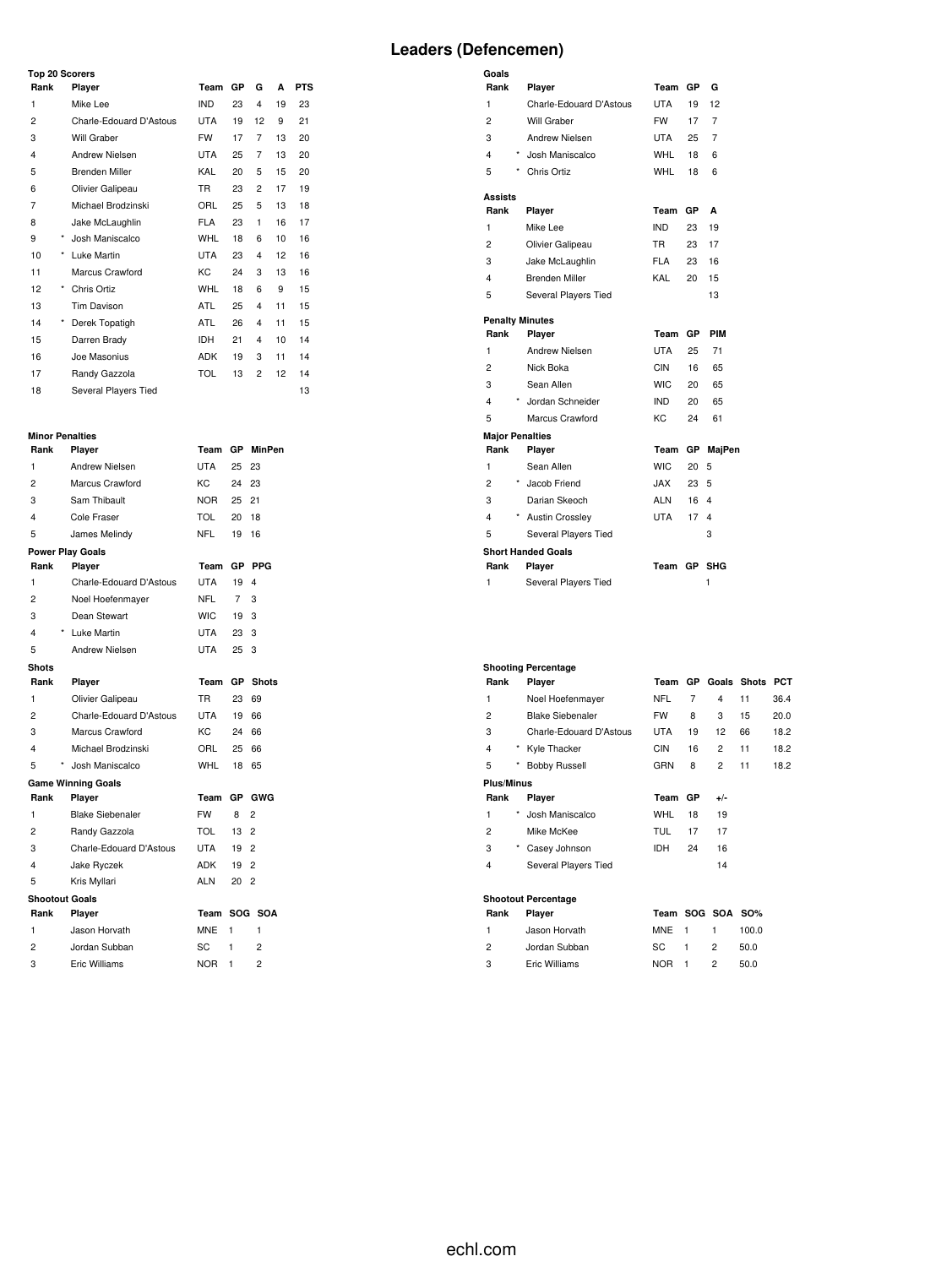# **Specialty Team Records**

|                | <b>Team Power Play</b>       |       |        |                 |                   |                    |                | <b>Team Penalty Kill</b>     |       |     |                   |               |  |
|----------------|------------------------------|-------|--------|-----------------|-------------------|--------------------|----------------|------------------------------|-------|-----|-------------------|---------------|--|
|                | Rank Team                    |       |        |                 |                   | GP ADV GF PP% SHGA | Rank Team      |                              | GP    |     | TSH PPGA PK% SHGF |               |  |
| 1              | <b>Maine Mariners</b>        | 23    | 69     | 20              | 29.0 <sub>3</sub> |                    | 1              | Idaho Steelheads             | 25    | 64  | 8                 | 87.5 2        |  |
| 2              | Orlando Solar Bears          | 25    | 69     | 18              | $26.1\quad 5$     |                    | 2              | <b>Toledo Walleye</b>        | 23    | 66  | 9                 | 86.4 2        |  |
| 3              | <b>Trois-Rivières Lions</b>  | 23    | 92     | 23              | 25.0 <sub>5</sub> |                    | 3              | <b>Maine Mariners</b>        | 23 72 |     | 10                | 86.1 1        |  |
| 4              | Kalamazoo Wings              | 22    | 86     | 21              | 24.4 <sup>3</sup> |                    | 4              | South Carolina Stingrays     | 23 86 |     | 12                | 86.0 2        |  |
| 5              | <b>Newfoundland Growlers</b> | 21    | 85     | 20              | $23.5$ 1          |                    | 5              | Fort Wayne Komets            | 23    | 93  | 13                | 86.0 4        |  |
| 6              | <b>Toledo Walleye</b>        | 23 81 |        | 19              | $23.5$ 2          |                    | 6              | Rapid City Rush              | 26    | 102 | 15                | 85.3 1        |  |
| $\overline{7}$ | Indy Fuel                    | 23    | 95     | 22              | 23.2 <sub>3</sub> |                    | $\overline{7}$ | <b>Newfoundland Growlers</b> | 21    | 86  | 14                | 83.7 6        |  |
| 8              | Idaho Steelheads             | 25 95 |        | 21              | $22.1 \quad 3$    |                    | 8              | Wichita Thunder              | 24    | 85  | 14                | 83.5 4        |  |
| 9              | <b>Florida Everblades</b>    | 25 97 |        | 21              | 21.7 <sup>3</sup> |                    | 9              | Jacksonville Icemen          | 26 88 |     | 15                | 83.0 6        |  |
| 10             | Rapid City Rush              | 26    | 102    | 22              | $21.6$ 4          |                    | 10             | <b>Tulsa Oilers</b>          | 21    | 81  | 14                | 82.7 2        |  |
| 11             | <b>Wheeling Nailers</b>      | 23 94 |        | 20              | $21.3$ 2          |                    | 11             | Greenville Swamp Rabbits     | 23 86 |     | 15                | 82.6 2        |  |
| 12             | <b>Adirondack Thunder</b>    | 19    | 73     | 15              | $20.5$ 4          |                    | 12             | <b>Iowa Heartlanders</b>     | 24 88 |     | 16                | $81.8$ 1      |  |
| 13             | <b>Reading Royals</b>        | 19 61 |        | 12 <sup>2</sup> | 19.7 1            |                    | 13             | Orlando Solar Bears          | 25    | 70  | 13                | 81.4 5        |  |
| 14             | <b>Utah Grizzlies</b>        | 26    | 82     | 16              | $19.5 \quad 0$    |                    | 14             | <b>Florida Everblades</b>    | 25    | 105 | 20                | 81.0 2        |  |
| 15             | Allen Americans              | 20    | 74     | 14              | 18.9 10           |                    | 15             | <b>Wheeling Nailers</b>      | 23    | 103 | 20                | 80.6 3        |  |
| 16             | Wichita Thunder              | 24 85 |        | 16              | 18.8 5            |                    | 16             | Kansas City Mavericks        | 24    | 119 | 24                | 79.8 4        |  |
| 17             | Cincinnati Cyclones          | 25    | 99     | 18              | 18.2 4            |                    | 17             | <b>Utah Grizzlies</b>        | 26    | 110 | 23                | 79.1 9        |  |
| 18             | South Carolina Stingrays     | 23 80 |        |                 | 14 17.5 5         |                    | 18             | Cincinnati Cyclones          | 25    | 100 | 21                | $79.0\quad 0$ |  |
| 19             | Norfolk Admirals             | 25    | 89     | 15              | 16.9 <sup>2</sup> |                    | 19             | Trois-Rivières Lions         | 23    | 95  | 20                | 78.9 1        |  |
| 20             | <b>Iowa Heartlanders</b>     | 24    | 93     | 15              | $16.1$ 1          |                    | 20             | Norfolk Admirals             | 25    | 98  | 21                | 78.6 3        |  |
| 21             | Greenville Swamp Rabbits     | 23    | 104    | 16              | 15.4 <sup>3</sup> |                    | 21             | Atlanta Gladiators           | 26    | 101 | 22                | 78.2 7        |  |
| 22             | Jacksonville Icemen          | 26    | 98     | 15              | 15.3 <sup>3</sup> |                    | 22             | Allen Americans              | 20    | 76  | 17                | 77.6 4        |  |
| 23             | <b>Kansas City Mavericks</b> |       | 24 114 | 17              | $14.9$ 2          |                    | 23             | Kalamazoo Wings              | 22 68 |     | 16                | 76.5 5        |  |
| 24             | <b>Worcester Railers</b>     | 19 69 |        | 10              | $14.5$ 1          |                    | 24             | <b>Reading Royals</b>        | 19 52 |     | 13                | $75.0\quad 0$ |  |
| 25             | Fort Wayne Komets            | 23 84 |        | 11              | $13.1 \quad 3$    |                    | 25             | <b>Adirondack Thunder</b>    | 19 71 |     | 18                | 74.6 1        |  |
| 26             | <b>Tulsa Oilers</b>          | 21    | 68     | 8               | $11.8$ 2          |                    | 26             | Indy Fuel                    | 23    | 98  | 27                | 72.4 3        |  |
| 27             | <b>Atlanta Gladiators</b>    | 26 85 |        | 9               | 10.6 <sup>2</sup> |                    | 27             | <b>Worcester Railers</b>     | 19 60 |     | 18                | 70.02         |  |

## **Team Overtime Performance**

|                | Rank Team                    | GP                      | w              | L              |                | SW SOL PTS |                | <b>PCT</b> |
|----------------|------------------------------|-------------------------|----------------|----------------|----------------|------------|----------------|------------|
| 1              | <b>Toledo Walleye</b>        | 6                       | 5              | 0              | $\mathbf 0$    | 1          | 11             | 0.917      |
| $\overline{2}$ | Norfolk Admirals             | 5                       | 3              | 0              | 1              | 1          | 9              | 0.900      |
| 3              | Trois-Rivières Lions         | 5                       | 3              | 0              | 1              | 1          | 9              | 0.900      |
| 4              | <b>Wheeling Nailers</b>      | 4                       | 3              | 1              | $\Omega$       | 0          | 7              | 0.875      |
| 5              | <b>Idaho Steelheads</b>      | 3                       | $\overline{2}$ | 0              | $\Omega$       | 1          | 5              | 0.833      |
| 6              | Jacksonville Icemen          | $\overline{7}$          | $\overline{2}$ | 1              | 3              | 1          | 12             | 0.857      |
| 7              | Orlando Solar Bears          | $\overline{\mathbf{4}}$ | 2              | $\mathbf{1}$   | $\mathbf{1}$   | 0          | 7              | 0.875      |
| 8              | Rapid City Rush              | 5                       | 2              | 1              | 0              | 2          | 7              | 0.700      |
| 9              | <b>Utah Grizzlies</b>        | 3                       | $\overline{2}$ | 1              | 0              | 0          | 5              | 0.833      |
| 10             | South Carolina Stingrays     | 6                       | $\overline{2}$ | $\overline{2}$ | $\overline{2}$ | 0          | 10             | 0.833      |
| 11             | Greenville Swamp Rabbits     | 6                       | $\overline{2}$ | 3              | 0              | 1          | 8              | 0.667      |
| 12             | Cincinnati Cyclones          | $\overline{2}$          | 1              | 0              | 1              | 0          | $\overline{4}$ | 1.000      |
| 13             | Kalamazoo Wings              | 1                       | 1              | 0              | 0              | 0          | 2              | 1.000      |
| 14             | <b>Tulsa Oilers</b>          | $\overline{c}$          | 1              | 0              | $\Omega$       | 1          | 3              | 0.750      |
| 15             | <b>Worcester Railers</b>     | 3                       | $\mathbf{1}$   | $\Omega$       | 1              | 1          | 5              | 0.833      |
| 16             | <b>Newfoundland Growlers</b> | 3                       | 1              | $\mathbf{1}$   | $\mathbf{1}$   | 0          | 5              | 0.833      |
| 17             | Atlanta Gladiators           | 4                       | 1              | 2              | $\Omega$       | 1          | 5              | 0.625      |
| 18             | <b>Reading Royals</b>        | 6                       | 1              | 4              | 0              | 1          | 7              | 0.583      |
| 19             | <b>Adirondack Thunder</b>    | 1                       | 0              | $\mathbf{1}$   | 0              | 0          | 1              | 0.500      |
| 20             | Kansas City Mavericks        | $\overline{c}$          | 0              | 1              | 1              | 0          | 3              | 0.750      |
| 21             | Wichita Thunder              | 4                       | 0              | $\mathbf{1}$   | 3              | 0          | 7              | 0.875      |
| 22             | Florida Everblades           | 5                       | 0              | 2              | 0              | 3          | 5              | 0.500      |
| 23             | Indy Fuel                    | 3                       | 0              | $\overline{2}$ | 0              | 1          | 3              | 0.500      |
| 24             | <b>Iowa Heartlanders</b>     | $\overline{\mathbf{4}}$ | 0              | $\overline{2}$ | $\mathbf{1}$   | 1          | 5              | 0.625      |
| 25             | Allen Americans              | 4                       | 0              | 3              | $\mathbf{1}$   | 0          | 5              | 0.625      |
| 26             | Fort Wayne Komets            | 3                       | 0              | 3              | 0              | 0          | 3              | 0.500      |
| 27             | <b>Maine Mariners</b>        | 5                       | 0              | 3              | 1              | 1          | 6              | 0.600      |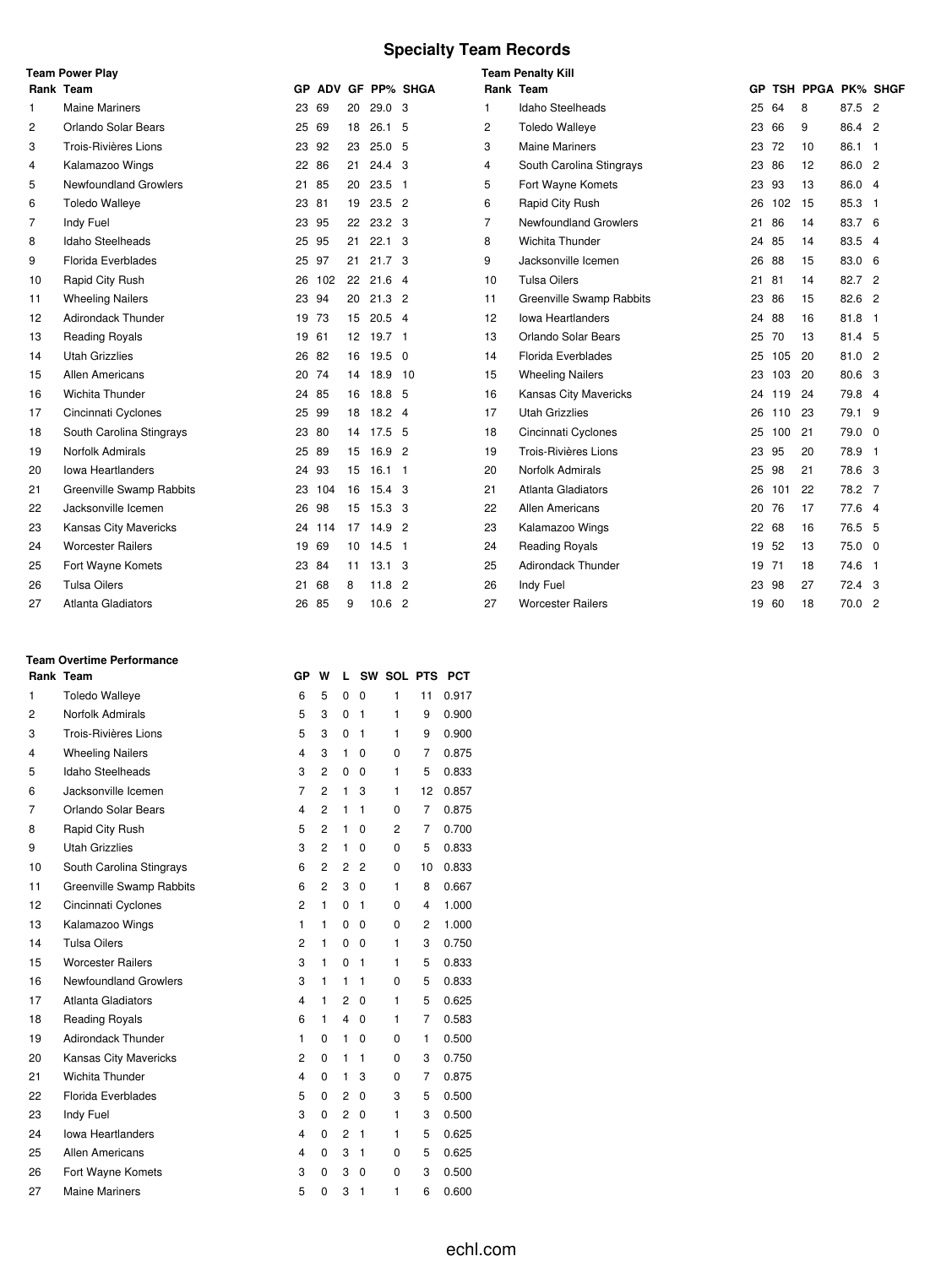# **Player Streaks**

|                |                | <b>Player Goal Streaks (Current)</b>      |            |              |              |                |                             |                |
|----------------|----------------|-------------------------------------------|------------|--------------|--------------|----------------|-----------------------------|----------------|
| Rank           |                | <b>GP Player</b>                          | Team       | <b>From</b>  | To           |                | <b>Goals Assists Points</b> |                |
| 1              | 3              | Several Players Tied                      |            |              |              |                |                             |                |
|                |                | <b>Player Goal Streaks (All Season)</b>   |            |              |              |                |                             |                |
| Rank           |                | <b>GP</b> Player                          | Team       | From         | To           |                | <b>Goals Assists Points</b> |                |
| 1              | 6              | Cody Sylvester                            | <b>ATL</b> | Nov 5, 2021  | Nov 19, 2021 | 6              | $\overline{2}$              | 8              |
| $\overline{c}$ | 5              | Several Players Tied                      |            |              |              |                |                             |                |
|                |                | <b>Player Assist Streaks (Current)</b>    |            |              |              |                |                             |                |
| Rank           |                | <b>GP Player</b>                          | Team       | From         | To           |                | <b>Goals Assists Points</b> |                |
| 1              | 6              | Jared Thomas                              | <b>IND</b> | Dec 5, 2021  | Dec 19, 2021 | 1              | $\overline{7}$              | 8              |
| 2              | 5              | Sam Houde                                 | WHL        | Nov 24, 2021 | Dec 18, 2021 | 4              | 9                           | 13             |
| 3              | 5              | Josh Dickinson                            | <b>TOL</b> | Nov 25, 2021 | Dec 8, 2021  | $\mathbf{1}$   | 10                          | 11             |
| 4              | 5              | Olivier Galipeau                          | <b>TR</b>  | Dec 11, 2021 | Dec 18, 2021 | $\mathbf 0$    | 8                           | 8              |
| 5              | 5              | Darik Angeli                              | <b>KC</b>  | Dec 10, 2021 | Dec 18, 2021 | $\overline{2}$ | 5                           | $\overline{7}$ |
|                |                | <b>Player Assist Streaks (All Season)</b> |            |              |              |                |                             |                |
| Rank           |                | <b>GP Player</b>                          | Team       | <b>From</b>  | To           |                | <b>Goals Assists Points</b> |                |
| 1              | $\overline{7}$ | <b>Matthew Boucher</b>                    | <b>UTA</b> | Oct 24, 2021 | Dec 18, 2021 | 5              | 8                           | 13             |
| 2              | $*$ 7          | Logan Coomes                              | <b>TUL</b> | Nov 28, 2021 | Dec 12, 2021 | 3              | 9                           | 12             |
| 3              | $\overline{7}$ | Peter Abbandonato                         | <b>TR</b>  | Nov 19, 2021 | Dec 2, 2021  | 3              | 9                           | 12             |
| 4              | 6              | Several Players Tied                      |            |              |              |                |                             |                |
|                |                | <b>Player Point Streaks (Current)</b>     |            |              |              |                |                             |                |
| Rank           |                | <b>GP Player</b>                          | Team       | <b>From</b>  | To           |                | <b>Goals Assists Points</b> |                |
| 1              | 13             | Nick Hutchison                            | WHL        | Nov 7, 2021  | Dec 8, 2021  | $\overline{7}$ | 16                          | 23             |
| 2              | 12             | Jared Thomas                              | <b>IND</b> | Nov 20, 2021 | Dec 19, 2021 | 4              | 12                          | 16             |
| 3              | 9              | Josh Dickinson                            | <b>TOL</b> | Nov 14, 2021 | Dec 8, 2021  | $\overline{7}$ | 12                          | 19             |
| 4              | 9              | Peter Abbandonato                         | <b>TR</b>  | Nov 19, 2021 | Dec 18, 2021 | 8              | 10                          | 18             |
| 5              | 9              | Liam Pecararo                             | GRN        | Nov 19, 2021 | Dec 18, 2021 | 7              | 8                           | 15             |
|                |                | <b>Player Point Streaks (All Season)</b>  |            |              |              |                |                             |                |
| Rank           |                | <b>GP</b> Player                          | Team       | <b>From</b>  | To           |                | <b>Goals Assists Points</b> |                |
| $\mathbf{1}$   | 13             | Nick Hutchison                            | WHL        | Nov 7, 2021  | Dec 8, 2021  | $\overline{7}$ | 16                          | 23             |
| 2              | 13             | Jay Dickman                               | <b>WIC</b> | Nov 12, 2021 | Dec 12, 2021 | 7              | 10                          | 17             |
| 3              | 12             | Jared Thomas                              | <b>IND</b> | Nov 20, 2021 | Dec 19, 2021 | 4              | 12                          | 16             |
| 4              | 11             | Aaron Luchuk                              | ORL        | Oct 23, 2021 | Nov 17, 2021 | 9              | 10                          | 19             |
| 5              | 10             | Several Players Tied                      |            |              |              |                |                             |                |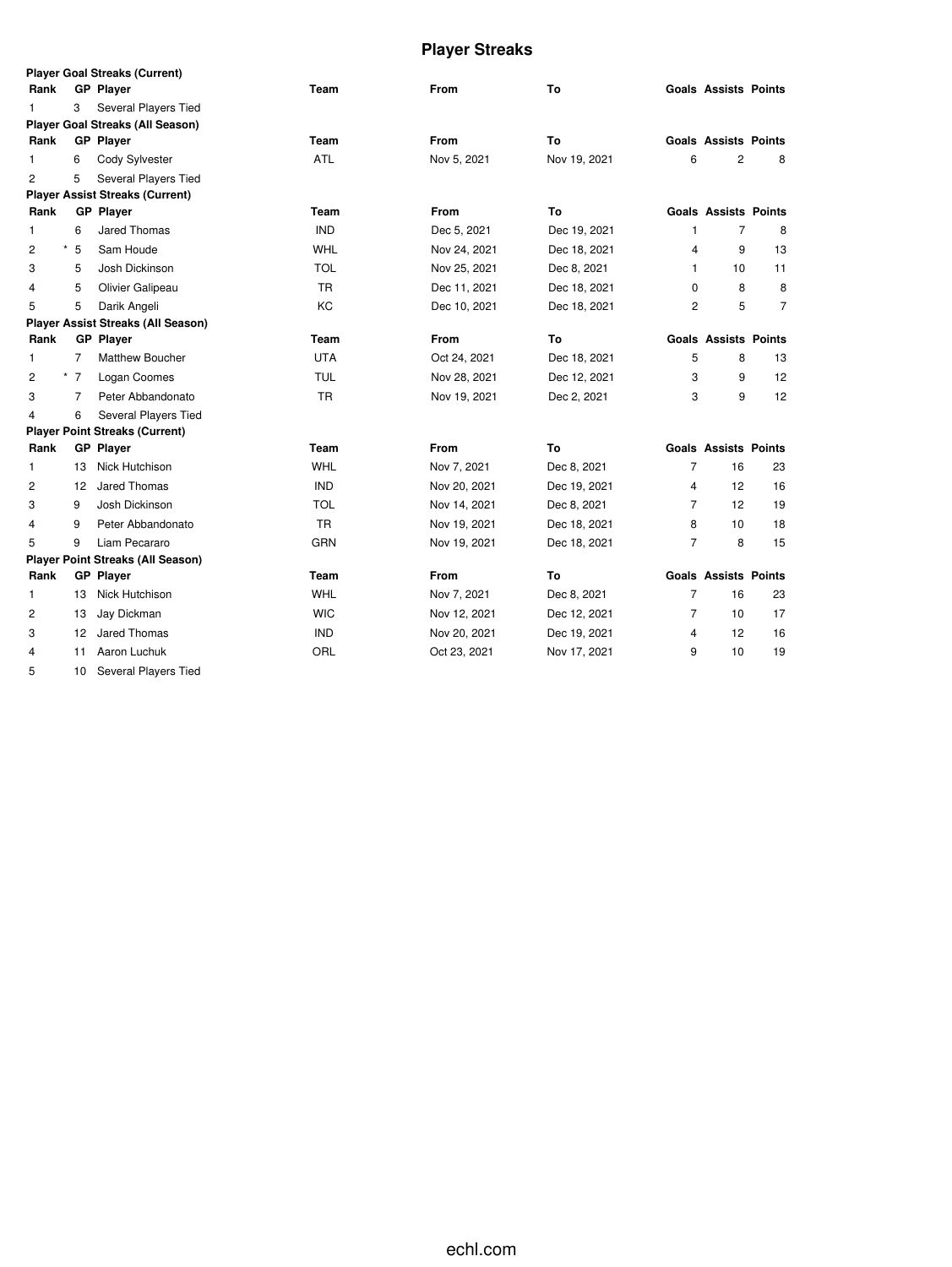# **Adirondack Thunder Roster**

|    | FLATENJ               |                          |          |              |         |                       |                            |
|----|-----------------------|--------------------------|----------|--------------|---------|-----------------------|----------------------------|
| #  | Name                  | Pronunciation            | Pos. Sh. |              | Ht.     | Wt. Birthdate         | <b>Birthtown</b>           |
| 1. | Alex Sakellaropoulos  | suh-KELL-uh-RAH-poh-luss | G        | R            | $6 - 3$ | 201 May 2, 1994       | Tinley Park, IL, United S  |
| 3  | Ivan Chukarov         |                          | D        | L            | $6 - 3$ | 200 Apr 3, 1995       | Des Plaines, IL, United \, |
| 6  | Jake Hamilton         |                          | D        | L            | 6-2     | 225 Oct 29, 1995      | Chicago, IL, United Stat   |
| 8  | <b>Blake Thompson</b> |                          | D        | L            | $6 - 1$ | 205 Nov 20, 1992      | Listowel, ON, Canada       |
| 9  | Colin Long            |                          | F        | R            |         | 5-11 186 Jun 19, 1989 | Santa Ana, CA, United S    |
| 11 | Shane Harper          |                          | F        | R            |         | 5-11 195 Feb 1, 1989  | Valencia, CA, United Sta   |
| 13 | Jordan Kaplan         |                          | F        | R            |         | 5-10 170 May 19, 1997 | Bridgewater, NJ, United    |
|    | 16 Pete MacArthur     |                          | F        | L            |         | 5-10 180 Jun 20, 1985 | Clifton Park, NY, United   |
|    | 17 Alexandre Carrier  | carry-ay                 | F        | R            | 6-3     | 215 Feb 18, 1991      | St-Elzear-de-Beauce, Q     |
|    | 18 Samuel Laberge     |                          | F        | R            | $6-2$   | 200 Apr 10, 1997      | Chateauguay, QC, Cana      |
| 19 | Jake Ryczek           |                          | D        | R            |         | 5-11 185 Mar 19, 1998 | Springfield, MA, United    |
| 20 | Joe Masonius          | muh-SOHN-us              | D        | L            |         | 6-0 190 Feb 17, 1997  | Spring Lake, NJ, United    |
|    | 21 Patrick Grasso     |                          | F        | R            | $5 - 7$ | 170 May 29, 1996      | Des Moines, IA, United     |
|    | 22 Sebastian Vidmar   |                          | F        | L            | $6 - 3$ | 203 Mar 13, 1994      | Malmo, SKE, Sweden         |
|    | 23 Nick Rivera        |                          | F        | R            |         | 5-10 190 May 3, 1996  | Pacific Palisades, CA, U   |
|    | 25 Chris Lijdsman     |                          | D        | L            | $6-2$   | 225 Sep 18, 1991      | Calgary, AB, Canada        |
|    | 27 Tyler Irvine       |                          | F        | R            |         | 5-11 170 May 15, 1996 | Livonia, MI, United State  |
|    | 28 Ryan Smith         |                          | F        | R            |         | 6-0 212 Apr 4, 1997   | Roanoke, VA, United S      |
| 29 | Robbie Payne          |                          | F.       | L            |         | 5-11 194 May 11, 1993 | Gaylord, MI, United Stat   |
| 30 | Joel Rumpel           |                          | G        | $\mathsf{R}$ | $6 - 3$ | 190 Mar 14, 1991      | Swift Current, SK, Cana    |
|    | 35 Brandon Kasel      |                          | G        | R            | $6 - 2$ | 174 Mar 26, 1996      | Ithaca, NY, United State   |
|    | 77 Jimmy Mazza        |                          | D        | R            |         | 6-2 195 Jul 7, 1994   | Kings Park, NY, United     |
|    |                       |                          |          |              |         |                       |                            |

**PLAYERS**

inley Park, IL, United States es Plaines, IL, United States Chicago, IL, United States istowel, ON, Canada 3 anta Ana, CA, United States alencia, CA, United States **I**ridgewater, NJ, United States 16 Park, NY, United States 1<sup>2</sup> Alexandre Beauce, QC, Canada hateauguay, QC, Canada<sup>)</sup> Springfield, MA, United States 3pring Lake, NJ, United States les Moines, IA, United States Malmo, SKE, Sweden acific Palisades, CA, United States 2algary, AB, Canada ivonia, MI, United States Roanoke, VA, United States 3 aylord, MI, United States 3wift Current, SK, Canada thaca, NY, United States **Xings Park, NY, United States**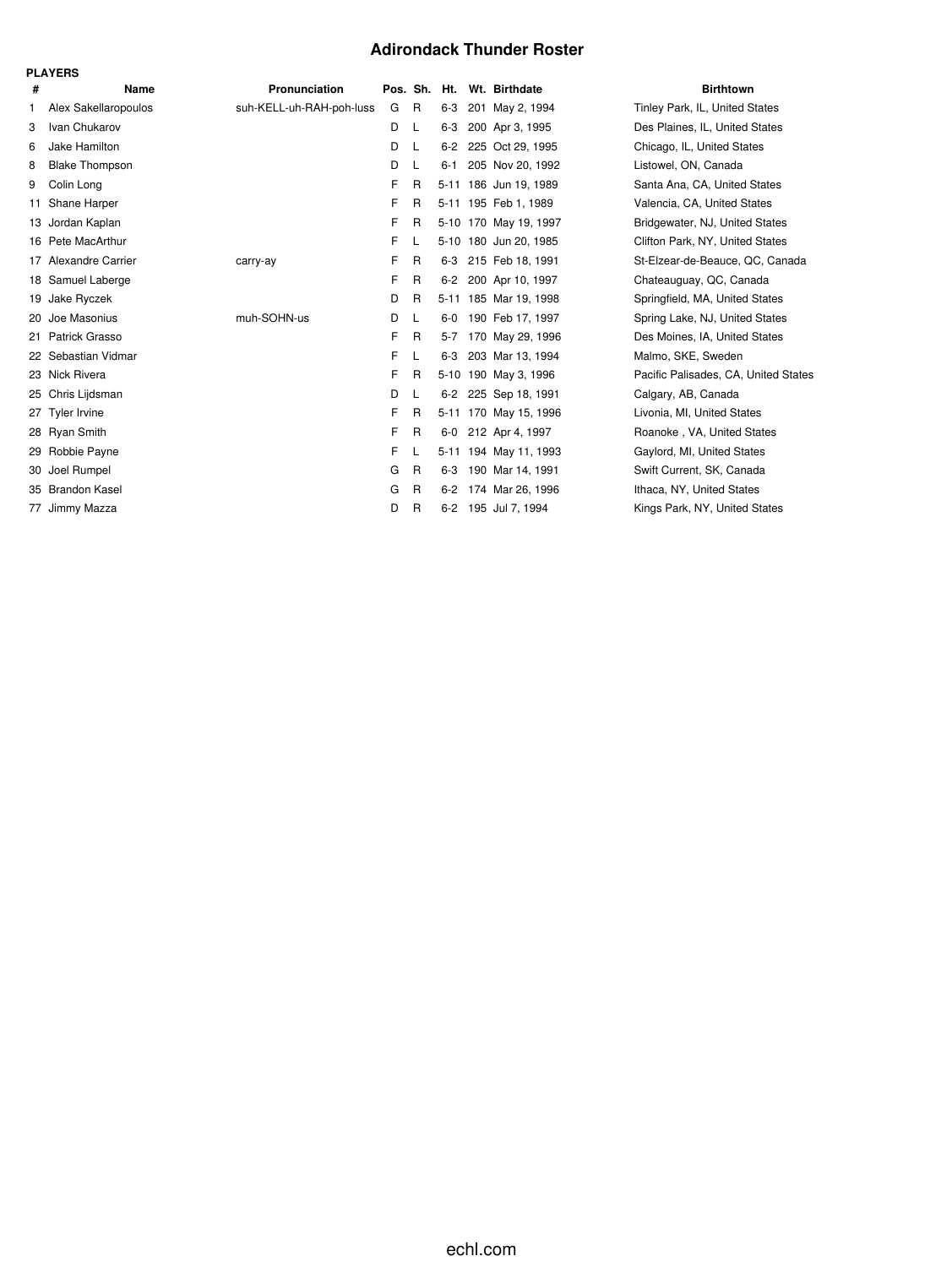# **Worcester Railers Roster**

|                | <b>PLAYERS</b>       |                  |    |   |          |                            |                                 |
|----------------|----------------------|------------------|----|---|----------|----------------------------|---------------------------------|
| #              | Name                 | Pronunciation    |    |   |          | Pos. Sh. Ht. Wt. Birthdate | <b>Birthtown</b>                |
| 4              | Zach Malatesta       | MAL-uh-TEST-uh   | D  | R | $5-9$    | 174 Jul 31, 1996           | Wilmington, MA, United States   |
| 5              | Nick Albano          |                  | D  | R | $6 - 1$  | 180 Aug 1, 1996            | Beverly, MA                     |
| $\overline{7}$ | Liam Coughlin        |                  | F  | L | $6 - 2$  | 201 Sep 19, 1994           | South Boston, MA, United States |
| 9              | <b>Charlie Spetz</b> |                  | D  | L | 6-1      | 200 Sep 12, 1996           | Oak Ridge, NJ                   |
| 11             | Nolan Vesey          |                  | F. | L | $6-0$    | 190 Mar 28, 1995           | North Reading, MA               |
|                | 12 Brent Beaudoin    |                  | F. | L | $5 - 11$ | 180 Feb 29, 1996           | Londonderry, NH                 |
|                | 14 Jordan Smotherman |                  | F. | L | $6 - 3$  | 225 May 11, 1986           | Corvallis, OR                   |
|                | 16 Jacob Hayhurst    |                  | F  | L | $5-9$    | 170 Jan 20, 1997           | Mississauga, ON                 |
|                | 17 Tommy Besinger    |                  | F  | R | 5-8      | 174 Jun 29, 1994           | Milton, Mass, USA               |
|                | 18 Reece Newkirk     |                  | F  | L |          | 5-11 182 Feb 20, 2001      | Moose Jaw, SK                   |
| 21             | John Furgele         | <b>FERG-elly</b> | D  | R |          | 5-10 181 Jan 15, 1993      | Glen Mills, PA, USA             |
|                | 23 Ross Olsson       |                  | F  | L |          | 6-4 220 Nov 22, 1994       | Billerica, MA                   |
|                | 25 Grant Jozefek     |                  | F  | L |          | 5-10 185 Oct 25, 1997      | Chester, NJ                     |
| 27             | <b>Myles McGurty</b> |                  | D  | R | $6 - 1$  | 201 Feb 28, 1994           | Weehawken, NJ                   |
| 30             | Jimmy Poreda         |                  | G  | L | $6-3$    | 204 Jan 29, 1996           | Tonawanda, NY                   |
|                | 44 Will Cullen       |                  | D  | R | $6-0$    | 184 Jul 24, 1996           | Pelham Manor, NY                |
| 81             | Anthony Repaci       |                  | F. | L | $6-0$    | 195 Sep 15, 1994           | Toronto, ON                     |
|                | 86 Karl Boudrias     |                  | D  |   | $6-0$    | 197 Apr 1, 2000            | Chateauguay, QC                 |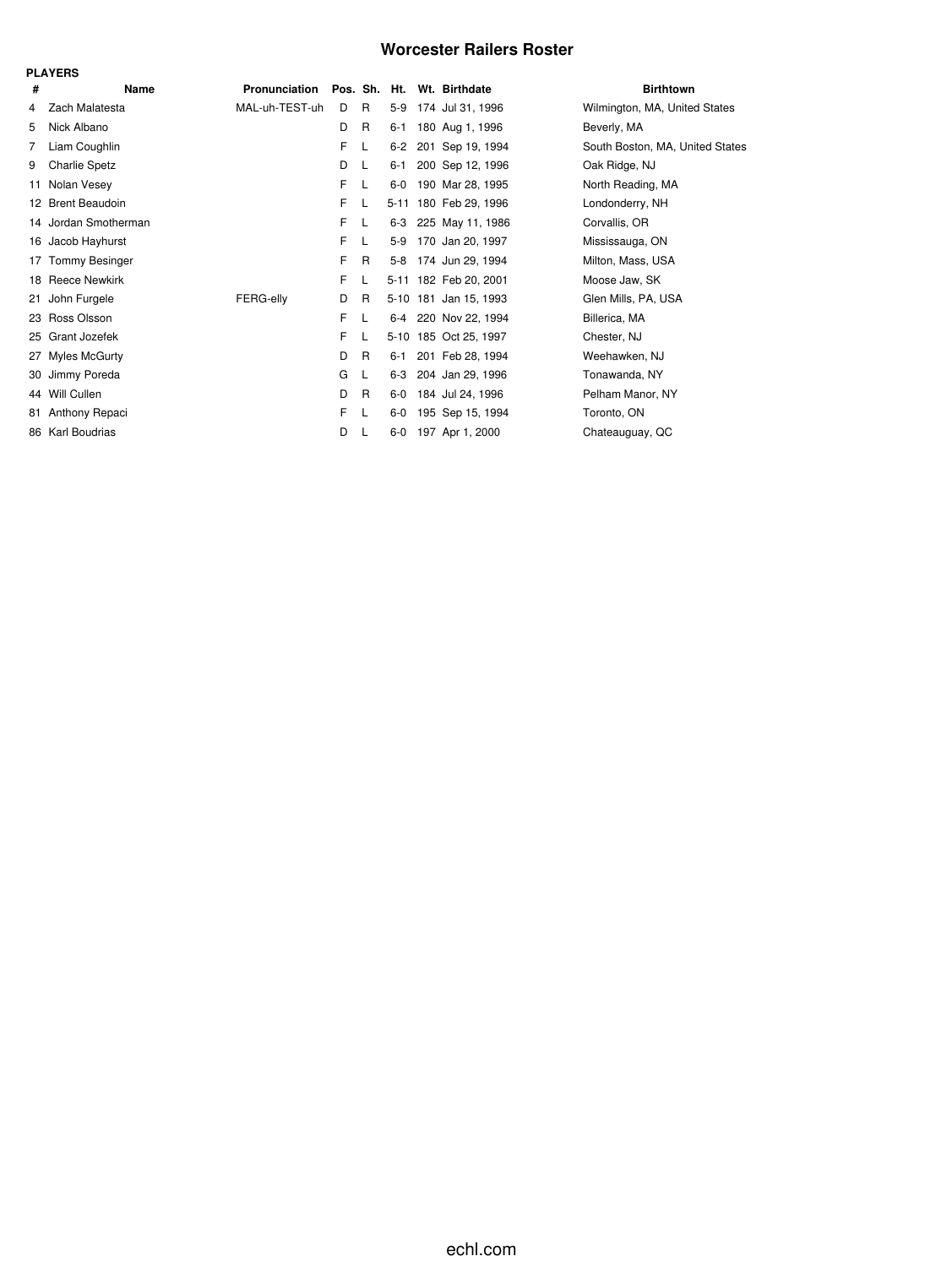## **2021-22 Regular Season Team Statistics Adirondack Thunder**

|         | <b>PLAYERS</b> |                       |     |                |                |                |                |      |                |                        |   |   |             |                |        |   |   |   |          |          |   |                                                                      |     |               |      |    |        |
|---------|----------------|-----------------------|-----|----------------|----------------|----------------|----------------|------|----------------|------------------------|---|---|-------------|----------------|--------|---|---|---|----------|----------|---|----------------------------------------------------------------------|-----|---------------|------|----|--------|
|         | #              | Name                  | Pos | GP             | G              | A              | <b>PTS</b>     |      |                |                        |   |   |             |                |        |   |   |   |          |          |   | +/- PIM PPG PPA SH SHA GW FG IG OT UA EN SOG SOA SOGW SO% Pt/G PIMPG |     |               |      |    | SA SH% |
|         |                | 27 Tyler Irvine       | F   | 19             | 10             | 10 20          |                | -3   | 10             | 3                      | 3 |   | 0           | 2              | 1      |   | 0 |   | 0        | $\Omega$ | 0 | 0                                                                    | 0.0 | 1.05          | 0.53 | 70 | 14.3   |
| $\star$ | 21             | Patrick Grasso        | F   | 19             | 9              | 8              | 17             | 3    | 8              | 3                      | 1 | 0 | 0           | -1             | 0      | 2 | 0 | 0 |          | 0        | 0 | $\Omega$                                                             | 0.0 | 0.89          | 0.42 | 60 | 15.0   |
|         | 16             | Pete MacArthur        | F   | 19             | 5              | 11 16          |                | $-4$ | 8              | $\mathbf{1}$           | 8 | 0 | 0           | 0              | 1      | 1 | 0 | 0 | 0        | 0        | 0 | 0                                                                    | 0.0 | $0.84$ 0.42   |      | 54 | 9.3    |
|         | 20             | Joe Masonius          | D   | 19             | 3              | 11             | -14            | -3   | 39             | -1                     | 3 | 0 | 0           | 0              | 0      |   | 0 | 1 |          | 0        | 0 | $\Omega$                                                             | 0.0 | 0.74 2.05     |      | 38 | 7.9    |
|         | 23             | Nick Rivera           | F   | 16             | 5              | 4              | 9              | -4   | 15             | $\mathbf{1}$           | 0 | 0 | 0           | 0              | 0      |   | 0 |   |          | 0        | 0 | 0                                                                    | 0.0 | 0.56          | 0.94 | 35 | 14.3   |
|         | 18             | Samuel Laberge        | F   | 9              | 2              | 7              | 9              | 2    | 16             | -1                     | 4 | 0 | 0           | 0              | 1      | 0 | 0 | 0 | 1        | 0        | 0 | 0                                                                    | 0.0 | 1.00 1.78     |      | 16 | 12.5   |
|         | 29             | Robbie Payne          | F   | 18             | 4              | 4              | 8              | -2   | 25             | 0                      | 1 | 0 | 0           | -1             | 2      | 0 | 0 | 0 | 0        | 0        | 0 | 0                                                                    | 0.0 | 0.44 1.39     |      | 36 | 11.1   |
|         | 8              | <b>Blake Thompson</b> | D   | 18             | $\overline{c}$ | 6              | 8              | 1    | 10             | $\overline{c}$         | 4 | 0 | 0           | -1             | 0      | 0 | 0 | 0 | $\Omega$ | $\Omega$ | 0 | 0                                                                    | 0.0 | 0.44 0.56     |      | 37 | 5.4    |
|         | 19             | Jake Ryczek           | D   | 19             | 2              | 6              | 8              | 0    | 8              | 1                      | 2 | 0 | 0           | 2              | 0      | 0 | 0 | 1 | 0        | 0        | 0 | 0                                                                    | 0.0 | $0.42$ 0.42   |      | 34 | 5.9    |
|         | 9              | Colin Long            | F   | 13             | -1             | 7              | 8              | 1.   | 2              | 0                      | 2 | 0 | 0           | 0              | 0      | 0 | 0 | 0 | 0        | 0        | 0 | 0                                                                    | 0.0 | $0.62$ 0.15   |      | 32 | 3.1    |
| $\star$ | 28             | <b>Ryan Smith</b>     | F   | 18             | 3              | 3              | 6              | -2   | 0              | 0                      | 0 | 0 | 0           | 0              | 0      | 0 | 0 | 1 | 0        | 0        | 0 | 0                                                                    | 0.0 | 0.33 0.00     |      | 29 | 10.3   |
| $\star$ | 13             | Jordan Kaplan         | F   | 15             | -1             | 5              | 6              | -5   | 9              | 0                      | 0 | 0 | 0           | 0              | 1      | 0 | 0 | 0 | 0        | 0        | 0 | 0                                                                    | 0.0 | 0.40          | 0.60 | 23 | 4.3    |
|         | 17             | Alexandre Carrier     | F   | 18             | 3              | 0              | 3              | -1.  | 46             | 0                      | 0 | 0 | 0           | 0              | 1      | 0 | 0 | 1 | 1        | 0        | 0 | 0                                                                    | 0.0 | $0.17$ 2.56   |      | 32 | 9.4    |
|         | 22             | Sebastian Vidmar F    |     | 9              | 2              | 1              | 3              | $-2$ | $\overline{2}$ | 0                      | 0 | 0 | $\mathbf 0$ | $\overline{2}$ | 0      | 0 | 0 | 0 | 0        | 0        | 0 | 0                                                                    | 0.0 | $0.33$ $0.22$ |      | 16 | 12.5   |
|         | 3              | Ivan Chukarov         | D   | 15             | 2              |                | 3              | -4   | 10             | 2                      | 0 | 0 | 0           | 1              | 1      | 0 | 0 | 0 | 0        | 0        | 0 | 0                                                                    | 0.0 | $0.20$ 0.67   |      | 17 | 11.8   |
|         | *X 37          | Nick DeVito           | F   | 7              | 0              | 2              | $\overline{2}$ | 0    | 4              | 0                      | 0 | 0 | 0           | 0              | 0      | 0 | 0 | 0 | 0        | 0        | 0 | 0                                                                    | 0.0 | 0.29          | 0.57 | 7  | 0.0    |
| $\star$ | 77             | Jimmy Mazza           | D   | 19             | 0              | $\overline{c}$ | $\overline{2}$ | 4    | 22             | 0                      | 0 | 0 | 0           | 0              | 0      | 0 | 0 | 0 | 0        | 0        | 0 | 0                                                                    | 0.0 | $0.11$ 1.16   |      | 20 | 0.0    |
| $\star$ | 6              | Jake Hamilton         | D   | 11             | $\mathbf{1}$   | 0              | -1             | 0    | 4              | 0                      | 0 | 0 | 0           | 0              | 1      | 0 | 0 | 0 | 0        | 0        | 0 | 0                                                                    | 0.0 | $0.09$ $0.36$ |      | 9  | 11.1   |
|         | 25             | Chris Lijdsman        | D   | 15             | 0              | 1              | $\mathbf{1}$   | -3   | 18             | 0                      | 0 | 0 | 0           | 0              | 0      | 0 | 0 | 0 | 0        | 0        | 0 | 0                                                                    | 0.0 | $0.07$ 1.20   |      | 17 | 0.0    |
|         | 11             | Shane Harper          | F   | 1              | 0              | 0              | 0              | 1    | 0              | 0                      | 0 | 0 | 0           | 0              | 0      | 0 | 0 | 0 | 0        | 0        | 0 | 0                                                                    | 0.0 | 0.00          | 0.00 | 1  | 0.0    |
|         | *X 10          | Nick Ford             | F   | $\overline{c}$ | 0              | 0              | 0              | 0    | 0              | 0                      | 0 | 0 | 0           | 0              | 0      | 0 | 0 | 0 | 0        | 0        | 0 | 0                                                                    | 0.0 | 0.00          | 0.00 | 0  | 0.0    |
|         | X 33           | Michael Vukojevic D   |     | 4              | 0              | 0              | 0              | 0    | 2              | 0                      | 0 | 0 | 0           | 0              | 0      | 0 | 0 | 0 | O        | 0        | 0 | 0                                                                    | 0.0 | $0.00$ $0.50$ |      | 6  | 0.0    |
|         | <b>Goalies</b> |                       |     |                |                |                |                |      |                |                        |   |   |             |                |        |   |   |   |          |          |   |                                                                      |     |               |      |    |        |
|         | #              | Name                  |     | GР             |                |                | Mins GA SO     |      |                | GAA W L OTL SOL SA SVS |   |   |             |                | $SV\%$ |   |   |   |          |          |   |                                                                      |     |               |      |    |        |
|         | *X 30          | <b>Mareks Mitens</b>  | 13  |                | 749            | 39             | 0              | 3.12 | 7              | 4<br>- 1               | 0 |   | 396<br>357  |                | 0.902  |   |   |   |          |          |   |                                                                      |     |               |      |    |        |
|         | 1              | Alex Sakellaropoulos  | 6   |                | 330            | 19             | $\mathbf 0$    | 3.45 | $\overline{2}$ | 4 0                    | 0 |   | 192 173     |                | 0.901  |   |   |   |          |          |   |                                                                      |     |               |      |    |        |
| $\star$ | 35             | <b>Brandon Kasel</b>  | 1   | 60             |                | 1              | 0              | 1.00 | $\overline{1}$ | 0 <sub>0</sub>         | 0 |   | 26<br>27    |                | 0.963  |   |   |   |          |          |   |                                                                      |     |               |      |    |        |
|         |                | <b>Empty Net</b>      |     | 6              |                | 3              |                |      |                |                        |   |   | 3           |                |        |   |   |   |          |          |   |                                                                      |     |               |      |    |        |

*\* indicates rookie*

Totals 19 1139 62 0 3.25 10 8 1 0 618 556 0.900

*X indicates inactive*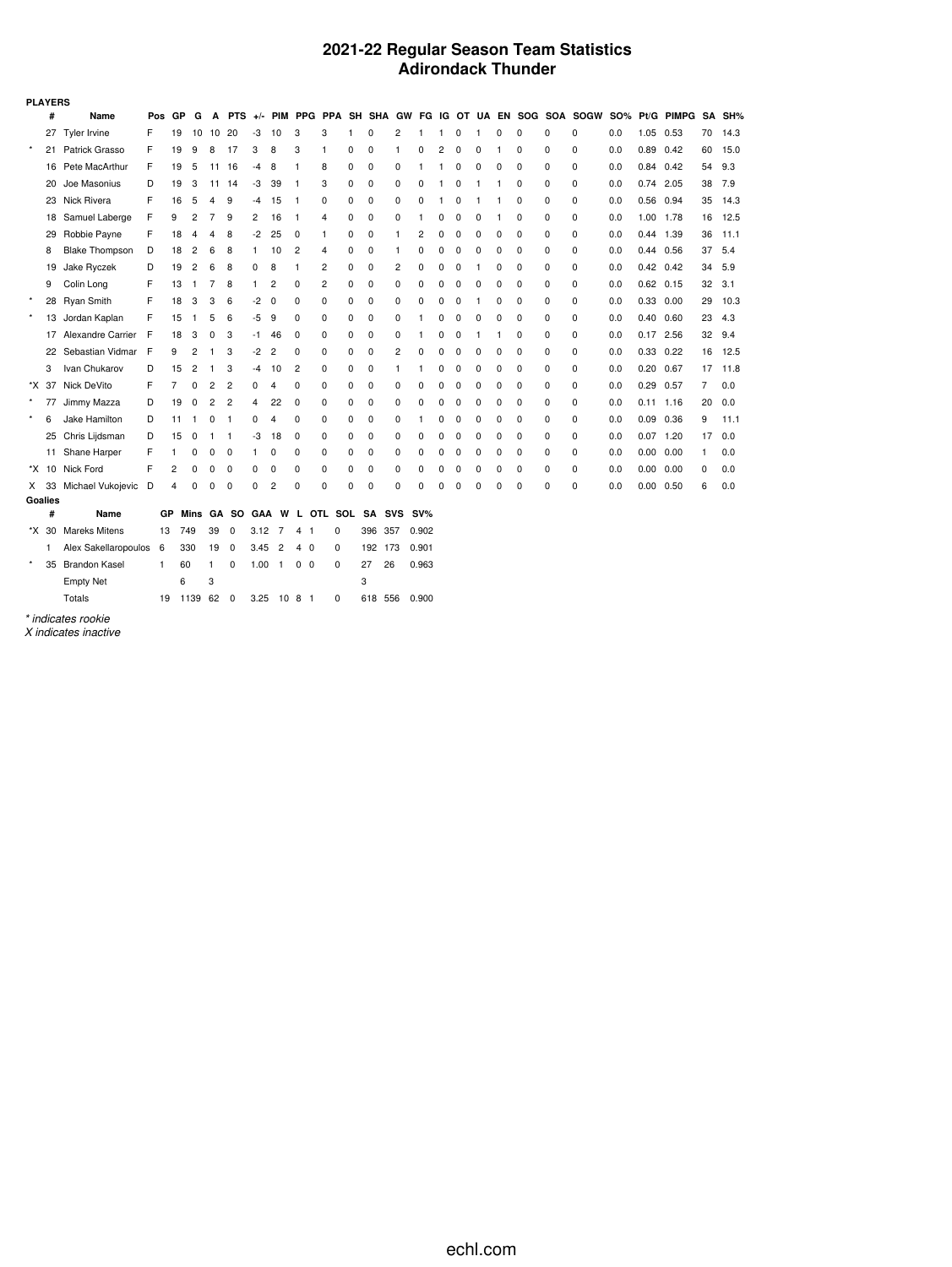## **2021-22 Regular Season Team Statistics Worcester Railers**

|                      | <b>PLAYERS</b>   |                          |                |      |                |                |                |                         |              |                             |              |                |              |             |                |              |                |             |                         |   |              |          |                          |                |      |            |                |      |
|----------------------|------------------|--------------------------|----------------|------|----------------|----------------|----------------|-------------------------|--------------|-----------------------------|--------------|----------------|--------------|-------------|----------------|--------------|----------------|-------------|-------------------------|---|--------------|----------|--------------------------|----------------|------|------------|----------------|------|
|                      | #                | Name                     |                | Pos  | GP             | G              | A              | <b>PTS</b>              | $+/-$        |                             | PIM PPG      | <b>PPA</b>     | SH           |             | SHA GW         | FG           |                |             |                         |   |              |          | IG OT UA EN SOG SOA SOGW | <b>SO%</b>     |      | Pt/G PIMPG | SΑ             | SH%  |
|                      | 14               | Jordan Smotherman        |                | F    | 18             | 8              | 9              | -17                     | 4            | 10                          | 1            | 1              | 0            | 0           | 1              | 1            | 1              | $\pmb{0}$   | 1                       | 1 | 0            | 1        | 0                        | 0.0            | 0.94 | 0.56       | 58             | 13.8 |
|                      | 16               | Jacob Hayhurst           |                | F    | 19             | 5              | -7             | 12                      | 1            | 12                          | 1            | 3              | 1            | 0           | 0              | 0            | 0              | 0           | 1                       | 0 | 1            | 2        | 0                        | 50.0           | 0.63 | 0.63       | 54             | 9.3  |
|                      | 7                | Liam Coughlin            |                | F    | 13             | 5              | 6              | 11                      | 6            | 5                           | $\mathbf{1}$ | 0              | 0            | 0           | 0              | 0            | 0              | 0           | 0                       | 0 | 1            | 1        | 1                        | 100.0 0.85     |      | 0.38       | 23             | 21.7 |
| X                    | 72               | Drew Callin              |                | F    | 15             | 5              | 6              | 11                      | 1            | 8                           | 0            | 0              | 0            | 0           | 1              | $\mathbf{1}$ | -1             | 0           | $\overline{\mathbf{c}}$ | 0 | 0            | 0        | 0                        | 0.0            | 0.73 | 0.53       | 41             | 12.2 |
|                      | 81               | Anthony Repaci           |                | F    | 14             | 4              | 7              | 11                      | 2            | 4                           | 1            | 2              | 0            | 0           | 1              | 1            | 1              | 1           | 0                       | 0 | $\mathbf{1}$ | 1        | 0                        | 100.0          | 0.79 | 0.29       | 47             | 8.5  |
|                      | 23               | Ross Olsson              |                | F    | 13             | 6              | $\overline{4}$ | 10                      | -3           | 40                          | 3            | $\overline{2}$ | 0            | 0           | $\overline{c}$ | 0            | 0              | 0           | 0                       | 0 | 0            | 0        | 0                        | 0.0            | 0.77 | 3.08       | 36             | 16.7 |
|                      |                  | 12 Brent Beaudoin        |                | F    | 10             | 3              | 5              | 8                       | 1            | 0                           | $\mathbf 0$  | $\mathbf{1}$   | 0            | 0           | 0              | $\mathbf{1}$ | 0              | $\pmb{0}$   | $\mathbf 0$             | 0 | $\mathbf 0$  | 0        | 0                        | 0.0            | 0.80 | 0.00       | 28             | 10.7 |
|                      | 11               | Nolan Vesey              |                | F    | 17             | 3              | 5              | 8                       | -1           | 12                          | 0            | 2              | 0            | 0           | 0              | 0            | 0              | 0           | 1                       | 0 | 1            | 2        | 0                        | 50.0           | 0.47 | 0.71       | 40             | 7.5  |
|                      | *X 10            | <b>Blake Christensen</b> |                | F    | 12             | 4              | 3              | $\overline{7}$          | 0            | 12                          | $\mathbf{1}$ | $\overline{2}$ | 0            | 0           | 0              | 1            | $\overline{2}$ | 0           | $\mathbf 0$             | 0 | 1            | 1        | 0                        | 100.0          | 0.58 | 1.00       | 35             | 11.4 |
|                      | *X 19            | Felix Bibeau             |                | F    | 9              | 3              | $\overline{4}$ | $\overline{7}$          | $-1$         | 6                           | $\mathbf{1}$ | 0              | $\mathbf{1}$ | $\mathbf 0$ | 0              | $\mathbf 0$  | 0              | $\pmb{0}$   | $\pmb{0}$               | 1 | $\mathbf 0$  | 0        | $\mathbf 0$              | 0.0            | 0.78 | 0.67       | 21             | 14.3 |
|                      | 21               | John Furgele             |                | D    | 15             | 1              | 6              | 7                       | 6            | 8                           | 0            | 1              | 0            | 0           | 0              | 0            | 0              | 0           | 0                       | 0 | 0            | 0        | 0                        | 0.0            | 0.47 | 0.53       | 25             | 4.0  |
| X.                   |                  | 15 Paul Thompson         |                | F    | 10             | 2              | 3              | 5                       | -1           | 12                          | 0            | 1              | 0            | 1           | 0              | 2            | 0              | 0           | 0                       | 0 | 0            | 1        | 0                        | 0.0            | 0.50 | 1.20       | 34             | 5.9  |
|                      | 4                | Zach Malatesta           |                | D    | 19             | $\overline{2}$ | 3 <sub>5</sub> |                         | $-1$         | 31                          | $\mathbf 0$  | $\mathbf{1}$   | 0            | 0           | 0              | 0            | $\mathbf 0$    | $\pmb{0}$   | $\pmb{0}$               | 0 | 0            | 0        | 0                        | 0.0            | 0.26 | 1.63       | 31             | 6.5  |
|                      | *X 20            | Chris Ordoobadi (total)  |                | F    | 18             | $\mathbf{1}$   | 4              | 5                       | -3           | 43                          | 0            | 0              | 0            | 0           | 1              | 0            | 0              | 0           | 0                       | 0 | 0            | 0        | 0                        | 0.0            | 0.28 | 2.39       | 9              | 11.1 |
|                      |                  | <b>NOR</b>               |                | F    | 18             | 1              | 4              | 5                       | -3           | 43                          | 0            | 0              | 0            | 0           | 1              | 0            | 0              | 0           | 0                       | 0 | 0            | 0        | 0                        | 0.000          | 0.28 | 2.39       | 9              | 11.1 |
|                      | 86               | Karl Boudrias            |                | D    | 13             | $\pmb{0}$      | 5              | 5                       | 3            | $\overline{7}$              | 0            | $\overline{2}$ | 0            | 0           | 0              | $\mathbf 0$  | $\pmb{0}$      | $\pmb{0}$   | $\pmb{0}$               | 0 | 0            | 0        | 0                        | 0.0            | 0.38 | 0.54       | 12             | 0.0  |
| Χ                    | 61               | Nic Pierog               |                | F    | 5              | $\overline{c}$ | $\overline{2}$ | $\overline{4}$          | $-2$         | 4                           | 0            | 0              | 0            | 0           | 1              | 0            | 0              | 0           | 0                       | 0 | 0            | 0        | 0                        | 0.0            | 0.80 | 0.80       | 17             | 11.8 |
| *X                   | 8                | Collin Adams             |                | F    | 8              | 1              | 3              | 4                       | -3           | 0                           | 0            | 0              | 0            | 0           | 1              | 0            | 0              | 0           | 0                       | 0 | 0            | 0        | 0                        | 0.0            | 0.50 | 0.00       | 14             | 7.1  |
|                      | 25               | Grant Jozefek            |                | F    | 14             | 1              | 3              | $\overline{4}$          | -6           | $\overline{4}$              | 0            | -1             | 0            | 0           | 0              | 0            | $\mathbf 0$    | $\pmb{0}$   | -1                      | 0 | 1            | 1        | 0                        | 100.0          | 0.29 | 0.29       | 21             | 4.8  |
|                      | 9                | <b>Charlie Spetz</b>     |                | D    | 15             | $\mathbf{1}$   | $\overline{2}$ | 3                       | $-2$         | 7                           | 0            | 0              | 0            | 0           | 0              | 0            | $\mathbf 0$    | 0           | 0                       | 0 | 0            | 0        | 0                        | 0.0            | 0.20 | 0.47       | 16             | 6.3  |
|                      | 18               | <b>Reece Newkirk</b>     |                | F    | 1              | 0              | 3              | 3                       | 2            | 0                           | 0            | 0              | 0            | 0           | 0              | 0            | 0              | 0           | 0                       | 0 | 0            | 0        | 0                        | 0.0            | 3.00 | 0.00       | 2              | 0.0  |
|                      | 5                | Nick Albano              |                | D    | 4              | $\mathbf{1}$   | 1              | $\overline{c}$          | 1            | $\overline{4}$              | $\mathbf{1}$ | 0              | 0            | 0           | 0              | 0            | 0              | 0           | 0                       | 0 | 0            | 0        | 0                        | 0.0            | 0.50 | 1.00       | 8              | 12.5 |
|                      | 44               | Will Cullen              |                | D    | 5              | 1              | 1              | $\overline{\mathbf{c}}$ | -3           | $\mathbf 0$                 | 0            | 0              | 0            | 0           | 0              | 0            | 0              | 0           | 0                       | 0 | 0            | 0        | $\mathbf 0$              | 0.0            | 0.40 | 0.00       | 7              | 14.3 |
| x                    | 6                | Mike Cornell             |                | D    | 9              | 1              | 1              | $\overline{c}$          | -3           | 16                          | 0            | 0              | 0            | 0           | 0              | 0            | 0              | 0           | 0                       | 0 | 0            | 0        | 0                        | 0.0            | 0.22 | 1.78       | 18             | 5.6  |
|                      | 17               | Tommy Besinger (total)   |                | F    | 11             | $\mathbf{1}$   | $\mathbf{1}$   | $\overline{c}$          | -3           | $\Omega$                    | $\mathbf 0$  | 1              | 0            | 0           | 0              | 0            | -1             | 0           | 0                       | 0 | 0            | 0        | 0                        | 0.0            | 0.18 | 0.00       | 15             | 6.7  |
|                      |                  | GRN                      |                | F    | 7              | 1              | $\mathbf{1}$   | $\overline{\mathbf{c}}$ | -1           | 0                           | 0            | 1              | 0            | 0           | 0              | 0            | -1             | 0           | $\pmb{0}$               | 0 | 0            | 0        | 0                        | $0.000$ $0.29$ |      | 0.00       | 8              | 12.5 |
|                      |                  | <b>WOR</b>               |                | F    | 4              | $\mathbf 0$    | $\mathbf 0$    | $\mathbf 0$             | $-2$         | 0                           | 0            | $\mathbf 0$    | 0            | 0           | 0              | $\mathbf 0$  | $\mathbf 0$    | 0           | $\mathbf 0$             | 0 | 0            | 0        | 0                        | 0.000          | 0.00 | 0.00       | $\overline{7}$ | 0.0  |
|                      |                  | *X 13 Connor McCarthy    |                | D    | 10             | 0              | $\overline{c}$ | $\overline{c}$          | 5            | $\overline{4}$              | 0            | 0              | 0            | 0           | 0              | $\mathbf 0$  | 0              | 0           | $\mathbf 0$             | 0 | 0            | 0        | 0                        | 0.0            | 0.20 | 0.40       | 3              | 0.0  |
|                      | 27               | Myles McGurty            |                | D    | 16             | 0              | $\mathbf{1}$   | $\mathbf{1}$            | -1           | 4                           | 0            | 1              | 0            | 0           | 0              | 0            | 0              | 0           | 0                       | 0 | 0            | 0        | 0                        | 0.0            | 0.06 | 0.25       | 19             | 0.0  |
|                      | *X 20            | Ryan Cloonan             |                | F    | 1              | 0              | 0              | 0                       | 0            | 0                           | 0            | $\mathbf 0$    | 0            | 0           | 0              | $\mathbf 0$  | 0              | 0           | 0                       | 0 | $\mathbf 0$  | 0        | 0                        | 0.0            | 0.00 | 0.00       | 0              | 0.0  |
| X.                   | 22               | JD Dudek                 |                | C    | 1              | 0              | 0              | $\mathbf 0$             | -2           | 0                           | 0            | $\pmb{0}$      | 0            | 0           | 0              | 0            | 0              | $\pmb{0}$   | $\pmb{0}$               | 0 | 0            | 0        | 0                        | 0.0            | 0.00 | 0.00       | 2              | 0.0  |
| *X                   | 20               | Mathias LaFerriere       |                | F    | 1              | 0              | 0              | 0                       | -1           | 0                           | 0            | 0              | 0            | 0           | 0              | 0            | 0              | 0           | 0                       | 0 | 0            | 0        | 0                        | 0.0            | 0.00 | 0.00       | 1              | 0.0  |
| *X                   | 20               | Robert Roche             |                | D    | 1              | 0              | $\mathbf 0$    | 0                       | 0            | 0                           | 0            | 0              | 0            | 0           | 0              | $\mathbf 0$  | 0              | 0           | $\mathbf 0$             | 0 | 0            | 0        | 0                        | 0.0            | 0.00 | 0.00       | 0              | 0.0  |
|                      |                  | *X 17 Keean Washkurak    |                | F    | 1              | 0              | 0              | 0                       | $-1$         | 0                           | 0            | $\pmb{0}$      | 0            | $\mathbf 0$ | 0              | $\mathbf 0$  | $\mathbf 0$    | $\pmb{0}$   | $\mathbf 0$             | 0 | 0            | 0        | $\mathbf 0$              | 0.0            | 0.00 | 0.00       | 6              | 0.0  |
| x                    | 18               | <b>Tyler Poulsen</b>     |                | LW   | $\overline{c}$ | 0              | 0              | 0                       | -2           | 0                           | 0            | 0              | 0            | 0           | 0              | 0            | 0              | 0           | 0                       | 0 | 0            | 0        | 0                        | 0.0            | 0.00 | 0.00       | 0              | 0.0  |
|                      |                  | *X 18 Dom Procopio       |                | D    | 3              | 0              | $\mathbf 0$    | 0                       | -1           | 0                           | 0            | 0              | 0            | 0           | 0              | $\mathbf 0$  | 0              | $\mathbf 0$ | 0                       | 0 | 0            | 0        | 0                        | 0.0            | 0.00 | 0.00       | 2              | 0.0  |
|                      | *X 22<br>Goalies | <b>Carlos Fornaris</b>   |                | F    | 5              | $\mathbf 0$    | $\mathbf 0$    | $\mathbf 0$             | $-2$         | 7                           | $\mathbf 0$  | $\mathbf 0$    | $\mathbf 0$  | $\mathbf 0$ | 0              | $\mathbf 0$  | $\mathbf 0$    | $\mathbf 0$ | $\mathbf 0$             | 0 | $\mathbf 0$  | $\Omega$ | $\mathbf 0$              | 0.0            | 0.00 | 1.40       | 4              | 0.0  |
|                      | #                | Name                     | GР             | Mins | GΑ             |                | so             | <b>GAA</b>              | W            | L                           | OTL          | SOL            | SA           | <b>SVS</b>  | $SV\%$         |              |                |             |                         |   |              |          |                          |                |      |            |                |      |
| X                    | 35               | Ken Appleby              | 9              | 524  | 25             | 0              |                | 2.86                    | 3            | 5<br>0                      | 1            |                | 297          | 272         | 0.916          |              |                |             |                         |   |              |          |                          |                |      |            |                |      |
| ۰x                   | 92               | <b>Colten Ellis</b>      | 8              | 450  | 25             | 0              |                | 3.34                    | 4            | 3<br>0                      | 0            |                | 247          | 222         | 0.899          |              |                |             |                         |   |              |          |                          |                |      |            |                |      |
|                      | 30               | Jimmy Poreda             | $\overline{c}$ | 117  | 5              | 0              |                | 2.55                    | $\mathbf{1}$ | 0<br>$\mathbf{1}$           | 0            |                | 60           | 55          | 0.917          |              |                |             |                         |   |              |          |                          |                |      |            |                |      |
|                      | *X 31            | Justin Kapelmaster       | -1             | 60   | 6              | $\mathbf 0$    |                | 6.00                    | $\mathbf 0$  | $\mathbf 0$<br>$\mathbf{1}$ | 0            |                | 34           | 28          | 0.824          |              |                |             |                         |   |              |          |                          |                |      |            |                |      |
|                      |                  | <b>Empty Net</b>         |                | 8    | 5              |                |                |                         |              |                             |              |                | 5            |             |                |              |                |             |                         |   |              |          |                          |                |      |            |                |      |
|                      |                  | Totals                   | 19             | 1151 | 66             | $\mathbf 0$    |                | 3.41                    | 8            | 10 <sub>0</sub>             | 1            |                | 643          | 577         | 0.897          |              |                |             |                         |   |              |          |                          |                |      |            |                |      |
| $\sim$ $\sim$ $\sim$ |                  |                          |                |      |                |                |                |                         |              |                             |              |                |              |             |                |              |                |             |                         |   |              |          |                          |                |      |            |                |      |

*\* indicates rookie X indicates inactive*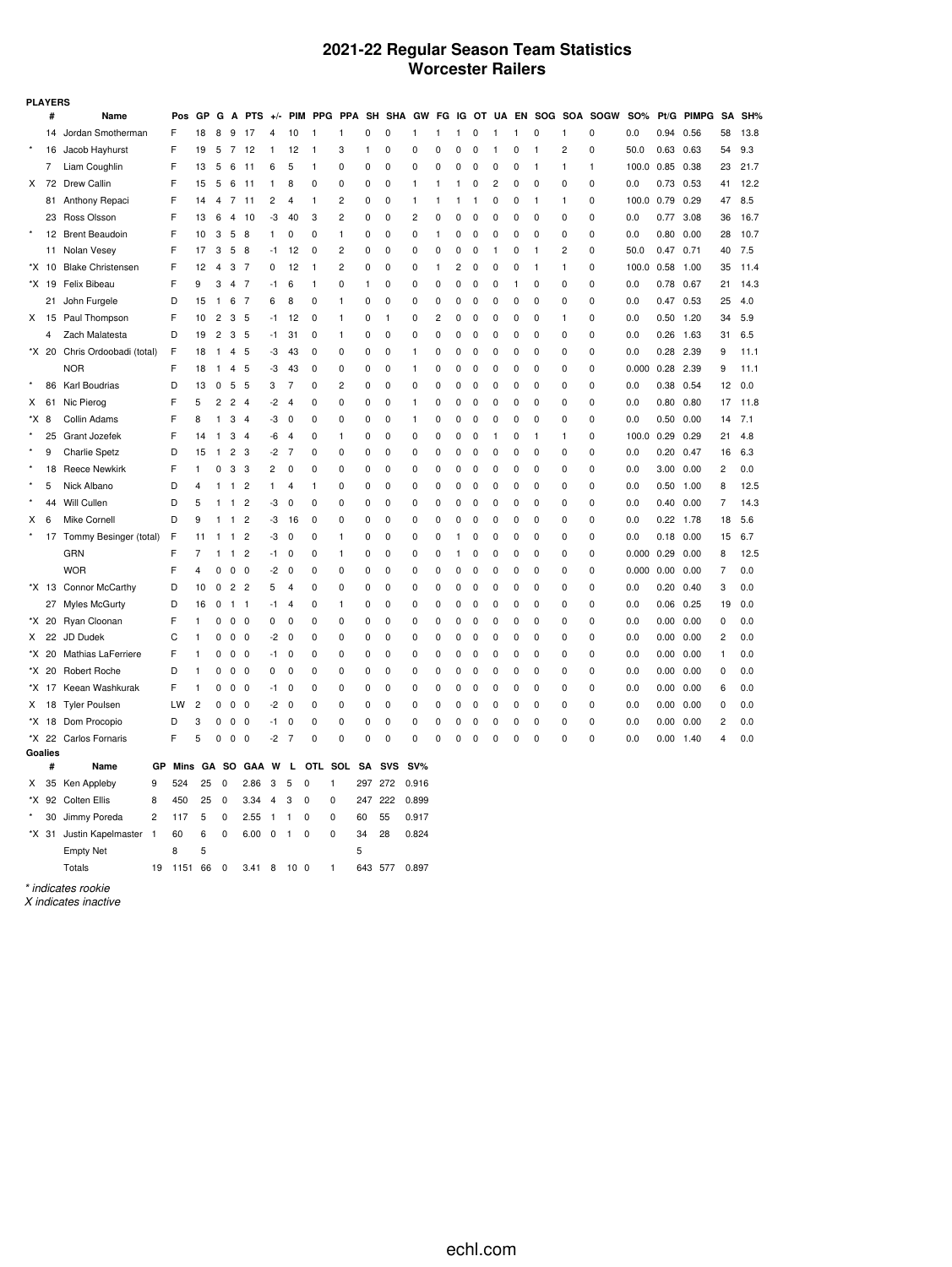## **Worcester Railers 2021-22 Regular Season Game Schedule**

| Date             | Opponent              | Result      |
|------------------|-----------------------|-------------|
| Oct. 22          | at Maine              | Г           |
|                  |                       |             |
| Oct. 23          | Maine                 | W           |
| Oct. 27          | at Adirondack         | L           |
| Nov. 6           | Florida               | L           |
| Nov. 7           | Florida               | L           |
| Nov. 12          | at Newfoundland       | SOL         |
| Nov. 13          | at Newfoundland       | W           |
| Nov. 14          | at Newfoundland       | Г           |
| Nov. 17          | at Trois-Rivières     | W           |
| Nov. 19          | Trois-Rivières        | L           |
| Nov. 20          | Trois-Rivières        | W           |
| Nov. 24          | at Maine              | L.          |
| Nov. 26          | at Adirondack         | W           |
| Nov. 28          | Newfoundland          | Г           |
| Dec. 1           | Maine                 | W           |
| Dec. 3           | Adirondack            | Г           |
| Dec. 8           | Maine                 | W           |
| Dec. 10          | at Maine              | L           |
| Dec. 11          | Maine                 | W           |
| Dec. 26          | Adirondack            | 7:05 pm EST |
| Dec. 27          | Reading               | 7:05 pm EST |
| Dec. 29          | at Maine              | 3:00 pm EST |
| Dec. 31          | at Reading            | 3:00 pm EST |
| Jan. 2           | Reading               | 3:05 pm EST |
| Jan. 7           | at Reading            | 7:00 pm EST |
| Jan. 8           | at Reading            | 7:00 pm EST |
| Jan. 12          | Trois-Rivières        | 7:05 pm EST |
| Jan. 14          | Reading               | 7:05 pm EST |
| Jan. 15          | Reading               | 7:05 pm EST |
| Jan. 17          | at Reading            | 1:00 pm EST |
| Jan. 21          | <b>Trois-Rivières</b> | 7:05 pm EST |
| Jan. 22          | Adirondack            | 7:05 pm EST |
| Jan. 23          | Adirondack            | 3:05 pm EST |
| Jan. 28          | at Maine              |             |
| Jan. 29          |                       | 7:15 pm EST |
|                  | Fort Wayne            | 7:05 pm EST |
| Jan. 30          | Fort Wayne            | 3:05 pm EST |
| Feb. 4           | Kalamazoo             | 7:05 pm EST |
| Feb. 5           | Kalamazoo             | 7:05 pm EST |
| Feb. 6           | Kalamazoo             | 3:05 pm EST |
| Feb. 12          | Adirondack            | 7:05 pm EST |
| Feb. 13          | Adirondack            | 1:05 pm EST |
| Feb. 18          | at Utah               | 7:10 pm MST |
| Feb. 20          | at Utah               | 1:10 pm MST |
| Feb. 21          | at Utah               | 1:10 pm MST |
| Feb. 23          | at Idaho              | 7:10 pm MST |
| Feb. 25          | at Idaho              | 7:10 pm MST |
| Feb. 26          | at Idaho              | 7:10 pm MST |
| Mar. 4           | Reading               | 7:05 pm EST |
| Mar. 5           | Maine                 | 7:05 pm EST |
| Mar. 6           | Maine                 | 3:05 pm EST |
| Mar. 9           | at Maine              | 7:00 pm EST |
| Mar. 11          | Adirondack            | 7:05 pm EST |
| Mar. 12          | at Adirondack         | 7:00 pm EST |
| Mar. 16          | at Trois-Rivières     | 7:00 pm EDT |
| Mar. 18          | South Carolina        | 7:05 pm EDT |
| Mar. 19          | Newfoundland          | 7:05 pm EDT |
| Mar. 20          | Newfoundland          | 3:05 pm EDT |
| Mar. 25          | at Adirondack         | 7:00 pm EDT |
| Mar. 26          | at Adirondack         | 7:00 pm EDT |
| Mar. 27          | at Reading            | 3:00 pm EDT |
| Apr. 1           | at Newfoundland       | 7:00 pm NDT |
| Apr. 2           | at Newfoundland       | 7:00 pm NDT |
| Apr. 3           | at Newfoundland       | 4:00 pm NDT |
| Apr. 6           | Maine                 | 7:05 pm EDT |
| Apr. 8           | Trois-Rivières        | 7:05 pm EDT |
| Apr. 9           | Trois-Rivières        | 7:05 pm EDT |
| Apr. 10          | at Adirondack         | 3:00 pm EDT |
| Apr. 15          | at Trois-Rivières     | 7:00 pm EDT |
| Apr. 16          | at Trois-Rivières     | 3:00 pm EDT |
| * Overtime Game  |                       |             |
| ** Shootout Game |                       |             |

| Record          | Score GWG     |                       | Goaltender                        | <b>Opposing Goaltender</b>                          |
|-----------------|---------------|-----------------------|-----------------------------------|-----------------------------------------------------|
| $0 - 1 - 0 - 0$ | $3-6$         |                       | Justin Kapelmaster (6 GA, 28 SVS) | Jeremy Brodeur (3 GA, 51 SVS)                       |
| $1 - 1 - 0 - 0$ | $4 - 3$       | Nic Pierog            | Colten Ellis (3 GA, 42 SVS)       | Zachary Bouthillier (4 GA, 26 SV                    |
| $1 - 2 - 0 - 0$ | $2 - 6$       |                       | Colten Ellis (5 GA, 29 SVS)       | Mareks Mitens (2 GA, 25 SVS)                        |
| $1 - 3 - 0 - 0$ | $2 - 4$       |                       | Ken Appleby (3 GA, 29 SVS)        | Tomas Vomacka (2 GA, 33 SVS)                        |
| $1 - 4 - 0 - 0$ | $1 - 4$       |                       | Ken Appleby (3 GA, 17 SVS)        | Cam Johnson (1 GA, 11 SVS)                          |
| $1 - 4 - 0 - 1$ | 2-3 SO        |                       | Ken Appleby (2 GA, 29 SVS)        | Evan Cormier (2 GA, 29 SVS)                         |
| $2 - 4 - 0 - 1$ | $5 - 2$       | Ross Olsson           | Ken Appleby (2 GA, 30 SVS)        | Keith Petruzzelli (5 GA, 35 SVS)                    |
| $2 - 5 - 0 - 1$ | $3-5$         |                       | Ken Appleby (4 GA, 28 SVS)        | Evan Cormier (3 GA, 23 SVS)                         |
| $3 - 5 - 0 - 1$ | $6 - 2$       | Drew Callin           | Ken Appleby (2 GA, 47 SVS)        | Philippe Desrosiers (4 GA, 14 S)                    |
| $3 - 6 - 0 - 1$ | $1 - 4$       |                       | Colten Ellis (4 GA, 26 SVS)       | Philippe Desrosiers (1 GA, 28 S)                    |
| $4 - 6 - 0 - 1$ | $3 - 1$       | Collin Adams          | Ken Appleby (1 GA, 35 SVS)        | Philippe Desrosiers (3 GA, 30 S)                    |
| $4 - 7 - 0 - 1$ | $2 - 4$       |                       | Ken Appleby (3 GA, 39 SVS)        | Jeremy Brodeur (2 GA, 27 SVS)                       |
| $5 - 7 - 0 - 1$ | $8 - 1$       | Ross Olsson           | Colten Ellis (1 GA, 31 SVS)       | Alex Sakellaropoulos (4 GA, 27 S                    |
| $5 - 8 - 0 - 1$ | $0-6$         |                       | Ken Appleby (5 GA, 18 SVS)        | Evan Cormier (0 GA, 14 SVS)                         |
| $6 - 8 - 0 - 1$ | 3-2 SO        |                       | Colten Ellis (2 GA, 38 SVS)       | Jeremy Brodeur (2 GA, 33 SVS)                       |
| $6 - 9 - 0 - 1$ | $2 - 3$       |                       | Colten Ellis (3 GA, 20 SVS)       | Mareks Mitens (2 GA, 38 SVS)                        |
| $7 - 9 - 0 - 1$ |               | 7-6 OT Anthony Repaci | Colten Ellis (6 GA, 26 SVS)       | Callum Booth (1 GA, 16 SVS)                         |
| <b>74004</b>    | $\sim$ $\sim$ |                       |                                   | $O2  _{\text{max}}$ $D2$ and $O1$ and $O2$ and $O3$ |

| $1 - 1 - 0 - 0$<br>$4 - 3$<br>Nic Pierog<br>Colten Ellis (3 GA, 42 SVS)<br>$1 - 2 - 0 - 0$<br>$2 - 6$<br>Colten Ellis (5 GA, 29 SVS) | Zachary Bouthillier (4 GA, 26 SVS)<br>Mareks Mitens (2 GA, 25 SVS)<br>Tomas Vomacka (2 GA, 33 SVS) |
|--------------------------------------------------------------------------------------------------------------------------------------|----------------------------------------------------------------------------------------------------|
|                                                                                                                                      |                                                                                                    |
|                                                                                                                                      |                                                                                                    |
| $1 - 3 - 0 - 0$<br>$2 - 4$<br>Ken Appleby (3 GA, 29 SVS)                                                                             |                                                                                                    |
| $1 - 4 - 0 - 0$<br>$1 - 4$<br>Ken Appleby (3 GA, 17 SVS)                                                                             | Cam Johnson (1 GA, 11 SVS)                                                                         |
| $1 - 4 - 0 - 1$<br>2-3 SO<br>Ken Appleby (2 GA, 29 SVS)                                                                              | Evan Cormier (2 GA, 29 SVS)                                                                        |
| $2 - 4 - 0 - 1$<br>Ross Olsson<br>$5-2$<br>Ken Appleby (2 GA, 30 SVS)                                                                | Keith Petruzzelli (5 GA, 35 SVS)                                                                   |
| $2 - 5 - 0 - 1$<br>$3-5$<br>Ken Appleby (4 GA, 28 SVS)                                                                               | Evan Cormier (3 GA, 23 SVS)                                                                        |
| $3 - 5 - 0 - 1$<br>$6 - 2$<br>Drew Callin<br>Ken Appleby (2 GA, 47 SVS)                                                              | Philippe Desrosiers (4 GA, 14 SVS)                                                                 |
| $3 - 6 - 0 - 1$<br>$1 - 4$<br>Colten Ellis (4 GA, 26 SVS)                                                                            | Philippe Desrosiers (1 GA, 28 SVS)                                                                 |
| $4 - 6 - 0 - 1$<br>Collin Adams<br>Ken Appleby (1 GA, 35 SVS)<br>$3 - 1$                                                             | Philippe Desrosiers (3 GA, 30 SVS)                                                                 |
| $4 - 7 - 0 - 1$<br>$2 - 4$<br>Ken Appleby (3 GA, 39 SVS)                                                                             | Jeremy Brodeur (2 GA, 27 SVS)                                                                      |
| $5 - 7 - 0 - 1$<br>Ross Olsson<br>$8 - 1$<br>Colten Ellis (1 GA, 31 SVS)                                                             | Alex Sakellaropoulos (4 GA, 27 SVS)                                                                |
| $5 - 8 - 0 - 1$<br>$0-6$<br>Ken Appleby (5 GA, 18 SVS)                                                                               | Evan Cormier (0 GA, 14 SVS)                                                                        |
| $6 - 8 - 0 - 1$<br>3-2 SO<br>Colten Ellis (2 GA, 38 SVS)                                                                             | Jeremy Brodeur (2 GA, 33 SVS)                                                                      |
| $6 - 9 - 0 - 1$<br>$2 - 3$<br>Colten Ellis (3 GA, 20 SVS)                                                                            | Mareks Mitens (2 GA, 38 SVS)                                                                       |
| $7 - 9 - 0 - 1$<br>7-6 OT Anthony Repaci<br>Colten Ellis (6 GA, 26 SVS)                                                              | Callum Booth (1 GA, 16 SVS)                                                                        |
| $7 - 10 - 0 - 1$<br>$2 - 3$<br>Jimmy Poreda (3 GA, 40 SVS)                                                                           | Callum Booth (2 GA, 35 SVS)                                                                        |
| $8 - 10 - 0 - 1$<br>Jordan Smotherman<br>$4 - 2$<br>Jimmy Poreda (2 GA, 15 SVS)                                                      | Callum Booth (3 GA, 20 SVS)                                                                        |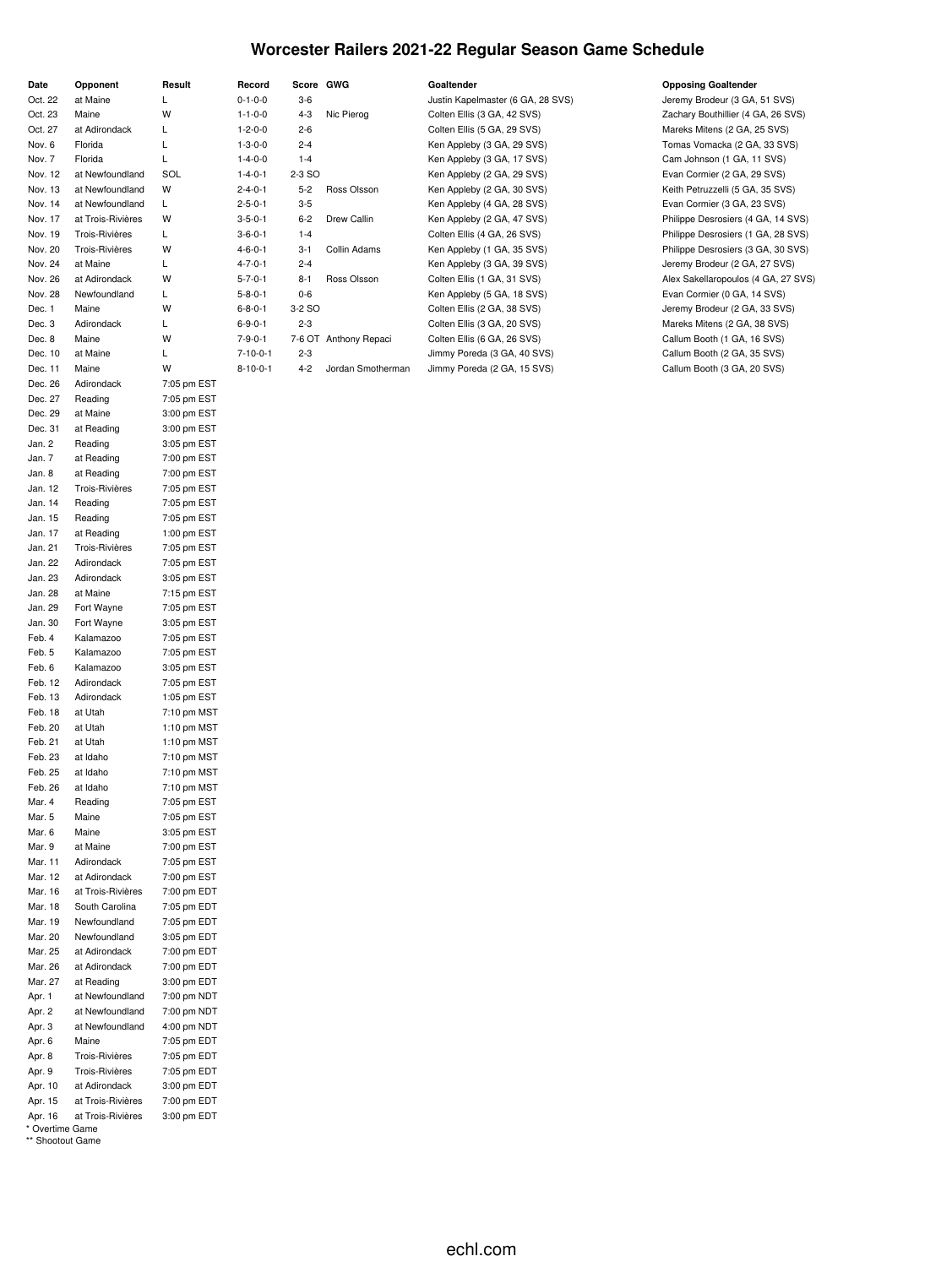## **Adirondack Thunder 2021-22 Regular Season Game Schedule**

| Date<br>Opponent<br>Result<br>Newfoundland<br>Г<br>Oct. 23<br>W<br>Oct. 27<br>Worcester<br>Oct. 30<br>Reading<br>OTL<br>Nov. 5<br>at Newfoundland<br>Г<br>Nov. 6<br>W<br>at Newfoundland<br>Nov. 7<br>Г<br>at Newfoundland<br>Nov. 12<br>W<br>Utah<br>L<br>Nov. 13<br>Utah<br>W<br>Nov. 14<br>Utah<br>Nov. 17<br>Г<br>at Idaho<br>L<br>Nov. 19<br>at Idaho<br>W<br>Nov. 20<br>at Idaho<br>L<br>Nov. 24<br>Newfoundland<br>Nov. 26<br>L<br>Worcester<br>W<br>Nov. 27<br>Maine<br>W<br>Dec. 3<br>at Worcester<br>W<br>Dec. 4<br>at Maine<br>W<br>Dec. 5<br>at Maine<br>W<br>Dec. 10<br>Reading<br>Dec. 26<br>at Worcester<br>7:05 pm EST<br>Dec. 29<br>at Reading<br>7:00 pm EST<br>Dec. 31<br>Newfoundland<br>5:00 pm EST<br>Jan. 1<br>at Maine<br>6:00 pm EST<br>Jan. 2<br><b>Trois-Rivières</b><br>3:00 pm EST<br>at Trois-Rivières<br>Jan. 5<br>7:00 pm EST<br>Maine<br>7:00 pm EST<br>Jan. 7<br>6:00 pm EST<br>Jan. 8<br>at Maine<br>3:00 pm EST<br>Jan. 9<br>at Maine<br>Jan. 12<br>at Reading<br>7:00 pm EST<br>Jan. 14<br>at Trois-Rivières<br>7:00 pm EST<br>Jan. 15<br>at Trois-Rivières<br>4:00 pm EST<br>Jan. 21<br>7:00 pm EST<br>Reading<br>Jan. 22<br>at Worcester<br>7:05 pm EST<br>Jan. 23<br>at Worcester<br>3:05 pm EST<br>Jan. 28<br>Reading<br>7:00 pm EST<br>Jan. 29<br><b>Trois-Rivières</b><br>7:00 pm EST<br>Feb. 2<br>7:00 pm EST<br>Fort Wayne<br>Feb. 4<br>Fort Wayne<br>7:00 pm EST<br>Feb. 5<br>Fort Wayne<br>7:00 pm EST<br>10:30 am EST<br>Feb. 8<br>at Reading<br>Feb. 12<br>at Worcester<br>7:05 pm EST<br>Feb. 13<br>at Worcester<br>1:05 pm EST<br>Feb. 18<br>Trois-Rivières<br>7:00 pm EST<br>Feb. 19<br>Newfoundland<br>7:00 pm EST<br>Feb. 26<br>7:00 pm EST<br>Maine<br>7:00 pm EST<br>Mar. 2<br>at Trois-Rivières<br>Mar. 4<br>at Newfoundland<br>7:00 pm NST<br>Mar. 5<br>at Newfoundland<br>7:00 pm NST<br>Mar. 6<br>4:00 pm NST<br>at Newfoundland<br>Mar. 11<br>7:05 pm EST<br>at Worcester<br>7:00 pm EST<br>Mar. 12<br>Worcester<br>3:00 pm EDT<br>Mar. 13<br>Maine<br>Mar. 16<br>at Maine<br>7:00 pm EDT<br>7:00 pm EDT<br>Mar. 18<br>at Reading<br>Mar. 19<br>at Reading<br>7:00 pm EDT<br>Mar. 20<br>at Reading<br>3:00 pm EDT<br>Mar. 23<br>Newfoundland<br>7:00 pm EDT<br>Mar. 25<br>7:00 pm EDT<br>Worcester<br>7:00 pm EDT<br>Mar. 26<br>Worcester<br>7:15 pm EDT<br>at Maine<br>7:00 pm EDT<br>Maine<br>3:00 pm EDT<br>Maine<br>7:00 pm EDT<br>at Reading<br>3:00 pm EDT<br>Worcester<br>7:00 pm EDT<br>Reading<br>at Reading<br>7:00 pm EDT<br>3:00 pm EDT<br>Newfoundland<br>* Overtime Game<br>** Shootout Game |         |  |
|-------------------------------------------------------------------------------------------------------------------------------------------------------------------------------------------------------------------------------------------------------------------------------------------------------------------------------------------------------------------------------------------------------------------------------------------------------------------------------------------------------------------------------------------------------------------------------------------------------------------------------------------------------------------------------------------------------------------------------------------------------------------------------------------------------------------------------------------------------------------------------------------------------------------------------------------------------------------------------------------------------------------------------------------------------------------------------------------------------------------------------------------------------------------------------------------------------------------------------------------------------------------------------------------------------------------------------------------------------------------------------------------------------------------------------------------------------------------------------------------------------------------------------------------------------------------------------------------------------------------------------------------------------------------------------------------------------------------------------------------------------------------------------------------------------------------------------------------------------------------------------------------------------------------------------------------------------------------------------------------------------------------------------------------------------------------------------------------------------------------------------------------------------------------------------------------------------------------------------------------------------------------------------------------------------------------------------------------------------------------------------------------------------------------------------------------------------------------------------------------------------------------------------------------------------------------------|---------|--|
|                                                                                                                                                                                                                                                                                                                                                                                                                                                                                                                                                                                                                                                                                                                                                                                                                                                                                                                                                                                                                                                                                                                                                                                                                                                                                                                                                                                                                                                                                                                                                                                                                                                                                                                                                                                                                                                                                                                                                                                                                                                                                                                                                                                                                                                                                                                                                                                                                                                                                                                                                                         |         |  |
|                                                                                                                                                                                                                                                                                                                                                                                                                                                                                                                                                                                                                                                                                                                                                                                                                                                                                                                                                                                                                                                                                                                                                                                                                                                                                                                                                                                                                                                                                                                                                                                                                                                                                                                                                                                                                                                                                                                                                                                                                                                                                                                                                                                                                                                                                                                                                                                                                                                                                                                                                                         |         |  |
|                                                                                                                                                                                                                                                                                                                                                                                                                                                                                                                                                                                                                                                                                                                                                                                                                                                                                                                                                                                                                                                                                                                                                                                                                                                                                                                                                                                                                                                                                                                                                                                                                                                                                                                                                                                                                                                                                                                                                                                                                                                                                                                                                                                                                                                                                                                                                                                                                                                                                                                                                                         |         |  |
|                                                                                                                                                                                                                                                                                                                                                                                                                                                                                                                                                                                                                                                                                                                                                                                                                                                                                                                                                                                                                                                                                                                                                                                                                                                                                                                                                                                                                                                                                                                                                                                                                                                                                                                                                                                                                                                                                                                                                                                                                                                                                                                                                                                                                                                                                                                                                                                                                                                                                                                                                                         |         |  |
|                                                                                                                                                                                                                                                                                                                                                                                                                                                                                                                                                                                                                                                                                                                                                                                                                                                                                                                                                                                                                                                                                                                                                                                                                                                                                                                                                                                                                                                                                                                                                                                                                                                                                                                                                                                                                                                                                                                                                                                                                                                                                                                                                                                                                                                                                                                                                                                                                                                                                                                                                                         |         |  |
|                                                                                                                                                                                                                                                                                                                                                                                                                                                                                                                                                                                                                                                                                                                                                                                                                                                                                                                                                                                                                                                                                                                                                                                                                                                                                                                                                                                                                                                                                                                                                                                                                                                                                                                                                                                                                                                                                                                                                                                                                                                                                                                                                                                                                                                                                                                                                                                                                                                                                                                                                                         |         |  |
|                                                                                                                                                                                                                                                                                                                                                                                                                                                                                                                                                                                                                                                                                                                                                                                                                                                                                                                                                                                                                                                                                                                                                                                                                                                                                                                                                                                                                                                                                                                                                                                                                                                                                                                                                                                                                                                                                                                                                                                                                                                                                                                                                                                                                                                                                                                                                                                                                                                                                                                                                                         |         |  |
|                                                                                                                                                                                                                                                                                                                                                                                                                                                                                                                                                                                                                                                                                                                                                                                                                                                                                                                                                                                                                                                                                                                                                                                                                                                                                                                                                                                                                                                                                                                                                                                                                                                                                                                                                                                                                                                                                                                                                                                                                                                                                                                                                                                                                                                                                                                                                                                                                                                                                                                                                                         |         |  |
|                                                                                                                                                                                                                                                                                                                                                                                                                                                                                                                                                                                                                                                                                                                                                                                                                                                                                                                                                                                                                                                                                                                                                                                                                                                                                                                                                                                                                                                                                                                                                                                                                                                                                                                                                                                                                                                                                                                                                                                                                                                                                                                                                                                                                                                                                                                                                                                                                                                                                                                                                                         |         |  |
|                                                                                                                                                                                                                                                                                                                                                                                                                                                                                                                                                                                                                                                                                                                                                                                                                                                                                                                                                                                                                                                                                                                                                                                                                                                                                                                                                                                                                                                                                                                                                                                                                                                                                                                                                                                                                                                                                                                                                                                                                                                                                                                                                                                                                                                                                                                                                                                                                                                                                                                                                                         |         |  |
|                                                                                                                                                                                                                                                                                                                                                                                                                                                                                                                                                                                                                                                                                                                                                                                                                                                                                                                                                                                                                                                                                                                                                                                                                                                                                                                                                                                                                                                                                                                                                                                                                                                                                                                                                                                                                                                                                                                                                                                                                                                                                                                                                                                                                                                                                                                                                                                                                                                                                                                                                                         |         |  |
|                                                                                                                                                                                                                                                                                                                                                                                                                                                                                                                                                                                                                                                                                                                                                                                                                                                                                                                                                                                                                                                                                                                                                                                                                                                                                                                                                                                                                                                                                                                                                                                                                                                                                                                                                                                                                                                                                                                                                                                                                                                                                                                                                                                                                                                                                                                                                                                                                                                                                                                                                                         |         |  |
|                                                                                                                                                                                                                                                                                                                                                                                                                                                                                                                                                                                                                                                                                                                                                                                                                                                                                                                                                                                                                                                                                                                                                                                                                                                                                                                                                                                                                                                                                                                                                                                                                                                                                                                                                                                                                                                                                                                                                                                                                                                                                                                                                                                                                                                                                                                                                                                                                                                                                                                                                                         |         |  |
|                                                                                                                                                                                                                                                                                                                                                                                                                                                                                                                                                                                                                                                                                                                                                                                                                                                                                                                                                                                                                                                                                                                                                                                                                                                                                                                                                                                                                                                                                                                                                                                                                                                                                                                                                                                                                                                                                                                                                                                                                                                                                                                                                                                                                                                                                                                                                                                                                                                                                                                                                                         |         |  |
|                                                                                                                                                                                                                                                                                                                                                                                                                                                                                                                                                                                                                                                                                                                                                                                                                                                                                                                                                                                                                                                                                                                                                                                                                                                                                                                                                                                                                                                                                                                                                                                                                                                                                                                                                                                                                                                                                                                                                                                                                                                                                                                                                                                                                                                                                                                                                                                                                                                                                                                                                                         |         |  |
|                                                                                                                                                                                                                                                                                                                                                                                                                                                                                                                                                                                                                                                                                                                                                                                                                                                                                                                                                                                                                                                                                                                                                                                                                                                                                                                                                                                                                                                                                                                                                                                                                                                                                                                                                                                                                                                                                                                                                                                                                                                                                                                                                                                                                                                                                                                                                                                                                                                                                                                                                                         |         |  |
|                                                                                                                                                                                                                                                                                                                                                                                                                                                                                                                                                                                                                                                                                                                                                                                                                                                                                                                                                                                                                                                                                                                                                                                                                                                                                                                                                                                                                                                                                                                                                                                                                                                                                                                                                                                                                                                                                                                                                                                                                                                                                                                                                                                                                                                                                                                                                                                                                                                                                                                                                                         |         |  |
|                                                                                                                                                                                                                                                                                                                                                                                                                                                                                                                                                                                                                                                                                                                                                                                                                                                                                                                                                                                                                                                                                                                                                                                                                                                                                                                                                                                                                                                                                                                                                                                                                                                                                                                                                                                                                                                                                                                                                                                                                                                                                                                                                                                                                                                                                                                                                                                                                                                                                                                                                                         |         |  |
|                                                                                                                                                                                                                                                                                                                                                                                                                                                                                                                                                                                                                                                                                                                                                                                                                                                                                                                                                                                                                                                                                                                                                                                                                                                                                                                                                                                                                                                                                                                                                                                                                                                                                                                                                                                                                                                                                                                                                                                                                                                                                                                                                                                                                                                                                                                                                                                                                                                                                                                                                                         |         |  |
|                                                                                                                                                                                                                                                                                                                                                                                                                                                                                                                                                                                                                                                                                                                                                                                                                                                                                                                                                                                                                                                                                                                                                                                                                                                                                                                                                                                                                                                                                                                                                                                                                                                                                                                                                                                                                                                                                                                                                                                                                                                                                                                                                                                                                                                                                                                                                                                                                                                                                                                                                                         |         |  |
|                                                                                                                                                                                                                                                                                                                                                                                                                                                                                                                                                                                                                                                                                                                                                                                                                                                                                                                                                                                                                                                                                                                                                                                                                                                                                                                                                                                                                                                                                                                                                                                                                                                                                                                                                                                                                                                                                                                                                                                                                                                                                                                                                                                                                                                                                                                                                                                                                                                                                                                                                                         |         |  |
|                                                                                                                                                                                                                                                                                                                                                                                                                                                                                                                                                                                                                                                                                                                                                                                                                                                                                                                                                                                                                                                                                                                                                                                                                                                                                                                                                                                                                                                                                                                                                                                                                                                                                                                                                                                                                                                                                                                                                                                                                                                                                                                                                                                                                                                                                                                                                                                                                                                                                                                                                                         |         |  |
|                                                                                                                                                                                                                                                                                                                                                                                                                                                                                                                                                                                                                                                                                                                                                                                                                                                                                                                                                                                                                                                                                                                                                                                                                                                                                                                                                                                                                                                                                                                                                                                                                                                                                                                                                                                                                                                                                                                                                                                                                                                                                                                                                                                                                                                                                                                                                                                                                                                                                                                                                                         |         |  |
|                                                                                                                                                                                                                                                                                                                                                                                                                                                                                                                                                                                                                                                                                                                                                                                                                                                                                                                                                                                                                                                                                                                                                                                                                                                                                                                                                                                                                                                                                                                                                                                                                                                                                                                                                                                                                                                                                                                                                                                                                                                                                                                                                                                                                                                                                                                                                                                                                                                                                                                                                                         |         |  |
|                                                                                                                                                                                                                                                                                                                                                                                                                                                                                                                                                                                                                                                                                                                                                                                                                                                                                                                                                                                                                                                                                                                                                                                                                                                                                                                                                                                                                                                                                                                                                                                                                                                                                                                                                                                                                                                                                                                                                                                                                                                                                                                                                                                                                                                                                                                                                                                                                                                                                                                                                                         |         |  |
|                                                                                                                                                                                                                                                                                                                                                                                                                                                                                                                                                                                                                                                                                                                                                                                                                                                                                                                                                                                                                                                                                                                                                                                                                                                                                                                                                                                                                                                                                                                                                                                                                                                                                                                                                                                                                                                                                                                                                                                                                                                                                                                                                                                                                                                                                                                                                                                                                                                                                                                                                                         |         |  |
|                                                                                                                                                                                                                                                                                                                                                                                                                                                                                                                                                                                                                                                                                                                                                                                                                                                                                                                                                                                                                                                                                                                                                                                                                                                                                                                                                                                                                                                                                                                                                                                                                                                                                                                                                                                                                                                                                                                                                                                                                                                                                                                                                                                                                                                                                                                                                                                                                                                                                                                                                                         |         |  |
|                                                                                                                                                                                                                                                                                                                                                                                                                                                                                                                                                                                                                                                                                                                                                                                                                                                                                                                                                                                                                                                                                                                                                                                                                                                                                                                                                                                                                                                                                                                                                                                                                                                                                                                                                                                                                                                                                                                                                                                                                                                                                                                                                                                                                                                                                                                                                                                                                                                                                                                                                                         |         |  |
|                                                                                                                                                                                                                                                                                                                                                                                                                                                                                                                                                                                                                                                                                                                                                                                                                                                                                                                                                                                                                                                                                                                                                                                                                                                                                                                                                                                                                                                                                                                                                                                                                                                                                                                                                                                                                                                                                                                                                                                                                                                                                                                                                                                                                                                                                                                                                                                                                                                                                                                                                                         |         |  |
|                                                                                                                                                                                                                                                                                                                                                                                                                                                                                                                                                                                                                                                                                                                                                                                                                                                                                                                                                                                                                                                                                                                                                                                                                                                                                                                                                                                                                                                                                                                                                                                                                                                                                                                                                                                                                                                                                                                                                                                                                                                                                                                                                                                                                                                                                                                                                                                                                                                                                                                                                                         |         |  |
|                                                                                                                                                                                                                                                                                                                                                                                                                                                                                                                                                                                                                                                                                                                                                                                                                                                                                                                                                                                                                                                                                                                                                                                                                                                                                                                                                                                                                                                                                                                                                                                                                                                                                                                                                                                                                                                                                                                                                                                                                                                                                                                                                                                                                                                                                                                                                                                                                                                                                                                                                                         |         |  |
|                                                                                                                                                                                                                                                                                                                                                                                                                                                                                                                                                                                                                                                                                                                                                                                                                                                                                                                                                                                                                                                                                                                                                                                                                                                                                                                                                                                                                                                                                                                                                                                                                                                                                                                                                                                                                                                                                                                                                                                                                                                                                                                                                                                                                                                                                                                                                                                                                                                                                                                                                                         |         |  |
|                                                                                                                                                                                                                                                                                                                                                                                                                                                                                                                                                                                                                                                                                                                                                                                                                                                                                                                                                                                                                                                                                                                                                                                                                                                                                                                                                                                                                                                                                                                                                                                                                                                                                                                                                                                                                                                                                                                                                                                                                                                                                                                                                                                                                                                                                                                                                                                                                                                                                                                                                                         |         |  |
|                                                                                                                                                                                                                                                                                                                                                                                                                                                                                                                                                                                                                                                                                                                                                                                                                                                                                                                                                                                                                                                                                                                                                                                                                                                                                                                                                                                                                                                                                                                                                                                                                                                                                                                                                                                                                                                                                                                                                                                                                                                                                                                                                                                                                                                                                                                                                                                                                                                                                                                                                                         |         |  |
|                                                                                                                                                                                                                                                                                                                                                                                                                                                                                                                                                                                                                                                                                                                                                                                                                                                                                                                                                                                                                                                                                                                                                                                                                                                                                                                                                                                                                                                                                                                                                                                                                                                                                                                                                                                                                                                                                                                                                                                                                                                                                                                                                                                                                                                                                                                                                                                                                                                                                                                                                                         |         |  |
|                                                                                                                                                                                                                                                                                                                                                                                                                                                                                                                                                                                                                                                                                                                                                                                                                                                                                                                                                                                                                                                                                                                                                                                                                                                                                                                                                                                                                                                                                                                                                                                                                                                                                                                                                                                                                                                                                                                                                                                                                                                                                                                                                                                                                                                                                                                                                                                                                                                                                                                                                                         |         |  |
|                                                                                                                                                                                                                                                                                                                                                                                                                                                                                                                                                                                                                                                                                                                                                                                                                                                                                                                                                                                                                                                                                                                                                                                                                                                                                                                                                                                                                                                                                                                                                                                                                                                                                                                                                                                                                                                                                                                                                                                                                                                                                                                                                                                                                                                                                                                                                                                                                                                                                                                                                                         |         |  |
|                                                                                                                                                                                                                                                                                                                                                                                                                                                                                                                                                                                                                                                                                                                                                                                                                                                                                                                                                                                                                                                                                                                                                                                                                                                                                                                                                                                                                                                                                                                                                                                                                                                                                                                                                                                                                                                                                                                                                                                                                                                                                                                                                                                                                                                                                                                                                                                                                                                                                                                                                                         |         |  |
|                                                                                                                                                                                                                                                                                                                                                                                                                                                                                                                                                                                                                                                                                                                                                                                                                                                                                                                                                                                                                                                                                                                                                                                                                                                                                                                                                                                                                                                                                                                                                                                                                                                                                                                                                                                                                                                                                                                                                                                                                                                                                                                                                                                                                                                                                                                                                                                                                                                                                                                                                                         |         |  |
|                                                                                                                                                                                                                                                                                                                                                                                                                                                                                                                                                                                                                                                                                                                                                                                                                                                                                                                                                                                                                                                                                                                                                                                                                                                                                                                                                                                                                                                                                                                                                                                                                                                                                                                                                                                                                                                                                                                                                                                                                                                                                                                                                                                                                                                                                                                                                                                                                                                                                                                                                                         |         |  |
|                                                                                                                                                                                                                                                                                                                                                                                                                                                                                                                                                                                                                                                                                                                                                                                                                                                                                                                                                                                                                                                                                                                                                                                                                                                                                                                                                                                                                                                                                                                                                                                                                                                                                                                                                                                                                                                                                                                                                                                                                                                                                                                                                                                                                                                                                                                                                                                                                                                                                                                                                                         |         |  |
|                                                                                                                                                                                                                                                                                                                                                                                                                                                                                                                                                                                                                                                                                                                                                                                                                                                                                                                                                                                                                                                                                                                                                                                                                                                                                                                                                                                                                                                                                                                                                                                                                                                                                                                                                                                                                                                                                                                                                                                                                                                                                                                                                                                                                                                                                                                                                                                                                                                                                                                                                                         |         |  |
|                                                                                                                                                                                                                                                                                                                                                                                                                                                                                                                                                                                                                                                                                                                                                                                                                                                                                                                                                                                                                                                                                                                                                                                                                                                                                                                                                                                                                                                                                                                                                                                                                                                                                                                                                                                                                                                                                                                                                                                                                                                                                                                                                                                                                                                                                                                                                                                                                                                                                                                                                                         |         |  |
|                                                                                                                                                                                                                                                                                                                                                                                                                                                                                                                                                                                                                                                                                                                                                                                                                                                                                                                                                                                                                                                                                                                                                                                                                                                                                                                                                                                                                                                                                                                                                                                                                                                                                                                                                                                                                                                                                                                                                                                                                                                                                                                                                                                                                                                                                                                                                                                                                                                                                                                                                                         |         |  |
|                                                                                                                                                                                                                                                                                                                                                                                                                                                                                                                                                                                                                                                                                                                                                                                                                                                                                                                                                                                                                                                                                                                                                                                                                                                                                                                                                                                                                                                                                                                                                                                                                                                                                                                                                                                                                                                                                                                                                                                                                                                                                                                                                                                                                                                                                                                                                                                                                                                                                                                                                                         |         |  |
|                                                                                                                                                                                                                                                                                                                                                                                                                                                                                                                                                                                                                                                                                                                                                                                                                                                                                                                                                                                                                                                                                                                                                                                                                                                                                                                                                                                                                                                                                                                                                                                                                                                                                                                                                                                                                                                                                                                                                                                                                                                                                                                                                                                                                                                                                                                                                                                                                                                                                                                                                                         |         |  |
|                                                                                                                                                                                                                                                                                                                                                                                                                                                                                                                                                                                                                                                                                                                                                                                                                                                                                                                                                                                                                                                                                                                                                                                                                                                                                                                                                                                                                                                                                                                                                                                                                                                                                                                                                                                                                                                                                                                                                                                                                                                                                                                                                                                                                                                                                                                                                                                                                                                                                                                                                                         |         |  |
|                                                                                                                                                                                                                                                                                                                                                                                                                                                                                                                                                                                                                                                                                                                                                                                                                                                                                                                                                                                                                                                                                                                                                                                                                                                                                                                                                                                                                                                                                                                                                                                                                                                                                                                                                                                                                                                                                                                                                                                                                                                                                                                                                                                                                                                                                                                                                                                                                                                                                                                                                                         |         |  |
|                                                                                                                                                                                                                                                                                                                                                                                                                                                                                                                                                                                                                                                                                                                                                                                                                                                                                                                                                                                                                                                                                                                                                                                                                                                                                                                                                                                                                                                                                                                                                                                                                                                                                                                                                                                                                                                                                                                                                                                                                                                                                                                                                                                                                                                                                                                                                                                                                                                                                                                                                                         |         |  |
|                                                                                                                                                                                                                                                                                                                                                                                                                                                                                                                                                                                                                                                                                                                                                                                                                                                                                                                                                                                                                                                                                                                                                                                                                                                                                                                                                                                                                                                                                                                                                                                                                                                                                                                                                                                                                                                                                                                                                                                                                                                                                                                                                                                                                                                                                                                                                                                                                                                                                                                                                                         |         |  |
|                                                                                                                                                                                                                                                                                                                                                                                                                                                                                                                                                                                                                                                                                                                                                                                                                                                                                                                                                                                                                                                                                                                                                                                                                                                                                                                                                                                                                                                                                                                                                                                                                                                                                                                                                                                                                                                                                                                                                                                                                                                                                                                                                                                                                                                                                                                                                                                                                                                                                                                                                                         |         |  |
|                                                                                                                                                                                                                                                                                                                                                                                                                                                                                                                                                                                                                                                                                                                                                                                                                                                                                                                                                                                                                                                                                                                                                                                                                                                                                                                                                                                                                                                                                                                                                                                                                                                                                                                                                                                                                                                                                                                                                                                                                                                                                                                                                                                                                                                                                                                                                                                                                                                                                                                                                                         |         |  |
|                                                                                                                                                                                                                                                                                                                                                                                                                                                                                                                                                                                                                                                                                                                                                                                                                                                                                                                                                                                                                                                                                                                                                                                                                                                                                                                                                                                                                                                                                                                                                                                                                                                                                                                                                                                                                                                                                                                                                                                                                                                                                                                                                                                                                                                                                                                                                                                                                                                                                                                                                                         |         |  |
|                                                                                                                                                                                                                                                                                                                                                                                                                                                                                                                                                                                                                                                                                                                                                                                                                                                                                                                                                                                                                                                                                                                                                                                                                                                                                                                                                                                                                                                                                                                                                                                                                                                                                                                                                                                                                                                                                                                                                                                                                                                                                                                                                                                                                                                                                                                                                                                                                                                                                                                                                                         |         |  |
|                                                                                                                                                                                                                                                                                                                                                                                                                                                                                                                                                                                                                                                                                                                                                                                                                                                                                                                                                                                                                                                                                                                                                                                                                                                                                                                                                                                                                                                                                                                                                                                                                                                                                                                                                                                                                                                                                                                                                                                                                                                                                                                                                                                                                                                                                                                                                                                                                                                                                                                                                                         |         |  |
|                                                                                                                                                                                                                                                                                                                                                                                                                                                                                                                                                                                                                                                                                                                                                                                                                                                                                                                                                                                                                                                                                                                                                                                                                                                                                                                                                                                                                                                                                                                                                                                                                                                                                                                                                                                                                                                                                                                                                                                                                                                                                                                                                                                                                                                                                                                                                                                                                                                                                                                                                                         |         |  |
|                                                                                                                                                                                                                                                                                                                                                                                                                                                                                                                                                                                                                                                                                                                                                                                                                                                                                                                                                                                                                                                                                                                                                                                                                                                                                                                                                                                                                                                                                                                                                                                                                                                                                                                                                                                                                                                                                                                                                                                                                                                                                                                                                                                                                                                                                                                                                                                                                                                                                                                                                                         |         |  |
|                                                                                                                                                                                                                                                                                                                                                                                                                                                                                                                                                                                                                                                                                                                                                                                                                                                                                                                                                                                                                                                                                                                                                                                                                                                                                                                                                                                                                                                                                                                                                                                                                                                                                                                                                                                                                                                                                                                                                                                                                                                                                                                                                                                                                                                                                                                                                                                                                                                                                                                                                                         |         |  |
|                                                                                                                                                                                                                                                                                                                                                                                                                                                                                                                                                                                                                                                                                                                                                                                                                                                                                                                                                                                                                                                                                                                                                                                                                                                                                                                                                                                                                                                                                                                                                                                                                                                                                                                                                                                                                                                                                                                                                                                                                                                                                                                                                                                                                                                                                                                                                                                                                                                                                                                                                                         |         |  |
|                                                                                                                                                                                                                                                                                                                                                                                                                                                                                                                                                                                                                                                                                                                                                                                                                                                                                                                                                                                                                                                                                                                                                                                                                                                                                                                                                                                                                                                                                                                                                                                                                                                                                                                                                                                                                                                                                                                                                                                                                                                                                                                                                                                                                                                                                                                                                                                                                                                                                                                                                                         | Apr. 1  |  |
|                                                                                                                                                                                                                                                                                                                                                                                                                                                                                                                                                                                                                                                                                                                                                                                                                                                                                                                                                                                                                                                                                                                                                                                                                                                                                                                                                                                                                                                                                                                                                                                                                                                                                                                                                                                                                                                                                                                                                                                                                                                                                                                                                                                                                                                                                                                                                                                                                                                                                                                                                                         | Apr. 2  |  |
|                                                                                                                                                                                                                                                                                                                                                                                                                                                                                                                                                                                                                                                                                                                                                                                                                                                                                                                                                                                                                                                                                                                                                                                                                                                                                                                                                                                                                                                                                                                                                                                                                                                                                                                                                                                                                                                                                                                                                                                                                                                                                                                                                                                                                                                                                                                                                                                                                                                                                                                                                                         | Apr. 3  |  |
|                                                                                                                                                                                                                                                                                                                                                                                                                                                                                                                                                                                                                                                                                                                                                                                                                                                                                                                                                                                                                                                                                                                                                                                                                                                                                                                                                                                                                                                                                                                                                                                                                                                                                                                                                                                                                                                                                                                                                                                                                                                                                                                                                                                                                                                                                                                                                                                                                                                                                                                                                                         | Apr. 6  |  |
|                                                                                                                                                                                                                                                                                                                                                                                                                                                                                                                                                                                                                                                                                                                                                                                                                                                                                                                                                                                                                                                                                                                                                                                                                                                                                                                                                                                                                                                                                                                                                                                                                                                                                                                                                                                                                                                                                                                                                                                                                                                                                                                                                                                                                                                                                                                                                                                                                                                                                                                                                                         | Apr. 10 |  |
|                                                                                                                                                                                                                                                                                                                                                                                                                                                                                                                                                                                                                                                                                                                                                                                                                                                                                                                                                                                                                                                                                                                                                                                                                                                                                                                                                                                                                                                                                                                                                                                                                                                                                                                                                                                                                                                                                                                                                                                                                                                                                                                                                                                                                                                                                                                                                                                                                                                                                                                                                                         | Apr. 15 |  |
|                                                                                                                                                                                                                                                                                                                                                                                                                                                                                                                                                                                                                                                                                                                                                                                                                                                                                                                                                                                                                                                                                                                                                                                                                                                                                                                                                                                                                                                                                                                                                                                                                                                                                                                                                                                                                                                                                                                                                                                                                                                                                                                                                                                                                                                                                                                                                                                                                                                                                                                                                                         | Apr. 16 |  |
|                                                                                                                                                                                                                                                                                                                                                                                                                                                                                                                                                                                                                                                                                                                                                                                                                                                                                                                                                                                                                                                                                                                                                                                                                                                                                                                                                                                                                                                                                                                                                                                                                                                                                                                                                                                                                                                                                                                                                                                                                                                                                                                                                                                                                                                                                                                                                                                                                                                                                                                                                                         | Apr. 17 |  |
|                                                                                                                                                                                                                                                                                                                                                                                                                                                                                                                                                                                                                                                                                                                                                                                                                                                                                                                                                                                                                                                                                                                                                                                                                                                                                                                                                                                                                                                                                                                                                                                                                                                                                                                                                                                                                                                                                                                                                                                                                                                                                                                                                                                                                                                                                                                                                                                                                                                                                                                                                                         |         |  |

| Record                     | Score GWG             | Goaltender                          | <b>Opposing Goaltender</b>       |
|----------------------------|-----------------------|-------------------------------------|----------------------------------|
| $0 - 1 - 0 - 0$<br>$2 - 3$ |                       | Alex Sakellaropoulos (3 GA, 25 SVS) | Evan Cormier (2 GA, 26 SVS)      |
| $1 - 1 - 0 - 0$<br>$6 - 2$ | Patrick Grasso        | Mareks Mitens (2 GA, 25 SVS)        | Colten Ellis (5 GA, 29 SVS)      |
| $1 - 1 - 1 - 0$<br>2-3 OT  |                       | Mareks Mitens (3 GA, 23 SVS)        | Pat Nagle (2 GA, 31 SVS)         |
| $1 - 2 - 1 - 0$<br>$1 - 4$ |                       | Mareks Mitens (3 GA, 24 SVS)        | Keith Petruzzelli (1 GA, 27 SVS) |
| $2 - 2 - 1 - 0$<br>$6 - 4$ | <b>Blake Thompson</b> | Mareks Mitens (4 GA, 31 SVS)        | Evan Cormier (6 GA, 24 SVS)      |
| $2 - 3 - 1 - 0$<br>$0 - 5$ |                       | Alex Sakellaropoulos (4 GA, 30 SVS) | Keith Petruzzelli (0 GA, 27 SVS) |
| $3 - 3 - 1 - 0$<br>$5 - 4$ | Jake Ryczek           | Mareks Mitens (4 GA, 24 SVS)        | Peyton Jones (5 GA, 45 SVS)      |
| $3 - 4 - 1 - 0$<br>$1 - 4$ |                       | Mareks Mitens (4 GA, 18 SVS)        | Garrett Metcalf (1 GA, 23 SVS)   |
| $4 - 4 - 1 - 0$<br>$3 - 2$ | Tyler Irvine          | Alex Sakellaropoulos (2 GA, 28 SVS) | Garrett Metcalf (3 GA, 25 SVS)   |
| $4 - 5 - 1 - 0$<br>$2 - 3$ |                       | Mareks Mitens (3 GA, 35 SVS)        | Jake Kupsky (2 GA, 18 SVS)       |
| $4 - 6 - 1 - 0$<br>$1 - 5$ |                       | Mareks Mitens (5 GA, 32 SVS)        | Matt Jurusik (1 GA, 33 SVS)      |
| $5 - 6 - 1 - 0$<br>$2 - 1$ | Tyler Irvine          | Alex Sakellaropoulos (1 GA, 34 SVS) | Jake Kupsky (2 GA, 23 SVS)       |
| $5 - 7 - 1 - 0$<br>$3-6$   |                       | Alex Sakellaropoulos (5 GA, 29 SVS) | Evan Cormier (3 GA, 23 SVS)      |
| $5 - 8 - 1 - 0$<br>$1 - 8$ |                       | Alex Sakellaropoulos (4 GA, 27 SVS) | Colten Ellis (1 GA, 31 SVS)      |
| $6 - 8 - 1 - 0$<br>$5 - 3$ | Ivan Chukarov         | Mareks Mitens (3 GA, 37 SVS)        | Jeremy Brodeur (1 GA, 15 SVS)    |
| $7 - 8 - 1 - 0$<br>$3 - 2$ | Robbie Payne          | Mareks Mitens (2 GA, 38 SVS)        | Colten Ellis (3 GA, 20 SVS)      |
| $8 - 8 - 1 - 0$<br>$4 - 1$ | Sebastian Vidmar      | Mareks Mitens (1 GA, 28 SVS)        | Callum Booth (3 GA, 27 SVS)      |
| $9 - 8 - 1 - 0$<br>$4 - 1$ | Sebastian Vidmar      | Mareks Mitens (1 GA, 30 SVS)        | Jeremy Brodeur (3 GA, 29 SVS)    |
| $10-8-1-0$<br>$4 - 1$      | Jake Ryczek           | Brandon Kasel (1 GA, 26 SVS)        | Kirill Ustimenko (3 GA, 42 SVS)  |

| $0 - 1 - 0 - 0$ | $2 - 3$ |                       | Alex Sakellaropoulos (3 GA, 25 SVS) | Evan Cormier (2 GA, 26 SVS)      |
|-----------------|---------|-----------------------|-------------------------------------|----------------------------------|
| $1 - 1 - 0 - 0$ | $6 - 2$ | Patrick Grasso        | Mareks Mitens (2 GA, 25 SVS)        | Colten Ellis (5 GA, 29 SVS)      |
| $1 - 1 - 1 - 0$ | 2-3 OT  |                       | Mareks Mitens (3 GA, 23 SVS)        | Pat Nagle (2 GA, 31 SVS)         |
| $1 - 2 - 1 - 0$ | $1 - 4$ |                       | Mareks Mitens (3 GA, 24 SVS)        | Keith Petruzzelli (1 GA, 27 SVS) |
| $2 - 2 - 1 - 0$ | $6 - 4$ | <b>Blake Thompson</b> | Mareks Mitens (4 GA, 31 SVS)        | Evan Cormier (6 GA, 24 SVS)      |
| $2 - 3 - 1 - 0$ | $0 - 5$ |                       | Alex Sakellaropoulos (4 GA, 30 SVS) | Keith Petruzzelli (0 GA, 27 SVS) |
| $3 - 3 - 1 - 0$ | $5 - 4$ | Jake Ryczek           | Mareks Mitens (4 GA, 24 SVS)        | Peyton Jones (5 GA, 45 SVS)      |
| $3 - 4 - 1 - 0$ | $1 - 4$ |                       | Mareks Mitens (4 GA, 18 SVS)        | Garrett Metcalf (1 GA, 23 SVS)   |
| $4 - 4 - 1 - 0$ | $3 - 2$ | Tyler Irvine          | Alex Sakellaropoulos (2 GA, 28 SVS) | Garrett Metcalf (3 GA, 25 SVS)   |
| $4 - 5 - 1 - 0$ | $2 - 3$ |                       | Mareks Mitens (3 GA, 35 SVS)        | Jake Kupsky (2 GA, 18 SVS)       |
| $4 - 6 - 1 - 0$ | $1-5$   |                       | Mareks Mitens (5 GA, 32 SVS)        | Matt Jurusik (1 GA, 33 SVS)      |
| $5 - 6 - 1 - 0$ | $2 - 1$ | Tyler Irvine          | Alex Sakellaropoulos (1 GA, 34 SVS) | Jake Kupsky (2 GA, 23 SVS)       |
| $5 - 7 - 1 - 0$ | $3-6$   |                       | Alex Sakellaropoulos (5 GA, 29 SVS) | Evan Cormier (3 GA, 23 SVS)      |
| $5 - 8 - 1 - 0$ | $1 - 8$ |                       | Alex Sakellaropoulos (4 GA, 27 SVS) | Colten Ellis (1 GA, 31 SVS)      |
| $6 - 8 - 1 - 0$ | $5 - 3$ | Ivan Chukarov         | Mareks Mitens (3 GA, 37 SVS)        | Jeremy Brodeur (1 GA, 15 SVS)    |
| $7 - 8 - 1 - 0$ | $3 - 2$ | Robbie Payne          | Mareks Mitens (2 GA, 38 SVS)        | Colten Ellis (3 GA, 20 SVS)      |
| $8 - 8 - 1 - 0$ | $4 - 1$ | Sebastian Vidmar      | Mareks Mitens (1 GA, 28 SVS)        | Callum Booth (3 GA, 27 SVS)      |
| $9 - 8 - 1 - 0$ | $4 - 1$ | Sebastian Vidmar      | Mareks Mitens (1 GA, 30 SVS)        | Jeremy Brodeur (3 GA, 29 SVS)    |
| $10-8-1-0$      | 4-1     | Jake Ryczek           | Brandon Kasel (1 GA, 26 SVS)        | Kirill Ustimenko (3 GA, 42 SVS)  |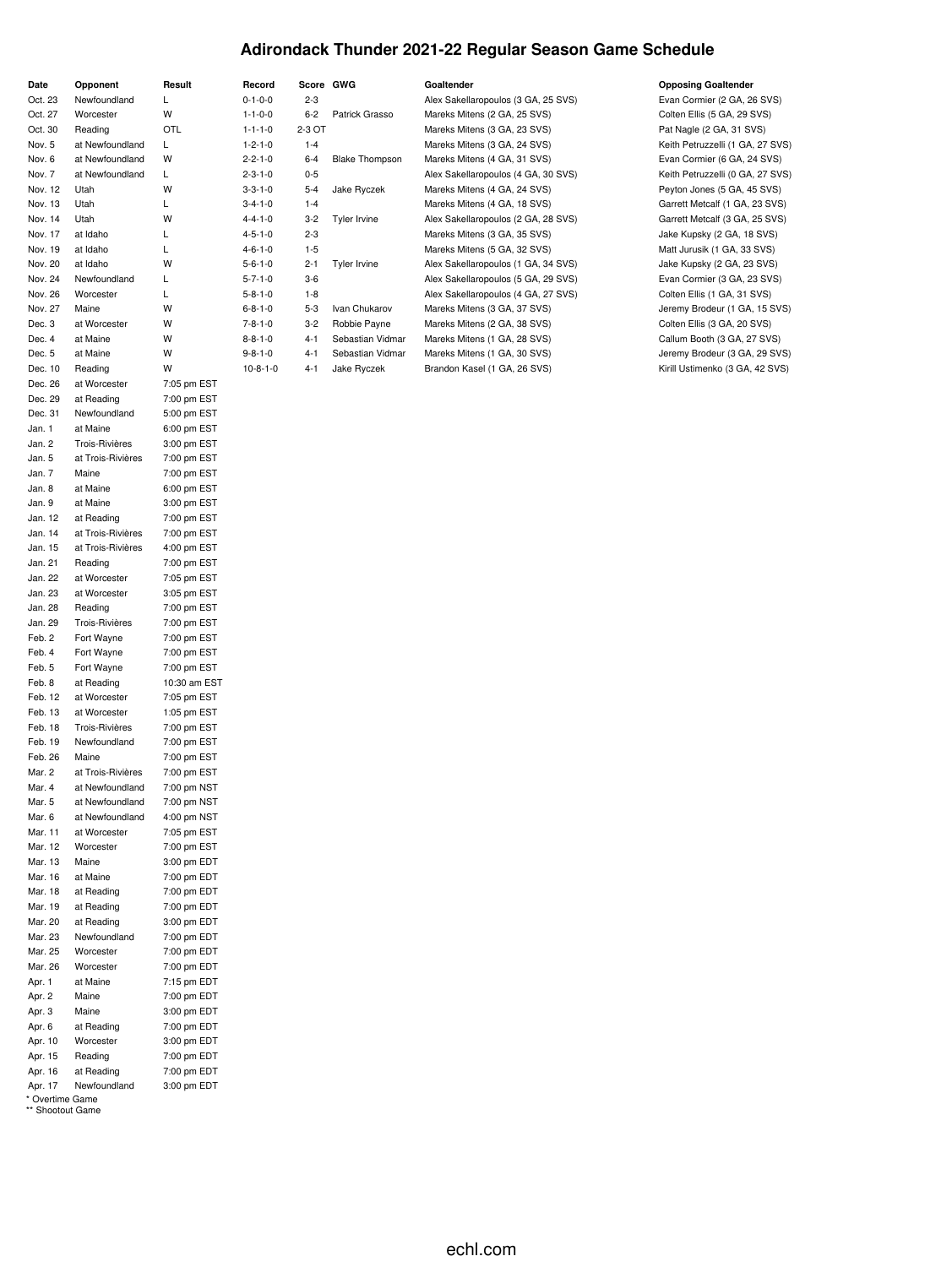## **Adirondack Thunder vs Worcester Railers Head to Head**

#### **Summary**

| Description                                                | Result                                                                                                                                            |                      |
|------------------------------------------------------------|---------------------------------------------------------------------------------------------------------------------------------------------------|----------------------|
| Head to Head Record 2021-22 Regular Season                 | Worcester 1-2-0-0                                                                                                                                 | Adirondack 2-1-0-0   |
| Head to Head Record 2020-21 Regular Season                 | Worcester 0-0-0-0                                                                                                                                 | Adirondack 0-0-0-0   |
| Last 5 Years record between teams                          | Worcester 22-14-2-0                                                                                                                               | Adirondack 16-14-2-6 |
| Worcester vs. Adirondack Last 5 Years record at Worcester  | Worcester 8-7-1-0                                                                                                                                 | Adirondack 8-6-0-2   |
| Worcester vs. Adirondack Last 5 Years record at Adirondack | Worcester 14-7-1-0                                                                                                                                | Adirondack 8-8-2-4   |
| Previous Meetings This Season                              | Adirondack 3 @ Worcester 2 (Dec 3 2021) Final<br>Worcester 8 @ Adirondack 1 (Nov 26 2021) Final<br>Worcester 2 @ Adirondack 6 (Oct 27 2021) Final |                      |

### **Match Up**

|                           | <b>Adirondack</b>                    | <b>Worcester</b>      |
|---------------------------|--------------------------------------|-----------------------|
| <b>Team Record</b>        | 10-8-1-0 -- 21 points                | $8 - 10 - 0 - 1 - 17$ |
| <b>Division Ranking</b>   | 3rd North                            | 6th North             |
| <b>Conference Ranking</b> | 8th Eastern                          | 13th Eastern          |
| League Ranking            | 17th                                 | 27th                  |
| Past 10 Games             | $6 - 4 - 0 - 0$                      | $5 - 5 - 0 - 0$       |
| <b>Streak</b>             | $5 - 0 - 0 - 0$                      | $1 - 0 - 0 - 0$       |
| Last Game                 | 4-1 W vs Reading (Dec 10 2021) Final | 4-2 W vs Maine        |
| Home Record               | $5 - 4 - 1 - 0$                      | $5 - 5 - 0 - 0$       |
| Away Record               | $5 - 4 - 0 - 0$                      | $3 - 5 - 0 - 1$       |
| GF                        | 55                                   | 60                    |
| GA                        | 62                                   | 67                    |
| PP (Overall)              | $(15/73)$ 20.5%                      | $(10/69)$ 14.5%       |
| PP (Home)                 | $(10/43)$ 23.3%                      | $(3/35)$ 8.6%         |
| PP (Away)                 | $(5/30)$ 16.7%                       | $(7/34)$ 20.6%        |
| PK (Overall)              | $(18/71)$ 74.6%                      | $(18/60)$ 70.0%       |
| PK (Home)                 | $(10/33)$ 69.7%                      | (8/26) 69.2%          |
| PK (Away)                 | $(8/38)$ 78.9%                       | (10/34) 70.6%         |
| PP vs. Opp.               | $(5/12)$ 41.7%                       | $(6/14)$ 42.9%        |
| PK vs. Opp.               | $(6/14)$ 57.1%                       | $(5/12)$ 58.3%        |
| Leading Rookie            | Grasso (9-8-17)                      | Hayhurst (5-7-        |
| Most PIM                  | Carrier - 46                         | Ordoobadi - 43        |
| Team PIM/GM               | 13.6/Game                            | 11.7/Game             |
| <b>Leading Scorers</b>    | Irvine (10-10-20)                    | Smotherman (8         |
|                           | Grasso (9-8-17)                      | Hayhurst (5-7-1       |
|                           | MacArthur (5-11-16)                  | Coughlin (5-6-1       |
|                           | Masonius (3-11-14)                   | Callin (5-6-11)       |
|                           | Rivera (5-4-9)                       | Repaci (4-7-11        |
| Last 5 Games              | 4-1 W vs Reading (Dec 10 2021) Final | 4-2 W vs Maine        |
|                           | 4-1 W @ Maine (Dec 5 2021) Final     | 3-2 L @ Maine         |
|                           | 4-1 W @ Maine (Dec 4 2021) Final     | 7-6 W vs Maine        |
|                           | 3-2 W @ Worcester (Dec 3 2021) Final | 3-2 L vs Adiron       |
|                           | 5-3 W vs Maine (Nov 27 2021) Final   | 3-2 W vs Maine        |
| Leading After 1st         | $7 - 1 - 0 - 0$                      | $2 - 2 - 0 - 1$       |
| Leading After 2nd         | $7 - 0 - 0 - 0$                      | $6 - 0 - 0 - 1$       |
| <b>Tied After 1st</b>     | $2 - 4 - 1 - 0$                      | $3 - 2 - 0 - 0$       |
| Tied After 2nd            | $2 - 0 - 1 - 0$                      | $2 - 2 - 0 - 0$       |
| <b>Trailing After 1st</b> | $1 - 3 - 0 - 0$                      | $3 - 6 - 0 - 0$       |
| Trailing After 2nd        | $1 - 8 - 0 - 0$                      | $0 - 8 - 0 - 0$       |
| Out Shooting Opponents    | $5 - 1 - 1 - 0$                      | $4 - 3 - 0 - 0$       |
| Out Shot by Opponents     | $5 - 5 - 0 - 0$                      | $4 - 7 - 0 - 1$       |
| 1 Goal Games              | $4 - 2 - 1 - 0$                      | $3 - 2 - 0 - 1$       |
| 2 Goal Games              | $2 - 0 - 0 - 0$                      | $2 - 3 - 0 - 0$       |
| 3 Goal Games              | $3 - 3 - 0 - 0$                      | $1 - 3 - 0 - 0$       |

10-0-1 -- 17 points 2 W vs Maine (Dec 11 2021) Final ayhurst (5-7-12) motherman (8-9-17) ayhurst (5-7-12)  $pughlin (5-6-11)$ allin (5-6-11) Paci (4-7-11) 2 W vs Maine (Dec 11 2021) Final 2 L @ Maine (Dec 10 2021) Final 6 W vs Maine (Dec 8 2021) Final OT1 2 L vs Adirondack (Dec 3 2021) Final 2 W vs Maine (Dec 1 2021) Final SO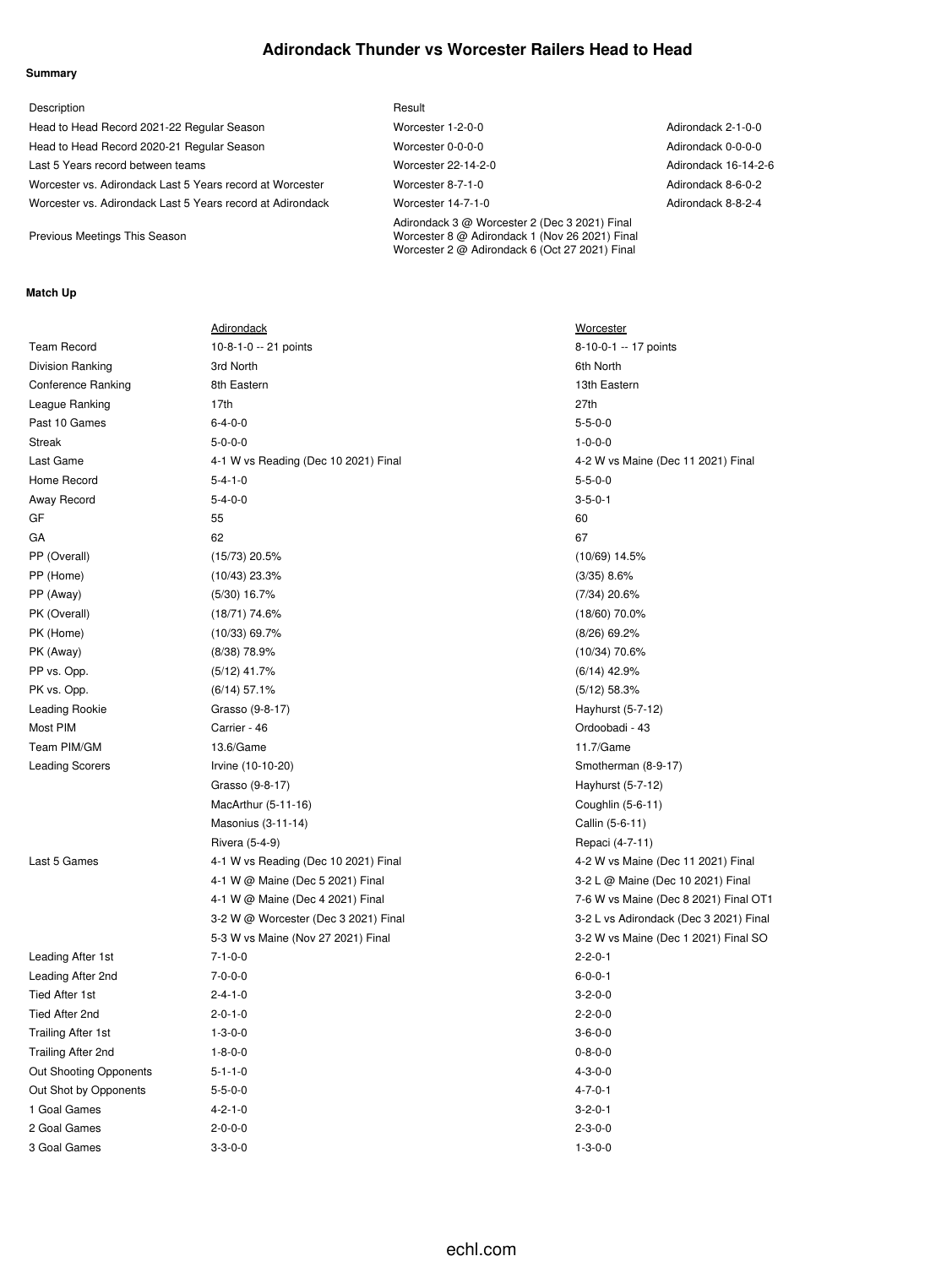# **Adirondack Thunder vs Worcester Railers Head to Head**

|    | <b>Worcester Railers</b> |                |                |   |                |             |                |    |      |         |
|----|--------------------------|----------------|----------------|---|----------------|-------------|----------------|----|------|---------|
| #  | Name                     | GP             | G              | A | PTS PIM        |             | $+/-$          |    |      |         |
| 23 | Ross Olsson              | $\overline{2}$ | 4              | 1 | 5              | 7           | 0              |    |      |         |
| 14 | Jordan Smotherman        | 3              | $\overline{2}$ | 3 | 5              | 2           | $\overline{2}$ |    |      |         |
| 81 | Anthony Repaci           | 2              | $\overline{2}$ | 1 | 3              | 0           | 1              |    |      |         |
|    | 16 Jacob Hayhurst        | 3              | 1              | 2 | 3              | 4           | 0              |    |      |         |
| 7  | Liam Coughlin            | 2              | $\overline{2}$ | 0 | $\overline{c}$ | 5           | 3              |    |      |         |
| 12 | <b>Brent Beaudoin</b>    | 3              | 1              | 1 | 2              | 0           | -2             |    |      |         |
| 10 | X Blake Christensen      | 2              | 0              | 2 | 2              | 2           | 2              |    |      |         |
| 21 | John Furgele             | 2              | 0              | 2 | 2              | 4           | 1              |    |      |         |
| 86 | Karl Boudrias            | 3              | 0              | 1 | 1              | 7           | 0              |    |      |         |
| 72 | X Drew Callin            | 2              | $\Omega$       | 1 | 1              | 0           | 1              |    |      |         |
| 6  | X Mike Cornell           | 1              | 0              | 1 | 1              | 14          | $\Omega$       |    |      |         |
| 4  | Zach Malatesta           | 3              | 0              | 1 | 1              | 2           | 2              |    |      |         |
| 27 | <b>Myles McGurty</b>     | 3              | 0              | 1 | 1              | 0           | 3              |    |      |         |
| 9  | <b>Charlie Spetz</b>     | 2              | $\Omega$       | 1 | 1              | 0           | 1              |    |      |         |
| 11 | Nolan Vesey              | 3              | 0              | 1 | 1              | 0           | 1              |    |      |         |
| 5  | Nick Albano              | 1              | 0              | 0 | 0              | 2           | -3             |    |      |         |
| 17 | <b>Tommy Besinger</b>    | 1              | 0              | 0 | 0              | 0           | 0              |    |      |         |
| 19 | X Felix Bibeau           | 1              | 0              | 0 | 0              | 0           | 0              |    |      |         |
| 44 | Will Cullen              | 1              | 0              | 0 | 0              | 0           | 0              |    |      |         |
| 22 | X JD Dudek               | 1              | 0              | 0 | 0              | 0           | $-2$           |    |      |         |
|    | 92 X Colten Ellis        | 3              | 0              | 0 | 0              | 0           | $\mathbf 0$    |    |      |         |
| 22 | X Carlos Fornaris        | 1              | 0              | 0 | 0              | 0           | $-1$           |    |      |         |
| 25 | Grant Jozefek            | 3              | 0              | 0 | 0              | 0           | -3             |    |      |         |
| 13 | X Connor McCarthy        | 1              | 0              | 0 | 0              | 2           | $-1$           |    |      |         |
| 61 | X Nic Pierog             | 1              | 0              | 0 | 0              | 2           | $-2$           |    |      |         |
| 18 | X Dom Procopio           | 1              | 0              | 0 | 0              | 0           | 0              |    |      |         |
| #  | Name                     | GР             | W              | L |                | OTL SOL     | Mins           | GΑ |      | GAA SV% |
| 92 | X Colten Ellis           | 3              | 1              | 2 | 0              | $\mathbf 0$ | 177:02         | 9  | 3.05 | 0.899   |

|    | <b>Adirondack Thunder</b> |                |          |   |                |                |             |    |      |         |
|----|---------------------------|----------------|----------|---|----------------|----------------|-------------|----|------|---------|
| #  | Name                      | GP             | G        | A | PTS PIM        |                | +/-         |    |      |         |
| 9  | Colin Long                | 3              | 1        | 3 | 4              | 0              | 1           |    |      |         |
| 16 | Pete MacArthur            | 3              | 1        | 3 | 4              | 0              | 0           |    |      |         |
| 27 | Tyler Irvine              | 3              | 2        | 1 | 3              | 4              | $-1$        |    |      |         |
| 8  | <b>Blake Thompson</b>     | 3              | $\Omega$ | 3 | 3              | $\Omega$       | $-1$        |    |      |         |
| 17 | <b>Alexandre Carrier</b>  | 3              | 2        | 0 | 2              | 21             | 2           |    |      |         |
| 18 | Samuel Laberge            | 1              | 1        | 1 | 2              | 0              | 0           |    |      |         |
| 20 | Joe Masonius              | 3              | 1        | 1 | $\overline{2}$ | 4              | -1          |    |      |         |
| 29 | Robbie Payne              | 3              | 1        | 1 | 2              | 7              | -1          |    |      |         |
| 21 | Patrick Grasso            | 3              | 1        | 0 | 1              | 0              | $-1$        |    |      |         |
| 37 | X Nick DeVito             | 1              | 0        | 1 | 1              | 0              | 1           |    |      |         |
| 19 | Jake Ryczek               | 3              | 0        | 1 | 1              | 2              | 1           |    |      |         |
| 3  | Ivan Chukarov             | $\overline{2}$ | $\Omega$ | 0 | 0              | $\overline{2}$ | -1          |    |      |         |
| 6  | Jake Hamilton             | 1              | 0        | 0 | 0              | 2              | 1           |    |      |         |
|    | 13 Jordan Kaplan          | 2              | 0        | 0 | 0              | 0              | -1          |    |      |         |
|    | 25 Chris Lijdsman         | 2              | 0        | 0 | 0              | 12             | 0           |    |      |         |
| 77 | Jimmy Mazza               | 3              | 0        | 0 | 0              | 7              | $-2$        |    |      |         |
| 30 | X Mareks Mitens           | 3              | 0        | 0 | 0              | 0              | 0           |    |      |         |
| 23 | Nick Rivera               | 3              | 0        | 0 | 0              | 4              | 0           |    |      |         |
| 1  | Alex Sakellaropoulos      | 1              | 0        | 0 | 0              | 0              | 0           |    |      |         |
|    | 28 Ryan Smith             | 3              | 0        | 0 | 0              | $\Omega$       | $-2$        |    |      |         |
| 22 | Sebastian Vidmar          | $\overline{2}$ | 0        | 0 | 0              | 0              | $-1$        |    |      |         |
|    | 33 X Michael Vukojevic    | 1              | 0        | 0 | 0              | 2              | 1           |    |      |         |
|    |                           |                |          |   |                |                |             |    |      |         |
| #  | <b>Name</b>               | GP             | W        | L |                | OTL SOL        | <b>Mins</b> | GA |      | GAA SV% |
| 30 | X Mareks Mitens           | 3              | 2        | 0 | 0              | 0              | 146:41      | 8  | 3.27 | 0.904   |
| 1  | Alex Sakellaropoulos      | 1              | 0        | 1 | 0              | 0              | 33:02       | 4  | 7.27 | 0.871   |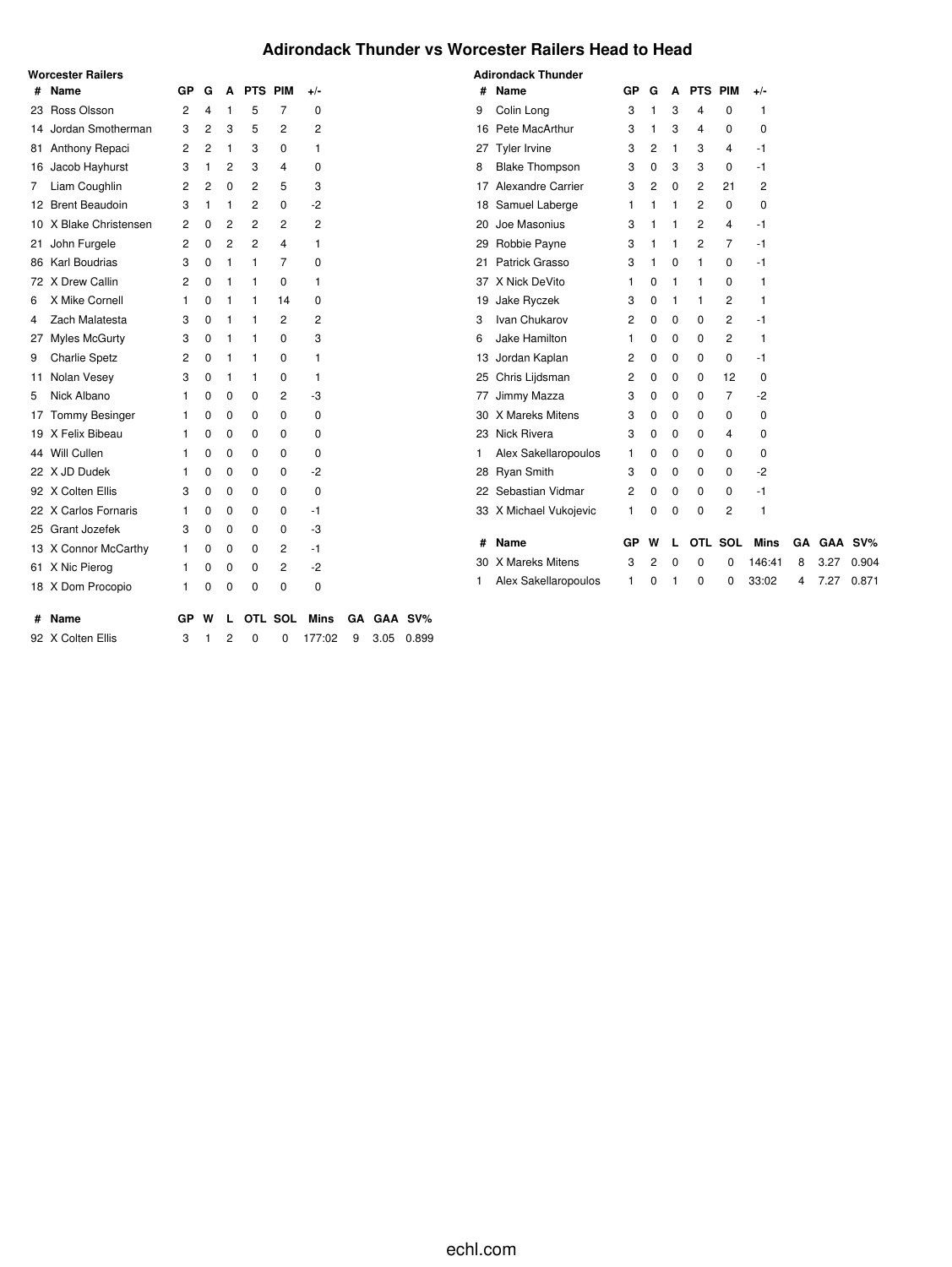## **Adirondack Thunder vs Worcester Railers Head to Head**

| <b>Team Game Highs and Lows</b> |        |                  |                 |            | <b>Adirondack Thunder</b> |                    |                  | <b>Worcester Railers</b> |
|---------------------------------|--------|------------------|-----------------|------------|---------------------------|--------------------|------------------|--------------------------|
| Goals                           |        |                  | Oct. 27         | <b>WOR</b> | 6                         | Nov. 26            | at ADK           | 8                        |
|                                 |        |                  | Nov. 6          | at NFL     | 6                         |                    |                  |                          |
| Assists                         |        |                  | Nov. 6          | at NFL     | 12                        | Nov. 26            | at ADK           | 12                       |
| <b>Points</b>                   |        |                  | Nov. 6          | at NFL     | 18                        | Nov. 26            | at ADK           | 20                       |
| <b>Penalty Minutes</b>          |        |                  | Nov. 26         | <b>WOR</b> | 45                        | Oct. 27            | at ADK           | 26                       |
| Minors                          |        |                  | Nov. 5          | at NFL     | 8                         | Oct. 27            | at ADK           | 8                        |
|                                 |        |                  | Dec. 3          | at WOR     | 8                         |                    |                  |                          |
| Majors                          |        |                  | Nov. 26         | <b>WOR</b> | 3                         | Nov. 26            | at ADK           | 3                        |
| <b>Shots</b>                    |        |                  | Nov. 12         | <b>UTA</b> | 50                        | Oct. 22            | at MNE           | 54                       |
| <b>Power Play Goals</b>         |        |                  | Oct. 27         | <b>WOR</b> | 3                         | Nov. 26            | at ADK           | 3                        |
|                                 |        |                  | Nov. 6          | at NFL     | 3                         |                    |                  |                          |
|                                 |        |                  | Nov. 12         | UTA        | 3                         |                    |                  |                          |
| <b>Goals By Both Teams</b>      |        |                  | Nov. 6          | at NFL     | 10                        | Dec. 8             | <b>MNE</b>       | 13                       |
| Goals in 1st                    |        |                  | Oct. 27         | <b>WOR</b> | 3                         | Dec. 8             | MNE              | 3                        |
|                                 |        |                  | Nov. 6          | at NFL     | 3                         | Dec. 11            | MNE              | 3                        |
|                                 |        |                  | Nov. 12         | UTA        | 3                         |                    |                  |                          |
| Goals in 2nd                    |        |                  | Nov. 24         | <b>NFL</b> | 2                         | Nov. 26            | at ADK           | 5                        |
|                                 |        |                  | Nov. 27         | MNE        | 2<br>2                    |                    |                  |                          |
|                                 |        |                  | Dec. 5          | at MNE     |                           |                    |                  |                          |
| Goals in 3rd                    |        |                  | Dec. 4          | at MNE     | 4                         | Nov. 13<br>Nov. 26 | at NFL<br>at ADK | 3<br>3                   |
| <b>Short Handed Goals</b>       |        |                  | Nov. 27         | MNE        | 1                         | Nov. 17            | at TR            | 1                        |
|                                 |        |                  |                 |            |                           | Nov. 26            | at ADK           | 1                        |
| <b>Winning Margin</b>           |        |                  | Oct. 27         | <b>WOR</b> | 4                         | Nov. 26            | at ADK           | 7                        |
| <b>Most PIM</b>                 |        |                  | Nov. 12         | UTA        | 34                        | Nov. 7             | <b>FLA</b>       | 35                       |
| <b>Most Shots</b>               |        |                  | Nov. 12         | UTA        | 50                        | Oct. 22            | at MNE           | 54                       |
| <b>Most Shots in 1st</b>        |        |                  | Nov. 12         | UTA        | 26                        | Oct. 22            | at MNE           | 26                       |
| <b>Most Shots in 2nd</b>        |        |                  | Dec. 5          | at MNE     | 16                        | Nov. 26            | at ADK           | 20                       |
|                                 |        |                  |                 |            |                           | Dec. 3             | ADK              | 20                       |
| <b>Most Shots in 3rd</b>        |        |                  | Dec. 10         | REA        | 20                        | Dec. 8             | MNE              | 20                       |
| <b>Fewest Shots</b>             |        |                  | Nov. 17         | at IDH     | 20                        | Nov. 7             | FLA              | 12                       |
| <b>Fewest Shots in 1st</b>      |        |                  | Nov. 7          | at NFL     | 5                         | Nov. 7             | FLA              | 3                        |
| <b>Fewest Shots in 2nd</b>      |        |                  | Dec. 3          | at WOR     | 5                         | Nov. 12            | at NFL           | 4                        |
| <b>Fewest Shots in 3rd</b>      |        |                  | Nov. 27         | MNE        | 5                         | Oct. 27            | at ADK           | 3                        |
|                                 |        |                  | Dec. 5          | at MNE     | 5                         | Nov. 7             | FLA              | 3                        |
| <b>Most Saves</b>               |        |                  | Nov. 26         | <b>WOR</b> | 39                        | Nov. 17            | at TR            | 47                       |
| <b>Most Saves in 1st</b>        |        |                  | Nov. 26         | <b>WOR</b> | 17                        | Nov. 24<br>Dec. 10 | at MNE<br>at MNE | 15<br>15                 |
| <b>Most Saves in 2nd</b>        |        |                  | Dec. 3          | at WOR     | 19                        | Oct. 23            | MNE              | 19                       |
| <b>Most Saves in 3rd</b>        |        |                  | Nov. 27         | MNE        | 15                        | Dec. 1             | MNE              | 21                       |
| Schedule                        |        |                  |                 |            |                           |                    |                  |                          |
| Date                            | Game # |                  |                 |            |                           |                    |                  |                          |
| Oct. 27                         |        | 25 Worcester 2   | at Adirondack 6 |            | Final                     |                    |                  |                          |
| Nov. 26                         |        | 175 Worcester 8  | at Adirondack 1 |            | Final                     |                    |                  |                          |
| Dec. 3                          |        | 222 Adirondack 3 | at Worcester 2  |            | Final                     |                    |                  |                          |
| Dec. 26                         |        | 328 Adirondack   | at Worcester    |            | 7:05 pm EST               |                    |                  |                          |
| Jan. 22                         |        | 483 Adirondack   | at Worcester    |            | 7:05 pm EST               |                    |                  |                          |
| Jan. 23                         |        | 495 Adirondack   | at Worcester    |            | 3:05 pm EST               |                    |                  |                          |
| Feb. 12                         |        | 610 Adirondack   | at Worcester    |            | 7:05 pm EST               |                    |                  |                          |
| Feb. 13                         |        | 612 Adirondack   | at Worcester    |            | 1:05 pm EST               |                    |                  |                          |

Mar. 11 747 Adirondack at Worcester 7:05 pm EST Mar. 12 748 Worcester at Adirondack 7:00 pm EST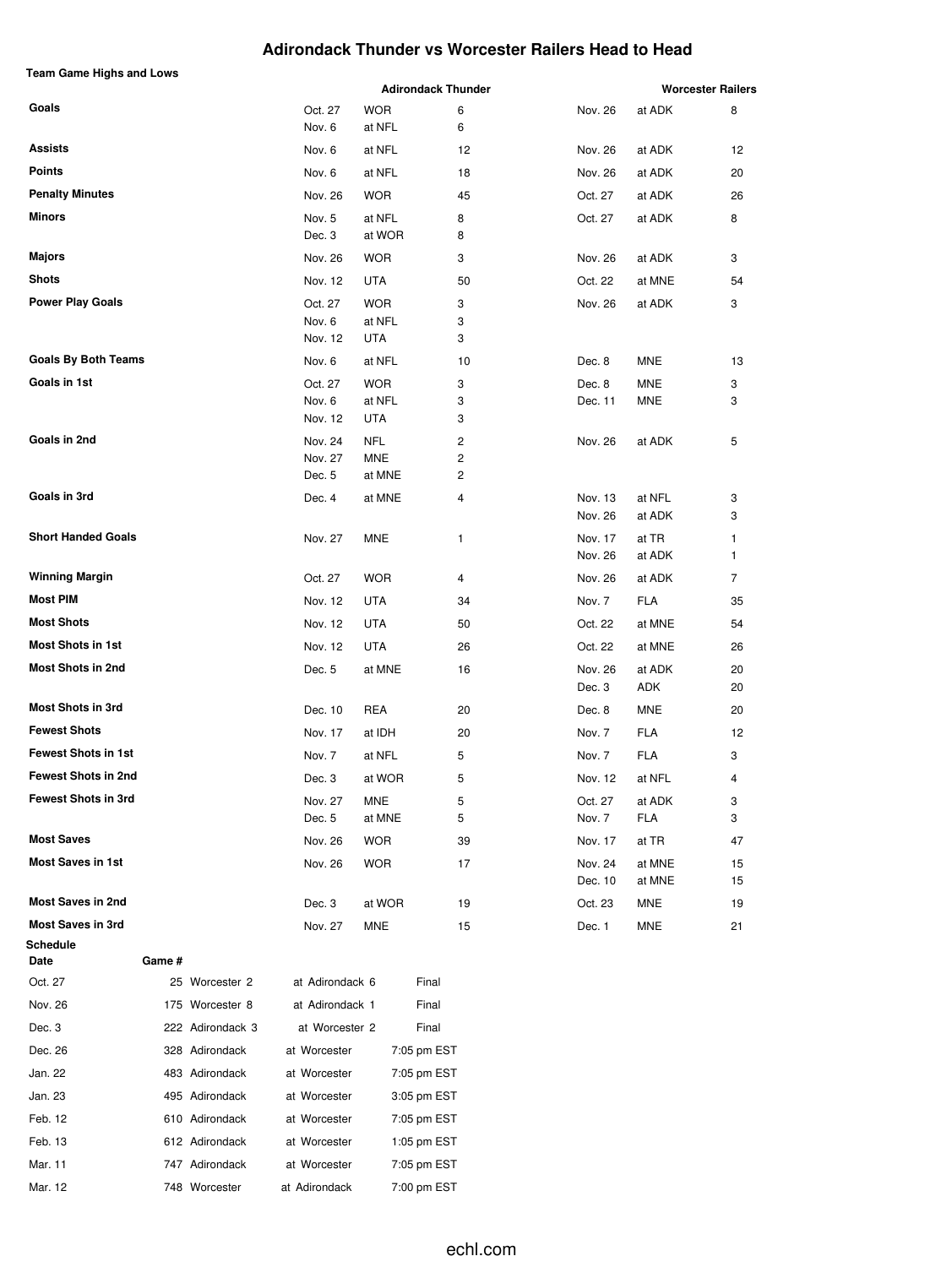| Mar. 25 | 818 Worcester | at Adirondack | 7:00 pm EDT |
|---------|---------------|---------------|-------------|
| Mar. 26 | 830 Worcester | at Adirondack | 7:00 pm EDT |
| Apr. 10 | 929 Worcester | at Adirondack | 3:00 pm EDT |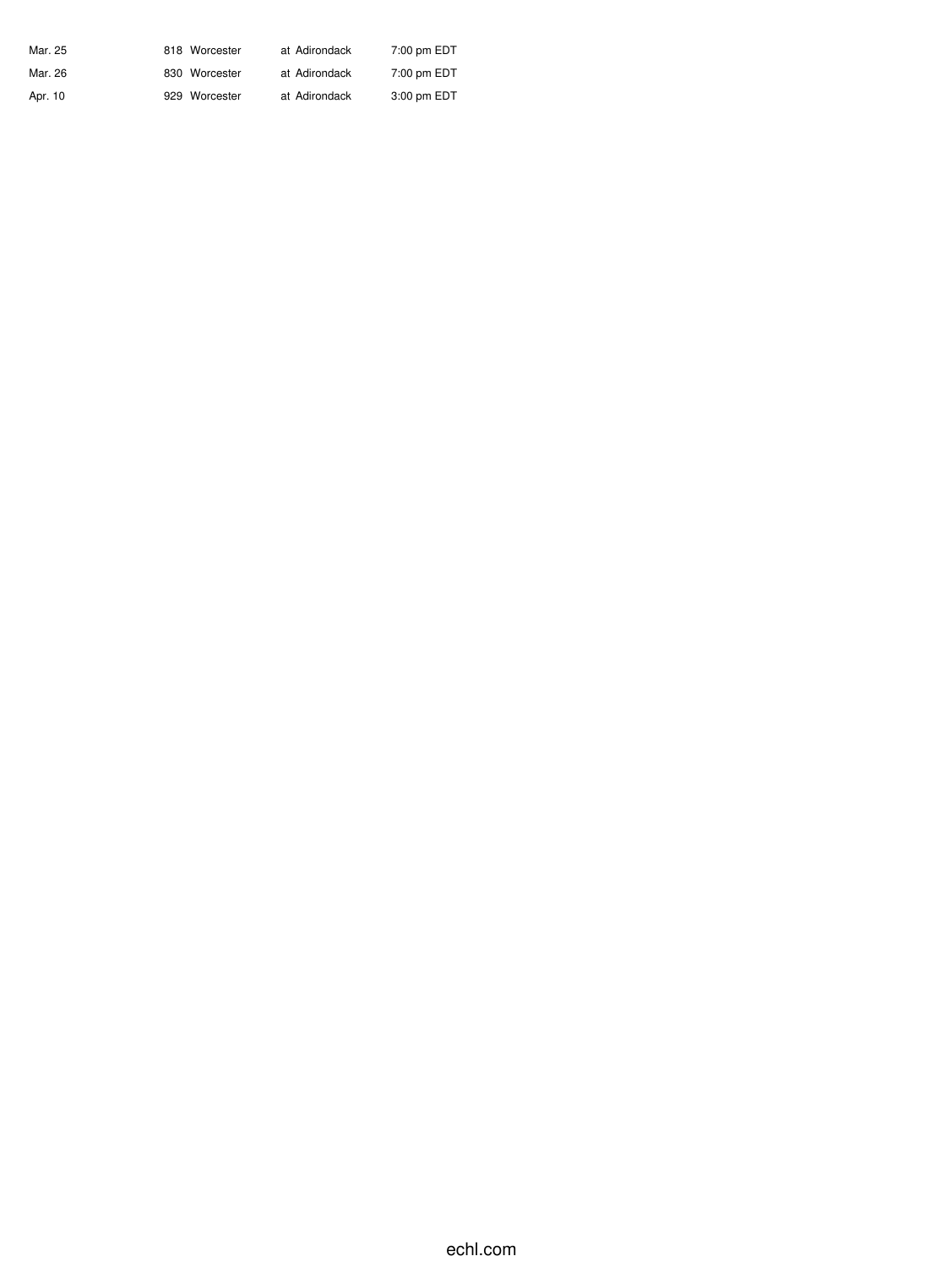# **Adirondack Thunder Player Game By Game (1/3)**

|              | Player Game by Game Report |                          |                          |           |                          |                 |                          |           |                                                                                                                  |                          |                          |           |
|--------------|----------------------------|--------------------------|--------------------------|-----------|--------------------------|-----------------|--------------------------|-----------|------------------------------------------------------------------------------------------------------------------|--------------------------|--------------------------|-----------|
| Date         | Opp.                       |                          |                          |           |                          |                 |                          |           | 3 Chukarov 6 Hamilton 8 Thompson 9 Long 10 Ford 11 Harper 13 Kaplan 16 MacArthur 17 Carrier 18 Laberge 19 Ryczek |                          |                          |           |
| Oct. 23      | Newfoundland               | $002 - 1$                | $\sim$                   | 0001      | 0120                     | $\sim$ $-$      | $\sim$                   | $002 - 2$ | 0131                                                                                                             | 0010                     | 0110                     | $000 - 1$ |
| Oct. 27      | Worcester                  | 0011                     | $\blacksquare$           | 0211      | 1140                     | $\sim$ 10 $\pm$ | $\sim$                   | 0012      | 0130                                                                                                             | 2032                     | $\overline{\phantom{a}}$ | 0101      |
| Oct. 30      | Reading                    | $002 - 2$                | $\overline{\phantom{a}}$ | 0071      | 0020                     | $\sim$ $-$      | $\sim$                   | $001 - 1$ | 1030                                                                                                             | $001 - 1$                | $012 - 1$                | 0031      |
| Nov. 5       | at Newfoundland 0000       |                          | $\overline{\phantom{a}}$ | 0031      | $002 - 3 -$              |                 | $\sim$                   | 0010      | 0030                                                                                                             | 0020                     | 0010                     | $003 - 1$ |
| Nov. 6       | at Newfoundland 0010       |                          | $\overline{\phantom{0}}$ | 2141      | 0221                     | $\sim$ $-$      | $\blacksquare$           | 0101      | 1231                                                                                                             | 0000                     | 0320                     | 0010      |
| Nov. 7       | at Newfoundland 001-1      |                          | 0030                     |           | 0020                     | $\sim$ $-$      | $\sim$                   | $001 - 1$ | $003 - 1$                                                                                                        | $000 - 1$                | $001 - 1$                | $003 - 2$ |
| Nov. 12 Utah |                            | 0020                     | $\sim 100$               | $015 - 1$ | 0110                     | $\sim$ $-$      | $\sim$                   | 0010      | $014 - 1$                                                                                                        | 1040                     | $\sim$                   | $113 - 2$ |
| Nov. 13 Utah |                            | $001 - 1$                | $000 - 1$                | $001 - 1$ | ٠                        |                 | $\overline{\phantom{a}}$ | $001 - 3$ | $005 - 3$                                                                                                        | 0020                     | $\sim$                   | $011 - 1$ |
| Nov. 14 Utah |                            | 1011                     | 0000                     | 0110      |                          |                 | $\sim$                   | 0121      | 0220                                                                                                             | 0010                     | $\sim$                   | 0001      |
|              | Nov. 17 at Idaho           | 0001                     | 0000                     | 0000      | $\overline{\phantom{a}}$ |                 | $\sim$                   | 0120      | $001 - 1$                                                                                                        | $\overline{\phantom{a}}$ | ٠                        | 0010      |
|              | Nov. 19 at Idaho           | $000 - 2$                | $001 - 2$                | 0030      |                          |                 | $\sim$                   | $002 - 2$ | $003 - 1$                                                                                                        | $001 - 1$                | $\sim$                   | $013 - 1$ |
|              | Nov. 20 at Idaho           | 0000                     | 1021                     | 0021      |                          |                 | $\blacksquare$           | 0020      | 0141                                                                                                             | 0041                     | $\overline{\phantom{a}}$ | 0020      |
|              | Nov. 24 Newfoundland       | 0000                     | 0010                     | $001 - 2$ | $\overline{\phantom{a}}$ | 0000            | $\overline{\phantom{a}}$ | 0222      | $106 - 1$                                                                                                        | 0031                     | $\sim$                   | 0121      |
|              | Nov. 26 Worcester          | $002 - 2$                | $\sim 100$               | $000-2$   | 0120                     |                 |                          | $002 - 3$ | $102 - 1$                                                                                                        | 0040                     | $\sim$                   | 0010      |
| Nov. 27      | Maine                      | 1142                     | 0010                     | $003 - 1$ | 0030                     | 0000            | $\overline{\phantom{a}}$ |           | $011 - 1$                                                                                                        | $002 - 2$                | $\overline{\phantom{a}}$ | $002 - 1$ |
| Dec. 3       | at Worcester               | $\overline{\phantom{a}}$ | 0001                     | 0120      | 0111                     | $\sim$ $-$      | $\sim$                   | ٠         | 0201                                                                                                             | 0030                     | 1130                     | 0020      |
| Dec. 4       | at Maine                   |                          | 0010                     | 0010      | 0031                     | $\sim$ $-$      | $\sim$                   |           | 1032                                                                                                             | 0000                     | $001 - 1$                | 0122      |
| Dec. 5       | at Maine                   | $\blacksquare$           | 0001                     | 0011      | 0020                     | $\sim$          | $\sim$                   |           | 0030                                                                                                             | 0000                     | 1122                     | 0022      |
|              | Dec. 10 Reading            | $\overline{\phantom{a}}$ | $\sim$                   | 0021      | 0061                     | $\sim$ $-$      | 0011                     | 1031      | 0020                                                                                                             | 0010                     | 0033                     | 1031      |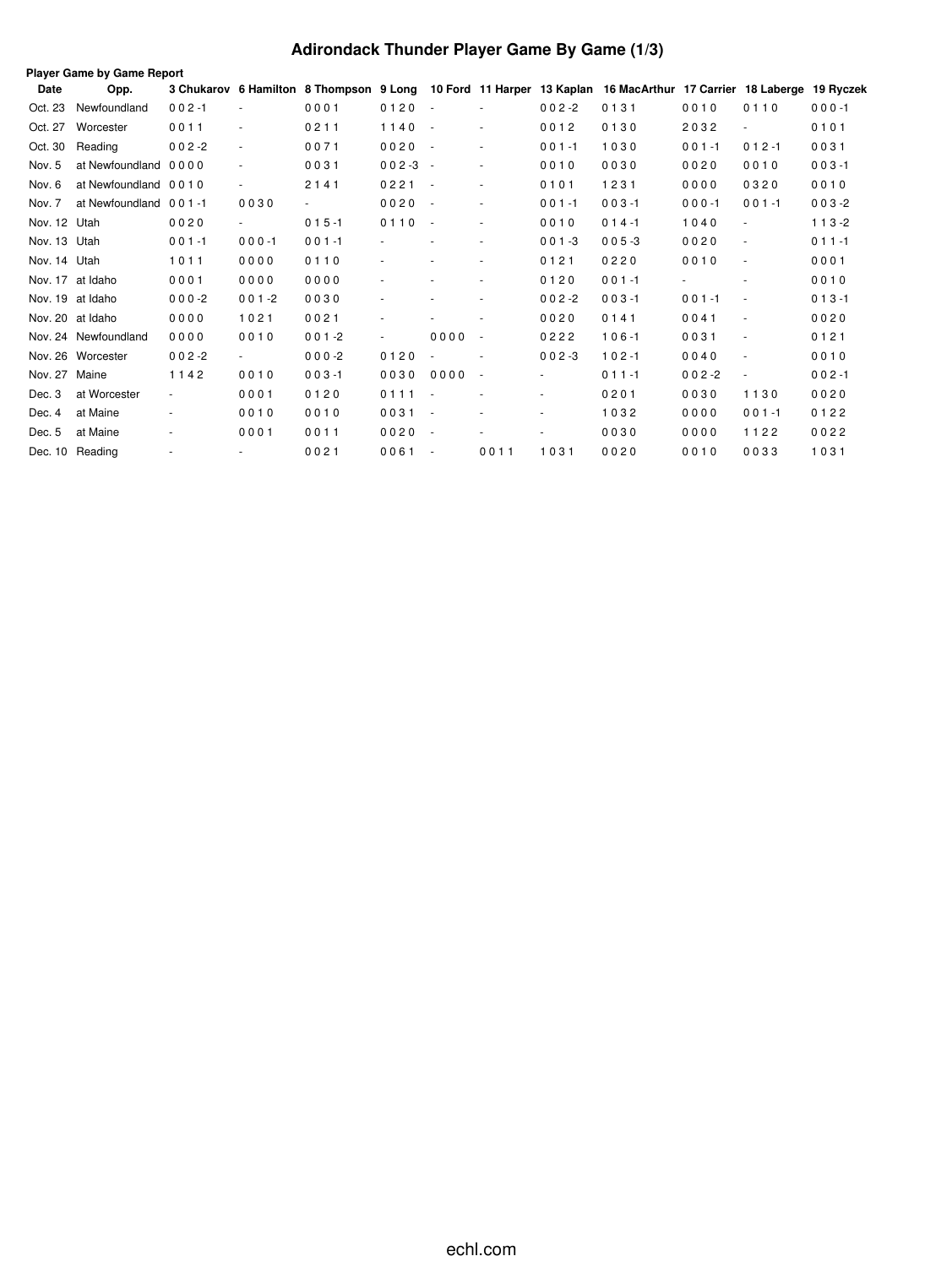# **Adirondack Thunder Player Game By Game (2/3)**

|              | Player Game by Game Report |           |           |                          |                |                          |           |           |                          |                                                                                                                   |                          |           |
|--------------|----------------------------|-----------|-----------|--------------------------|----------------|--------------------------|-----------|-----------|--------------------------|-------------------------------------------------------------------------------------------------------------------|--------------------------|-----------|
| Date         | Opp.                       |           |           |                          |                |                          |           |           |                          | 20 Masonius 21 Grasso 22 Vidmar 23 Rivera 25 Lijdsman 27 Irvine 28 Smith 29 Payne 33 Vukojevic 37 DeVito 77 Mazza |                          |           |
| Oct. 23      | Newfoundland               | 1022      | 0140      |                          | 0020           |                          | 0060      | 0000      | 1021                     | $001 - 1$                                                                                                         |                          | 0001      |
| Oct. 27      | Worcester                  | 1120      | 1010      | $\blacksquare$           | 0050           | $\overline{\phantom{a}}$ | 1150      | 0011      | 0140                     | 0021                                                                                                              | 0101                     | 0020      |
| Oct. 30      | Reading                    | $004 - 1$ | 0221      | $\overline{\phantom{a}}$ | 1020           | $\overline{\phantom{a}}$ | $012 - 1$ | $000 - 1$ | $000 - 1$                | $000 - 2$                                                                                                         | $\sim$                   | 0020      |
| Nov. 5       | at Newfoundland 001-3      |           | 0020      | ÷,                       | $105 - 2$      | 0000                     | 0021      | $003 - 1$ | $000 - 2$                | ÷,                                                                                                                | $\sim$                   | $000 - 1$ |
| Nov. 6       | at Newfoundland 022-1      |           | $013 - 1$ | $\overline{\phantom{a}}$ | 2020           | 0000                     | 1050      | 0000      | 0041                     | $\overline{\phantom{a}}$                                                                                          | ٠                        | 0012      |
| Nov. 7       | at Newfoundland 003-1      |           | $001 - 2$ | $\overline{\phantom{a}}$ | $001 - 2$      | $000 - 3$                | $004 - 3$ | $002 - 2$ | $002 - 1$                | $\overline{\phantom{a}}$                                                                                          |                          | 0000      |
| Nov. 12 Utah |                            | 0221      | 20110     | $\overline{\phantom{a}}$ | $002 - 1$      | 0000                     | 0160      | 1151      | $014 - 1$                | $\sim$                                                                                                            | $000 - 1$                | 0100      |
| Nov. 13 Utah |                            | $010 - 1$ | 0010      | $\sim$                   | $001 - 2$      | $001 - 1$                | 1050      | 0020      | $002 - 2$                | $\overline{\phantom{a}}$                                                                                          | 0000                     | 0010      |
| Nov. 14 Utah |                            | $001 - 1$ | 0130      | $\overline{\phantom{a}}$ | 0050           | 0010                     | $102 - 1$ | 0020      | 1040                     | $\overline{\phantom{a}}$                                                                                          | 0020                     | $001 - 1$ |
| Nov. 17      | at Idaho                   | 0030      | 0111      | ٠                        | $001 - 2$      | 0011                     | $103 - 1$ | 0101      | 1051                     | $\overline{\phantom{a}}$                                                                                          | 0010                     | $001 - 1$ |
|              | Nov. 19 at Idaho           | $001 - 2$ | $002 - 1$ | $002 - 3$                | $\sim$         | $013 - 1$                | $007 - 1$ | 1020      | $000 - 1$                | $\overline{\phantom{a}}$                                                                                          | $003 - 1$                | $001 - 1$ |
|              | Nov. 20 at Idaho           | 0222      | 0000      | 0000                     | $\blacksquare$ | 0010                     | 1021      | 0021      | 0010                     | $\overline{\phantom{a}}$                                                                                          | 0111                     | 0001      |
|              | Nov. 24 Newfoundland       | 0021      | 2041      | $000 - 1$                | $\blacksquare$ | $000 - 1$                | $012 - 2$ | 0000      | 0222                     | $\sim$                                                                                                            | $\sim$                   | $001 - 1$ |
|              | Nov. 26 Worcester          | $002 - 1$ | $003 - 1$ | $003 - 1$                | 0030           | $001 - 1$                | $005 - 1$ | $001 - 3$ | $001 - 2$                | $\overline{\phantom{a}}$                                                                                          | $\overline{\phantom{a}}$ | $000 - 2$ |
| Nov. 27      | Maine                      | 0010      | 3062      | $003 - 2$                | 0202           | $\overline{\phantom{a}}$ | 1443      | 0020      | 0010                     | $\overline{\phantom{a}}$                                                                                          |                          | 0032      |
| Dec. 3       | at Worcester               | 0030      | 0030      | 0010                     | 0000           | 0001                     | 1010      | 0020      | 1021                     | $\overline{\phantom{a}}$                                                                                          |                          | 0000      |
| Dec. 4       | at Maine                   | 0110      | 0031      | 1031                     | 1022           | 0031                     | 0131      | 1030      | 0002                     | $\overline{\phantom{a}}$                                                                                          | ٠                        | 0123      |
| Dec. 5       | at Maine                   | 0121      | 0231      | 1132                     | 0111           | 0020                     | 2041      | 0121      | 0020                     | $\blacksquare$                                                                                                    |                          | 0042      |
|              | Dec. 10 Reading            | 1141      | 1071      | 0012                     | 0130           | 0041                     | 0120      |           | $\overline{\phantom{a}}$ | 0032                                                                                                              |                          | 0010      |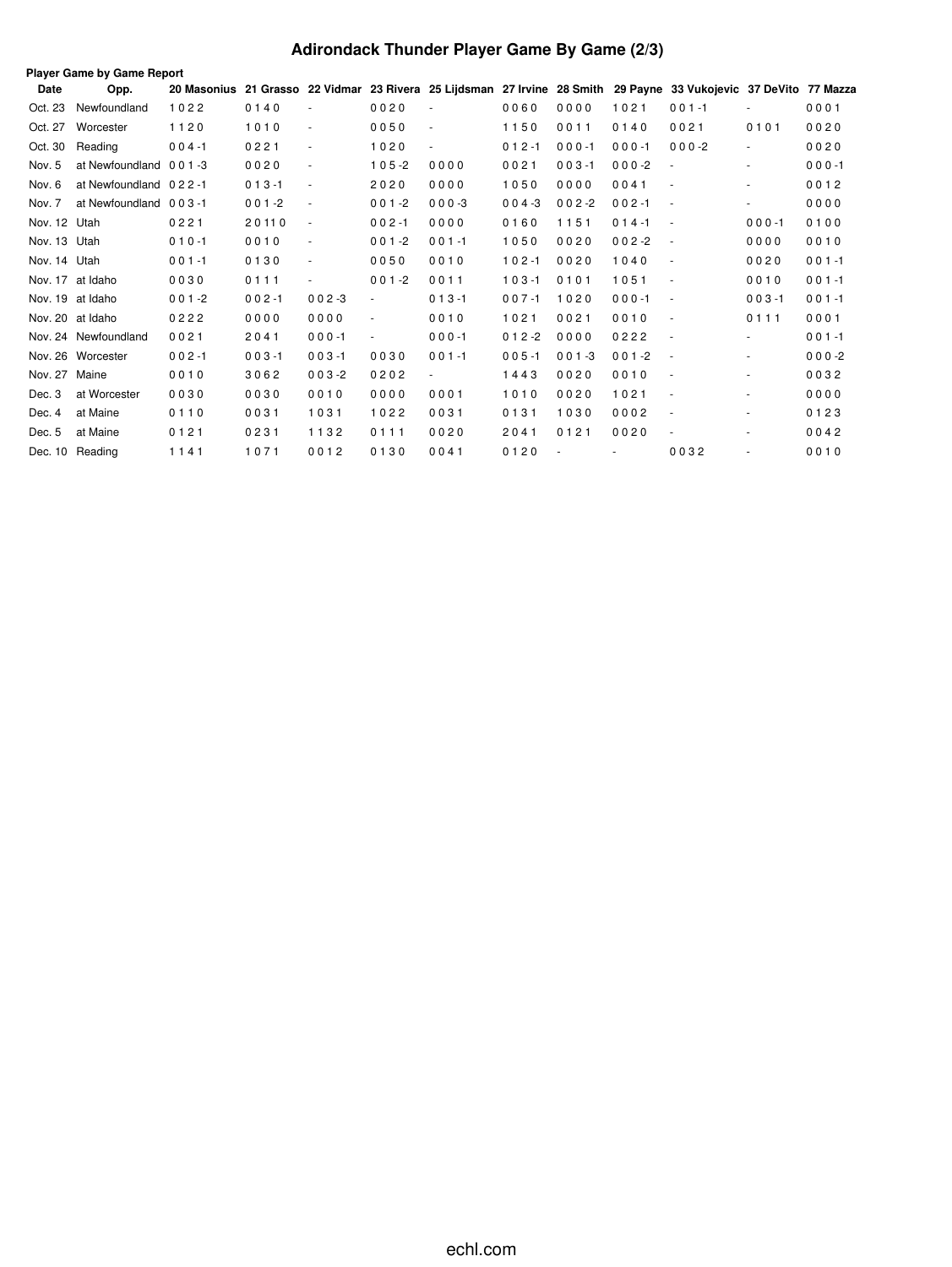# **Adirondack Thunder Player Game By Game (3/3)**

|              | <b>Player Game by Game Report</b> |                                      |          |        |  |  |  |  |  |  |  |  |  |
|--------------|-----------------------------------|--------------------------------------|----------|--------|--|--|--|--|--|--|--|--|--|
| Date         | Opp.                              | 1 Sakellaropoulos 30 Mitens 35 Kasel |          |        |  |  |  |  |  |  |  |  |  |
| Oct. 23      | Newfoundland                      | 3 25 L                               |          |        |  |  |  |  |  |  |  |  |  |
| Oct. 27      | Worcester                         |                                      | 2 25 W   |        |  |  |  |  |  |  |  |  |  |
| Oct. 30      | Reading                           |                                      | 3 23 OTL |        |  |  |  |  |  |  |  |  |  |
| Nov. 5       | at Newfoundland                   |                                      | 3 24 L   |        |  |  |  |  |  |  |  |  |  |
|              | Nov. 6 at Newfoundland            |                                      | 4 31 W   |        |  |  |  |  |  |  |  |  |  |
|              | Nov. 7 at Newfoundland 4 30 L     |                                      |          |        |  |  |  |  |  |  |  |  |  |
| Nov. 12 Utah |                                   |                                      | 4 24 W   |        |  |  |  |  |  |  |  |  |  |
| Nov. 13 Utah |                                   |                                      | 4 18 L   |        |  |  |  |  |  |  |  |  |  |
| Nov. 14 Utah |                                   | 2 28 W                               |          |        |  |  |  |  |  |  |  |  |  |
|              | Nov. 17 at Idaho                  |                                      | 3 35 L   |        |  |  |  |  |  |  |  |  |  |
|              | Nov. 19 at Idaho                  |                                      | 5 32 L   |        |  |  |  |  |  |  |  |  |  |
|              | Nov. 20 at Idaho                  | 1 34 W                               |          |        |  |  |  |  |  |  |  |  |  |
|              | Nov. 24 Newfoundland              | 5 29 L                               |          |        |  |  |  |  |  |  |  |  |  |
|              | Nov. 26 Worcester                 | 4 27 L                               | 4 1 2    |        |  |  |  |  |  |  |  |  |  |
| Nov. 27      | Maine                             |                                      | 3 37 W   |        |  |  |  |  |  |  |  |  |  |
| Dec. 3       | at Worcester                      |                                      | 2 38 W   |        |  |  |  |  |  |  |  |  |  |
|              | Dec. 4 at Maine                   |                                      | 1 28 W   |        |  |  |  |  |  |  |  |  |  |
| Dec. 5       | at Maine                          |                                      | 1 30 W   |        |  |  |  |  |  |  |  |  |  |
| Dec. 10      | Reading                           |                                      |          | 1 26 W |  |  |  |  |  |  |  |  |  |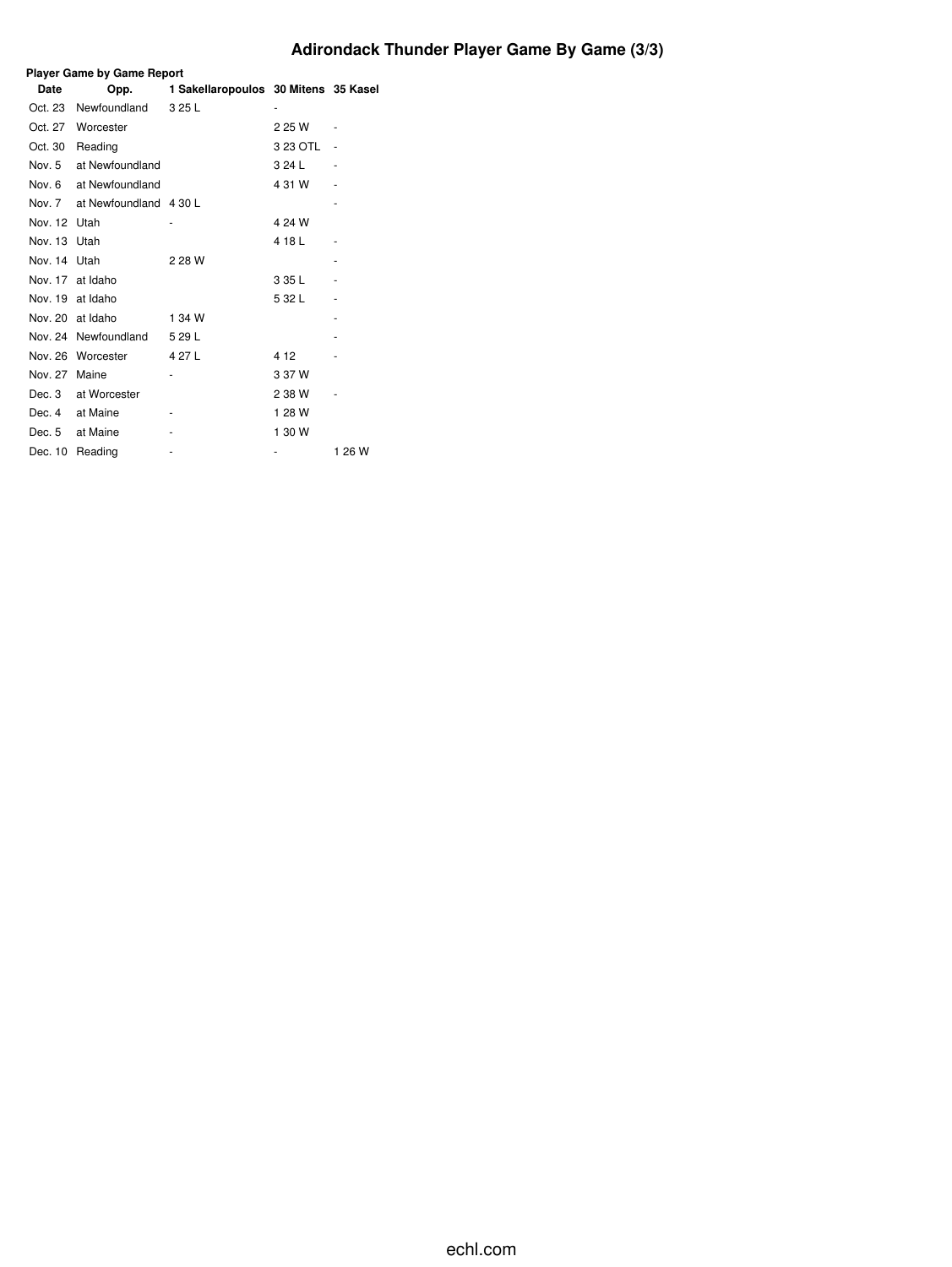# **Worcester Railers Player Game By Game (1/4)**

| Date          | <b>Player Game by Game Report</b><br>Opp. | 4 Malatesta |                          |           |                          |                          |               | 5 Albano 6 Cornell 7 Coughlin 8 Adams 9 Spetz 10 Christensen 11 Vesey 12 Beaudoin 13 McCarthy 14 Smotherman |           |                          |           |           |
|---------------|-------------------------------------------|-------------|--------------------------|-----------|--------------------------|--------------------------|---------------|-------------------------------------------------------------------------------------------------------------|-----------|--------------------------|-----------|-----------|
| Oct. 22       | at Maine                                  | $003 - 2$   | 1030                     | $105 - 1$ |                          | $002 - 1$                | $\sim$        |                                                                                                             | $003 - 1$ |                          | 0110      | $003 - 2$ |
| Oct. 23       | Maine                                     | 0212        | 0021                     | 0011      | $\sim$                   | $000-2$                  | $\sim$        | 0021                                                                                                        | 2042      | 0223                     | 0010      | 0171      |
| Oct. 27       | at Adirondack                             | 0020        | $001 - 3$                | 0130      |                          |                          | ٠             | 0050                                                                                                        | 0010      | 1020                     | $000 - 1$ | 1030      |
| Nov. 6        | Florida                                   | $001 - 1$   | $\sim$                   | $005 - 3$ | $002 - 2$                | $\blacksquare$           | $003 - 3$     | $104 - 2$                                                                                                   | $012 - 2$ | $\sim$                   | 0111      | 0000      |
| Nov. 7        | Florida                                   | $001 - 1$   | $\overline{\phantom{a}}$ | $000 - 1$ | $000 - 1$                | $\blacksquare$           | 1010          | $000 - 2$                                                                                                   | $001 - 1$ | $\sim$                   | 0000      | 0100      |
|               | Nov. 12 at Newfoundland 0020              |             |                          | 0001      |                          | 0000                     | 0110          | 0050                                                                                                        | 0000      | $\sim$                   | 0000      | 0040      |
|               | Nov. 13 at Newfoundland 002-1             |             | $\overline{\phantom{a}}$ | $001 - 1$ | 1224                     | $004 - 1$                | 0000          | 1050                                                                                                        |           | $\overline{\phantom{a}}$ | 0003      | $\sim$    |
|               | Nov. 14 at Newfoundland 001-1             |             | $\overline{\phantom{a}}$ | 0000      | $000-2$                  | $021 - 1$                | 0021          | $\sim$                                                                                                      | 1232      |                          | 0000      | 2051      |
|               | Nov. 17 at Trois-Rivières                 | 0001        | $\overline{\phantom{a}}$ | 0031      | $\overline{\phantom{a}}$ | 0122                     | 0001          | 1142                                                                                                        | $000 - 1$ | $\sim$                   | 0001      | 0121      |
|               | Nov. 19 Trois-Rivières                    | $000 - 3$   | $\overline{\phantom{a}}$ | $\sim$    |                          | 0030                     | 0010          | $001 - 1$                                                                                                   | 0011      | $\sim$                   | 0001      | 0040      |
|               | Nov. 20 Trois-Rivières                    | 0001        |                          | $\sim$    | 0112                     | 1020                     | $001 - 11020$ |                                                                                                             | 0021      | $\sim$                   | $\sim$    | $002 - 1$ |
|               | Nov. 24 at Maine                          | 0000        |                          | $\sim$    | $011 - 1$                | ÷.                       | 0011          | 0030                                                                                                        | $002 - 1$ | 0021                     | ÷         | 0050      |
|               | Nov. 26 at Adirondack                     | 0012        |                          | $\sim$    | 1023                     | $\overline{\phantom{a}}$ | 0122          | 0242                                                                                                        | 0031      | $003 - 1$                | $\sim$    | 1342      |
|               | Nov. 28 Newfoundland                      | $000 - 3$   |                          | ٠         | 0010                     | $\blacksquare$           | $001 - 1$     | 0000                                                                                                        | $005 - 1$ | $000 - 2$                | $\sim$    | $002 - 3$ |
| Dec. 1        | Maine                                     | 1031        |                          | $\sim$    | 1020                     | $\blacksquare$           | $0020 -$      |                                                                                                             | 0010      | 0131                     |           | 0161      |
| Dec. 3        | Adirondack                                | 0120        |                          |           | 1020                     | $\overline{\phantom{a}}$ | $001 - 1 -$   |                                                                                                             | 0150      | $011 - 1$                | $\sim$    | 0020      |
| Dec. 8        | Maine                                     | 1061        | 0123                     | $\sim$    | 1163                     | $\sim$                   | $0000 -$      |                                                                                                             |           | $004 - 3$                | $\sim$    | 1130      |
|               | Dec. 10 at Maine                          | 0041        |                          | ٠         | 0110                     | $\blacksquare$           | $000-1 -$     |                                                                                                             | $014 - 1$ | 1070                     | $\sim$    | 0021      |
| Dec. 11 Maine |                                           | 0022        |                          |           | 0030                     |                          |               |                                                                                                             | 0030      | 1143                     | $\sim$    | 3143      |

*Player Stats (G, A, Shots, -/-) Goalie Stats (GA, SVS, Decision)*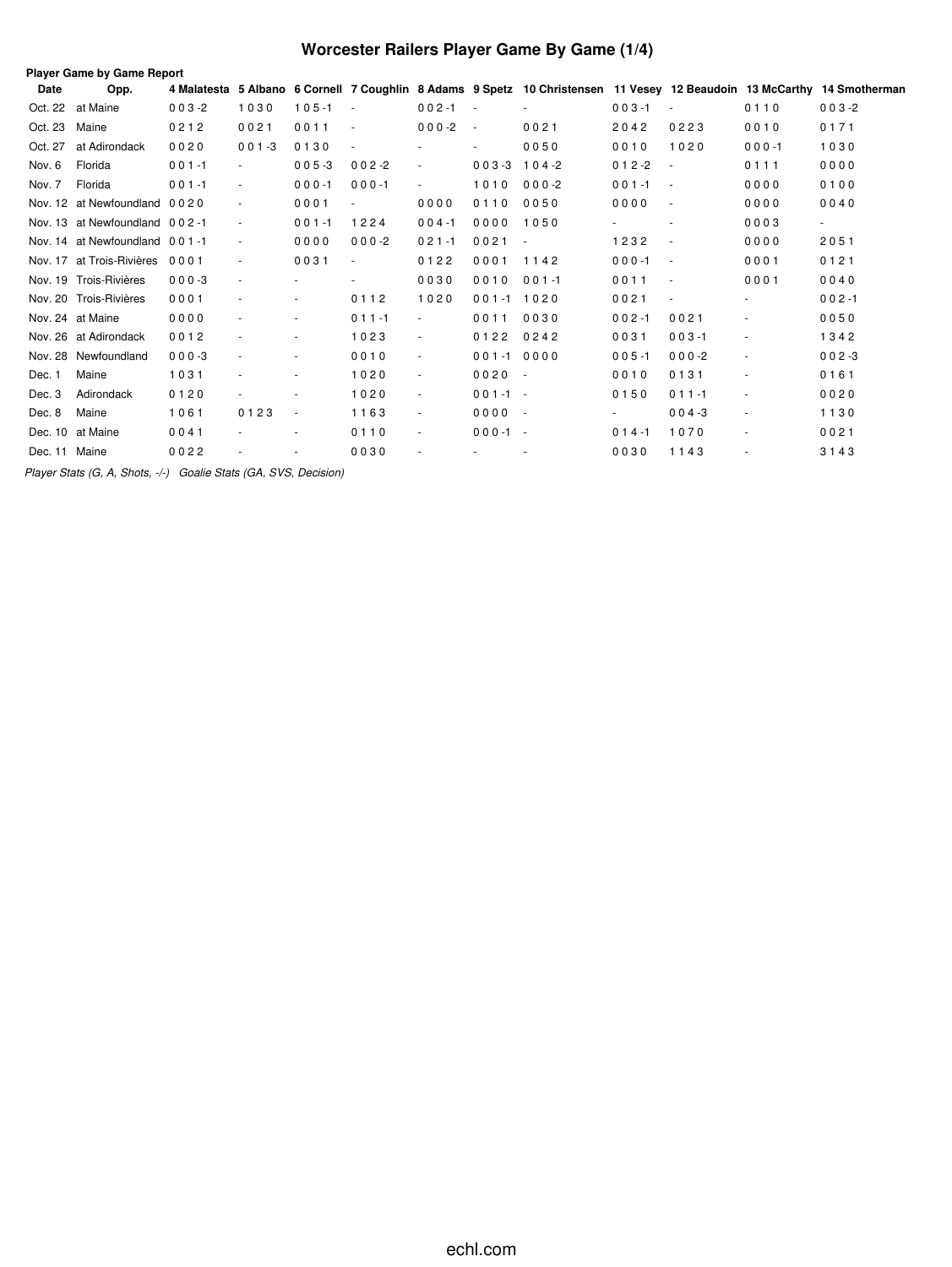# **Worcester Railers Player Game By Game (2/4)**

| <b>Player Game by Game Report</b> |                        |                          |           |                          |                                                                                   |        |                          |           |               |                  |                 |                          |
|-----------------------------------|------------------------|--------------------------|-----------|--------------------------|-----------------------------------------------------------------------------------|--------|--------------------------|-----------|---------------|------------------|-----------------|--------------------------|
| Date                              | Opp.                   |                          |           |                          | 15 Thompson 16 Hayhurst 17 Besinger 17 Washkurak 18 Newkirk 18 Procopio 19 Bibeau |        |                          |           | 20<br>Cloonan | 20<br>LaFerriere | 20<br>Ordoobadi | 20<br>Roche              |
| Oct. 22                           | at Maine               | $015 - 1$                | $103 - 1$ |                          | $006 - 1$                                                                         |        |                          | $014 - 1$ |               | $001 - 1$        |                 | ٠                        |
| Oct. 23                           | Maine                  | $002 - 2$                | 0112      | ٠                        |                                                                                   |        |                          | 1010      |               |                  |                 |                          |
| Oct. 27                           | at Adirondack          |                          | $003 - 1$ | ٠                        |                                                                                   |        |                          | 0010      |               |                  |                 |                          |
| Nov. 6                            | Florida                | 0040                     | 0220      | $\overline{\phantom{a}}$ |                                                                                   |        |                          | $005 - 2$ | $\sim$        |                  |                 |                          |
| Nov. 7                            | Florida                | 0021                     | $001 - 2$ | $\overline{a}$           |                                                                                   |        | $\overline{\phantom{a}}$ | 0120      |               |                  |                 | ٠                        |
| Nov. 12                           | at<br>Newfoundland     | 1080                     | 1121      | ٠                        |                                                                                   |        |                          | 0010      |               |                  |                 |                          |
| Nov. 13                           | at<br>Newfoundland     | 0030                     | $102 - 1$ |                          |                                                                                   |        |                          | 0121      |               |                  |                 |                          |
| Nov. 14                           | at<br>Newfoundland     |                          | 0060      |                          |                                                                                   |        |                          |           |               |                  |                 |                          |
| Nov. 17                           | at Trois-Rivières 1122 |                          | 0031      | ٠                        |                                                                                   |        |                          | 2141      |               |                  |                 |                          |
| Nov. 19                           | Trois-Rivières         | $002 - 2$                | 0021      |                          |                                                                                   |        |                          | 0010      |               |                  |                 |                          |
| Nov. 20                           | Trois-Rivières         | 0151                     | 0141      | ٠                        |                                                                                   |        |                          |           |               |                  |                 |                          |
|                                   | Nov. 24 at Maine       |                          | $001 - 1$ |                          |                                                                                   |        | $001 - 1$                |           |               |                  |                 |                          |
|                                   | Nov. 26 at Adirondack  | $\sim$                   | 1141      | $\overline{a}$           |                                                                                   |        | 0010                     |           |               |                  |                 |                          |
| Nov. 28                           | Newfoundland           | $\overline{\phantom{a}}$ | $001 - 2$ | ٠                        |                                                                                   | $\sim$ | 0000                     |           |               |                  |                 | ٠                        |
| Dec. 1                            | Maine                  |                          | $004 - 1$ | ٠                        |                                                                                   |        |                          |           |               |                  |                 | ٠                        |
| Dec. 3                            | Adirondack             | ٠                        | 0130      | 0030                     | ٠                                                                                 |        |                          |           |               |                  |                 | ٠                        |
| Dec. 8                            | Maine                  |                          | 1062      | 0010                     | $\overline{\phantom{a}}$                                                          |        |                          |           |               |                  |                 | $\overline{\phantom{a}}$ |
| Dec. 10                           | at Maine               |                          | 0031      | $001 - 2$                | ٠                                                                                 |        |                          |           | 0000          |                  |                 | 0000                     |
| Dec. 11 Maine                     |                        | 0010                     | 0030      | 0020                     |                                                                                   | 0322   |                          |           |               |                  |                 |                          |

*Player Stats (G, A, Shots, -/-) Goalie Stats (GA, SVS, Decision)*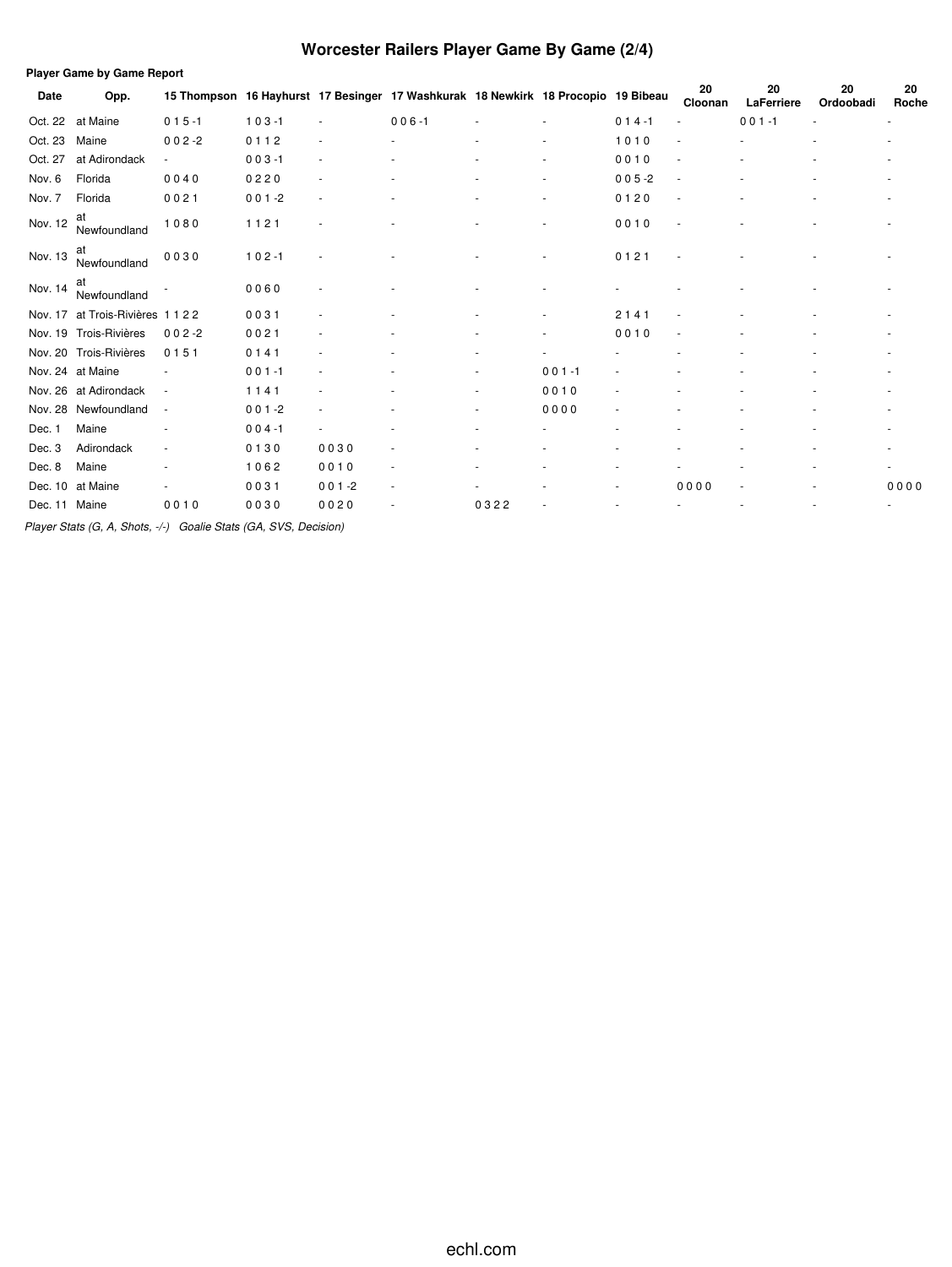# **Worcester Railers Player Game By Game (3/4)**

|               | Player Game by Game Report    |                          |                          |                          |           |                          |                          |                          |                          |                          |                          |                                                                                                                         |
|---------------|-------------------------------|--------------------------|--------------------------|--------------------------|-----------|--------------------------|--------------------------|--------------------------|--------------------------|--------------------------|--------------------------|-------------------------------------------------------------------------------------------------------------------------|
| Date          | Opp.                          |                          |                          |                          |           |                          |                          |                          |                          |                          |                          | 21 Furgele 23 Olsson 25 Jozefek 27 McGurty 44 Cullen 61 Pierog 72 Callin 81 Repaci 86 Boudrias 30 Poreda 31 Kapelmaster |
| Oct. 22       | at Maine                      | ٠                        | ٠                        | 0030                     | 0030      |                          |                          | 0020                     | 0270                     |                          |                          | 6 28 L                                                                                                                  |
| Oct. 23       | Maine                         |                          |                          |                          | $001 - 1$ | $\overline{\phantom{a}}$ | 1130                     | $002 - 2$                | $\overline{\phantom{a}}$ | $010 - 1$                | $\overline{\phantom{a}}$ |                                                                                                                         |
| Oct. 27       | at Adirondack                 | $\overline{\phantom{a}}$ |                          | $000 - 3$                | 0101      | $\overline{\phantom{a}}$ | $004 - 2$                | 0000                     | $\overline{\phantom{a}}$ | 0100                     | $\overline{\phantom{a}}$ |                                                                                                                         |
| Nov. 6        | Florida                       | 1031                     | $000 - 2$                | $\blacksquare$           | 0010      | $\sim$                   | ٠                        | $000 - 1$                | 0020                     | ٠                        | $\sim$                   |                                                                                                                         |
| Nov. 7        | Florida                       | 0000                     | 0010                     | $\overline{\phantom{a}}$ | $000 - 1$ | $\overline{\phantom{a}}$ |                          | $\overline{\phantom{a}}$ | $003 - 2$                | $\sim$                   | $\sim$                   |                                                                                                                         |
|               | Nov. 12 at Newfoundland 0021  |                          |                          | 0110                     | 0010      | $\sim$                   | ٠                        | 0121                     | 0021                     |                          |                          |                                                                                                                         |
|               | Nov. 13 at Newfoundland 0043  |                          | 1121                     | $012 - 1$                | 0010      | $\overline{\phantom{a}}$ | $\bar{\phantom{a}}$      | 1292                     | $001 - 1$                | $\overline{\phantom{a}}$ | ٠                        |                                                                                                                         |
|               | Nov. 14 at Newfoundland 001-1 |                          | $000 - 4$                | 0020                     | 0000      | $\overline{\phantom{a}}$ |                          | 0010                     | 0040                     |                          |                          |                                                                                                                         |
|               | Nov. 17 at Trois-Rivières -   |                          |                          | 0111                     | 0001      | $\overline{\phantom{a}}$ | 1131                     | 1041                     | $\overline{\phantom{a}}$ | 0213                     | ٠                        |                                                                                                                         |
|               | Nov. 19 Trois-Rivières        | 0010                     | $\overline{\phantom{a}}$ | $102 - 2$                | $003 - 2$ | $\overline{\phantom{a}}$ | $004 - 1$                | $002 - 2$                | $\sim$                   | 0020                     | $\overline{\phantom{a}}$ | $\sim$                                                                                                                  |
|               | Nov. 20 Trois-Rivières        | 0000                     | 1051                     | 0021                     | 0012      | ÷                        | 0030                     | 0020                     | $\overline{\phantom{a}}$ | 0112                     | $\overline{\phantom{a}}$ |                                                                                                                         |
|               | Nov. 24 at Maine              | 0000                     | 0121                     | 0011                     | 0030      | ÷                        | ٠                        | $103 - 1$                | 1031                     | $001 - 1$                | ä,                       |                                                                                                                         |
|               | Nov. 26 at Adirondack         | 0241                     | 3141                     | 0000                     | 0023      | $\overline{\phantom{a}}$ | $\overline{\phantom{a}}$ | 0161                     | 2151                     | 0020                     | ÷,                       |                                                                                                                         |
|               | Nov. 28 Newfoundland          | $001 - 1$                | 0000                     | $000 - 2$                | $000-3$   | $\overline{\phantom{a}}$ | $\overline{\phantom{a}}$ | 0020                     | $001 - 2$                | 0000                     | $\sim$                   |                                                                                                                         |
| Dec. 1        | Maine                         | 0020                     | 0031                     | $002 - 1$                | 0020      | $010 - 1$                | $\overline{\phantom{a}}$ | 0130                     | 0021                     | $000 - 1$                | $\overline{\phantom{a}}$ |                                                                                                                         |
| Dec. 3        | Adirondack                    | 0010                     | $106 - 1$                | 0030                     | $001 - 1$ | 0020                     | $\overline{\phantom{a}}$ |                          | 0040                     | 0020                     | ÷,                       |                                                                                                                         |
| Dec. 8        | Maine                         | 0220                     | $003 - 1$                | 0020                     |           | $002 - 1$                | $\overline{\phantom{a}}$ | 2132                     | 1261                     | 0011                     | ٠                        |                                                                                                                         |
|               | Dec. 10 at Maine              | 0020                     | 0160                     |                          |           | $102 - 2$                | $\overline{\phantom{a}}$ | ٠                        | 0141                     | $000 - 1$                | 340L                     | $\overline{\phantom{a}}$                                                                                                |
| Dec. 11 Maine |                               | 0222                     | 0040                     |                          |           | 0011                     | $\overline{\phantom{a}}$ |                          | 0131                     | 0021                     | 2 15 W                   | $\overline{\phantom{a}}$                                                                                                |

*Player Stats (G, A, Shots, -/-) Goalie Stats (GA, SVS, Decision)*